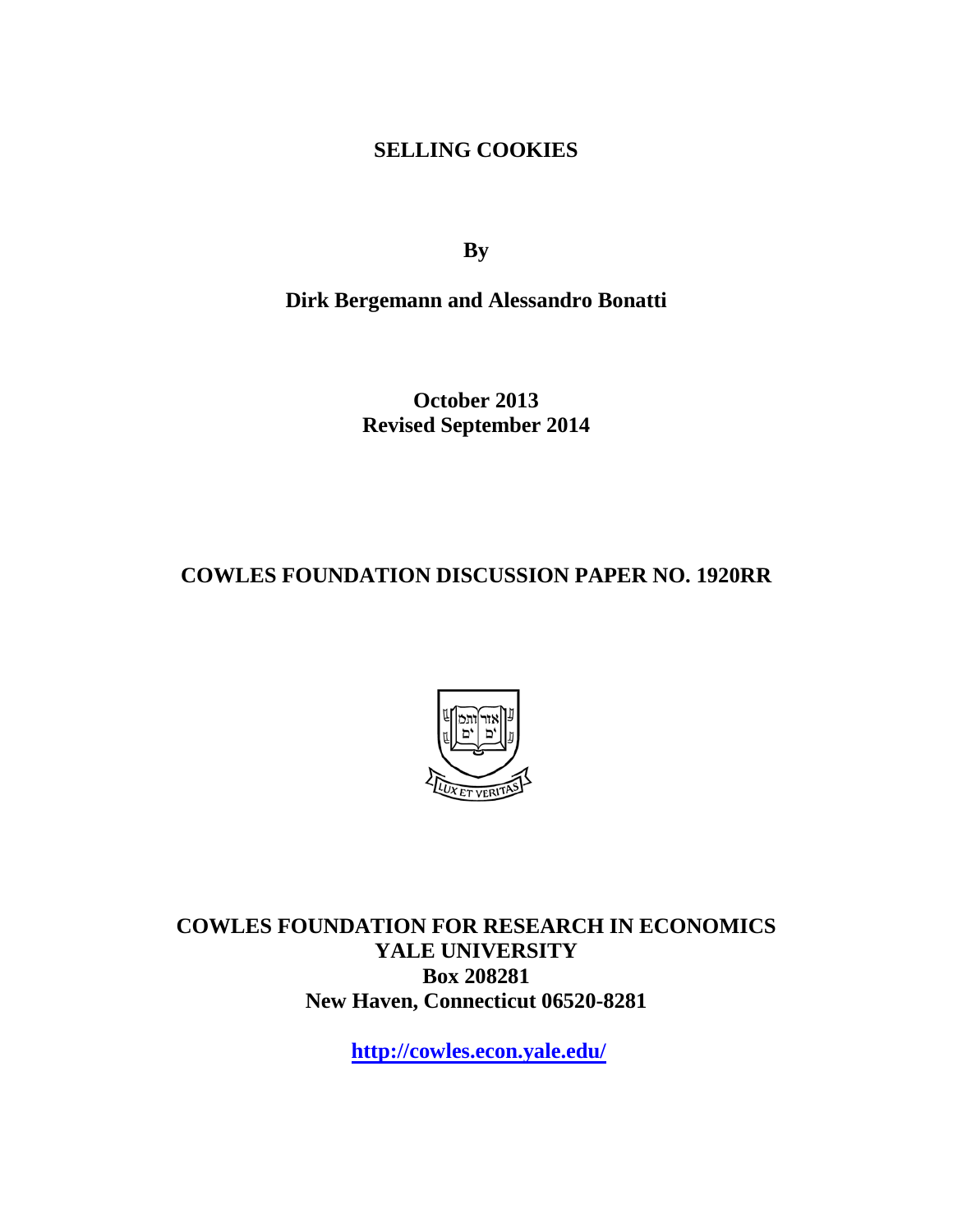# Selling Cookies

Dirk Bergemann<sup>†</sup> Alessandro Bonatti<sup>‡</sup>

August 14, 2014

#### Abstract

We propose a model of data provision and data pricing. A single data provider controls a large database that contains information about the match value between individual consumers and individual Örms (advertisers). Advertisers seek to tailor their spending to the individual match value. The data provider prices queries about individual consumers' characteristics (cookies). We determine the equilibrium data acquisition and pricing policies. Advertisers choose positive and/or negative targeting policies. The optimal query price influences the composition of the targeted set. The price of data decreases with the reach of the database and increases with the fragmentation of data sales.

Keywords: Data Providers, Data Pricing, Selling Information, Targeting, Online Advertising, Cookies, Media Markets.

JEL CLASSIFICATION: D44, D82, D83.

The Örst authord acknowledges Önancial support through NSF Grants SES 0851200 and ICES 1215808. We would like to thank Bob Gibbons, Michael Grubb, Richard Holden, Duncan Simester, Andy Skrzypacz, David Soberman, K. Sudhir, Juuso Toikka, Mike Whinston, Jidong Zhou, as well as participants in various seminars and conferences for helpful discussions.

<sup>&</sup>lt;sup>†</sup>Yale University, 30 Hillhouse Ave., New Haven, CT 06520, USA, dirk.bergemann@yale.edu

 $^{\ddagger}$ MIT Sloan School of Management, 100 Main Street, Cambridge MA 02142, USA, bonatti@mit.edu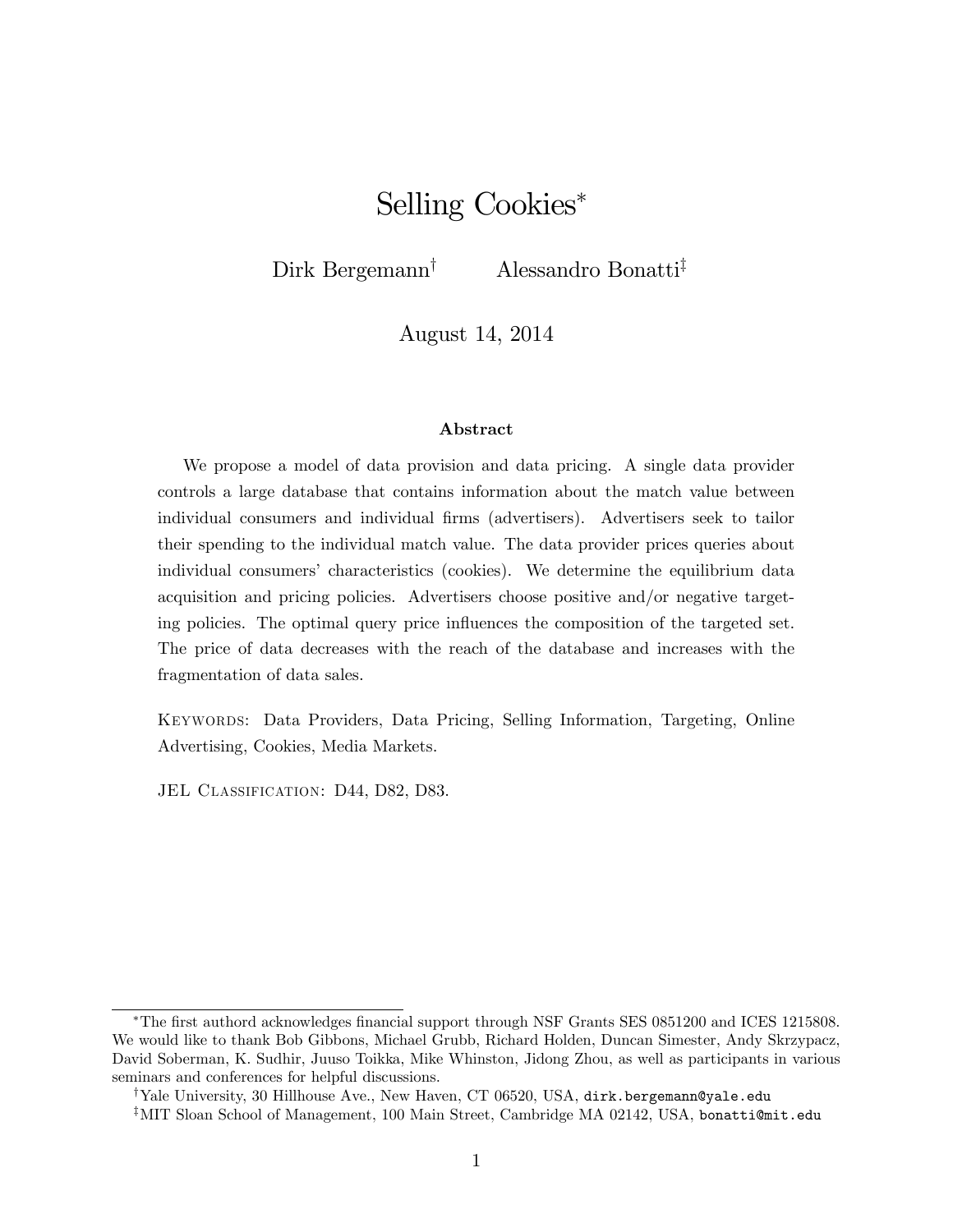The use of individual-level information is rapidly increasing in many economic and political environments, ranging from advertising (various forms of targeting) to electoral campaigns (identifying voters who are likely to switch or to turn out). In all these environments, the socially efficient match between individual and "treatment" may require the collection, analysis and diffusion of highly personalized data. A large number of important policy and regulatory questions are beginning to emerge around the use of personal information. To properly frame these questions, we must understand how markets for personalized information impact the creation of surplus, which is the main objective of this paper.

Much of the relevant data is collected and distributed by data brokers and data intermediaries ranging from established companies such as Acxiom and Bloomberg, to more recently established companies such as Bluekai and eXelate. Perhaps the most prevalent technology to enable the collection and resale of individual-level information is based on cookies and related means of recording browsing data. Cookies are small files placed by a website in a user's web browser that record information about the user's visit. Data providers use several partner websites to place cookies on user's computers and collect information. In particular, the first time any user visits a partner site  $(e,q)$ , a travel site), a cookie is sent to her browser, recording any action taken on the site during that browsing session (e.g., searches for flights).<sup>1</sup> If the same user visits another partner website  $(e.g.,$  an online retailer), the information contained in her cookie is updated to reflect the most recent browsing history.

The data provider therefore maintains a detailed and up-to-date profile for each user, and compiles segments of consumer characteristics, based on each individual's browsing behavior. The demand for such highly detailed, consumer-level information is almost entirely driven by advertisers, who wish to tailor their spending and their campaigns to the characteristics of each consumer, patient, or voter.

The two distinguishing features of online markets for data are the following: (a) individual queries (as opposed to access to an entire database) are the actual products for sale,<sup>2</sup> and (b) linear pricing is predominantly used. In other words, advertisers specify which consumer segments and how many total users ("uniques") they wish to acquire, and pay a price proportional to the number of users.<sup>3</sup> These features are prominent in the market for cookies,

<sup>&</sup>lt;sup>1</sup>This type of cookie is known as *third-party cookie*, because the domain installing it is different from the website actually visited by the user. Over half of the sites examined in a study by the Wall Street Journal installed 23 or more third-party cookies on visiting users' computers (*The Web's New Gold Mine: Your* Secrets, the Wall Street Journal, July 30, 2010).

 $2$ We formally define a database and a query in the context of our model in Subsection I.B.

<sup>&</sup>lt;sup>3</sup>Information based on third-party cookies can be priced in two ways: *per stamp* (CPS), where buyers pay for the right to access information about an individual user, independent of the frequency of use of that data; and *per mille* (CPM), where the price of the information is proportional to the number of advertising impressions shown using that data. Most data providers give buyers a choice of the pricing criterion.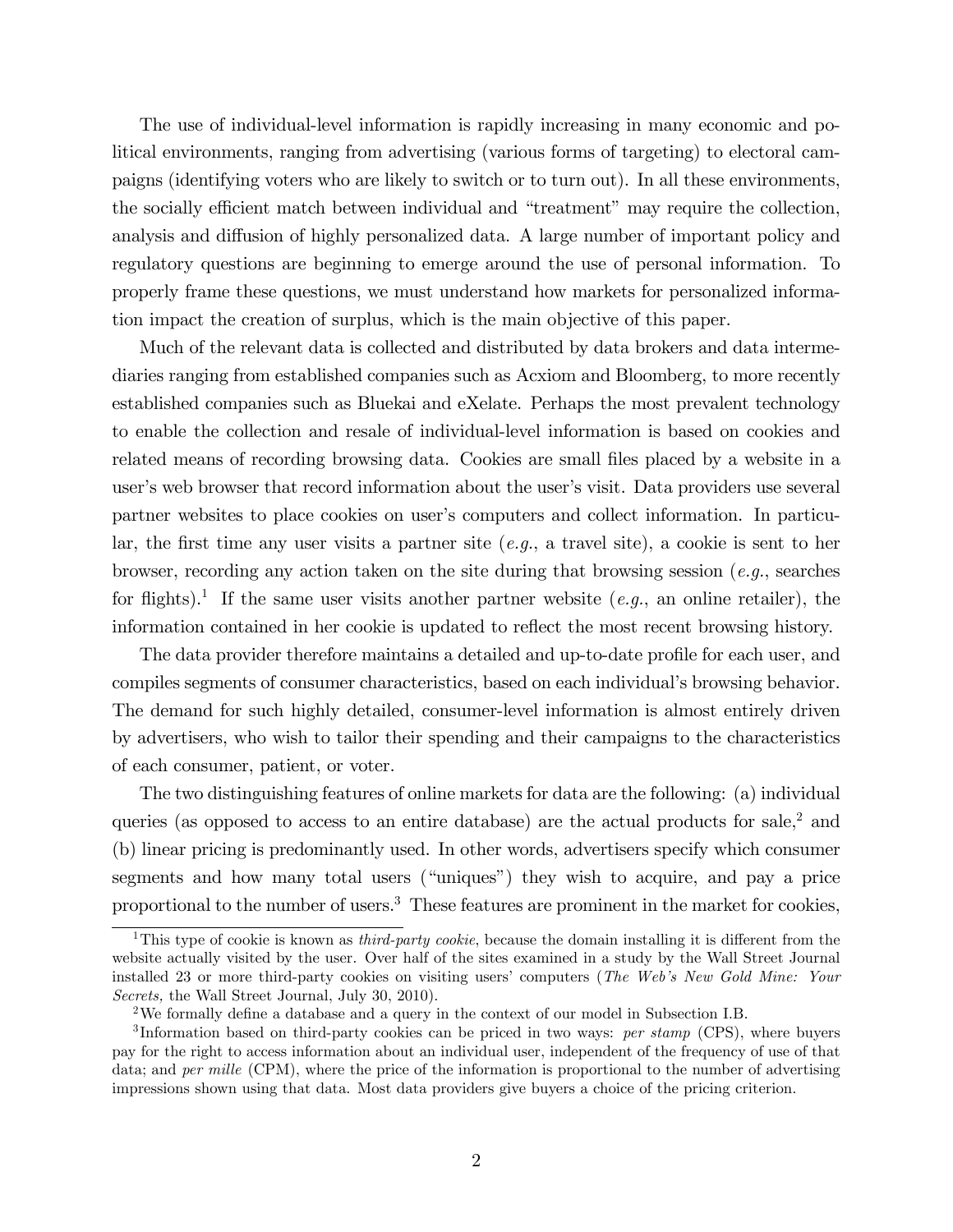but are equally representative of many online and offline markets for personal information.

In all these markets, a general picture emerges where an advertiser acquires very detailed information about a segment of "targeted" consumers, and is rather uninformed about a larger "residual" set. This kind of information structure, together with the new advertising opportunities, poses a number of economic questions. How is the advertisers' willingness to pay for information determined? Which consumers should they target? How should a data provider price its third-party data? How does the structure of the market for data  $(e.q.,)$ competition among sellers, data exclusivity) affect the equilibrium price of information? More specifically to online advertising markets, what are the implications of data sales for the revenues of large publishers of advertising space?

In this paper, we explore the role of data providers on the price and allocation of consumer-level information. We provide a framework that addresses general questions about the market for data and contributes to our understanding of recent practices in online advertising. We develop a simple model of data pricing that captures the key trade-offs involved in selling the information encoded in third-party cookies. However, our model also applies more broadly to markets for consumer-level information, and it is suited to analyze several offline channels as well.

The model considers heterogeneous consumers and firms. The (potential) surplus is given by a function that assigns a value to each realized match between a consumer and a firm (the match value function). The match values differ along a purely horizontal dimension, and may represent a market with differentiated products. In order to realize the potential match value, each firm must "invest" in contacting consumers. An immediate interpretation of the investment decision is advertising spending that generates contacts and eventually sales. We refer to the "advertising technology" as the rate at which investment into contacts generates actual sales, and to a "cookie" as the information required to tailor advertising spending to specific consumers.

We maintain the two distinguishing features of selling cookies (individual queries and peruser "bit" pricing) as the main assumptions. These assumptions can be stated more precisely as follows: (a) Individual queries are for sale. We allow advertisers to purchase information on individual consumers. This enables advertisers to segment users into a targeted group that receives personalized levels of advertising, and a residual group that receives a uniform level of advertising (possibly zero). More formally, this means the information structures available to an advertiser are given by specific partitions of the space of match values. (b) Individual queries are priced separately. We restrict the data provider to set a uniform unit price, so that the payment to the data provider is proportional to the number of users  $($ "cookies") acquired.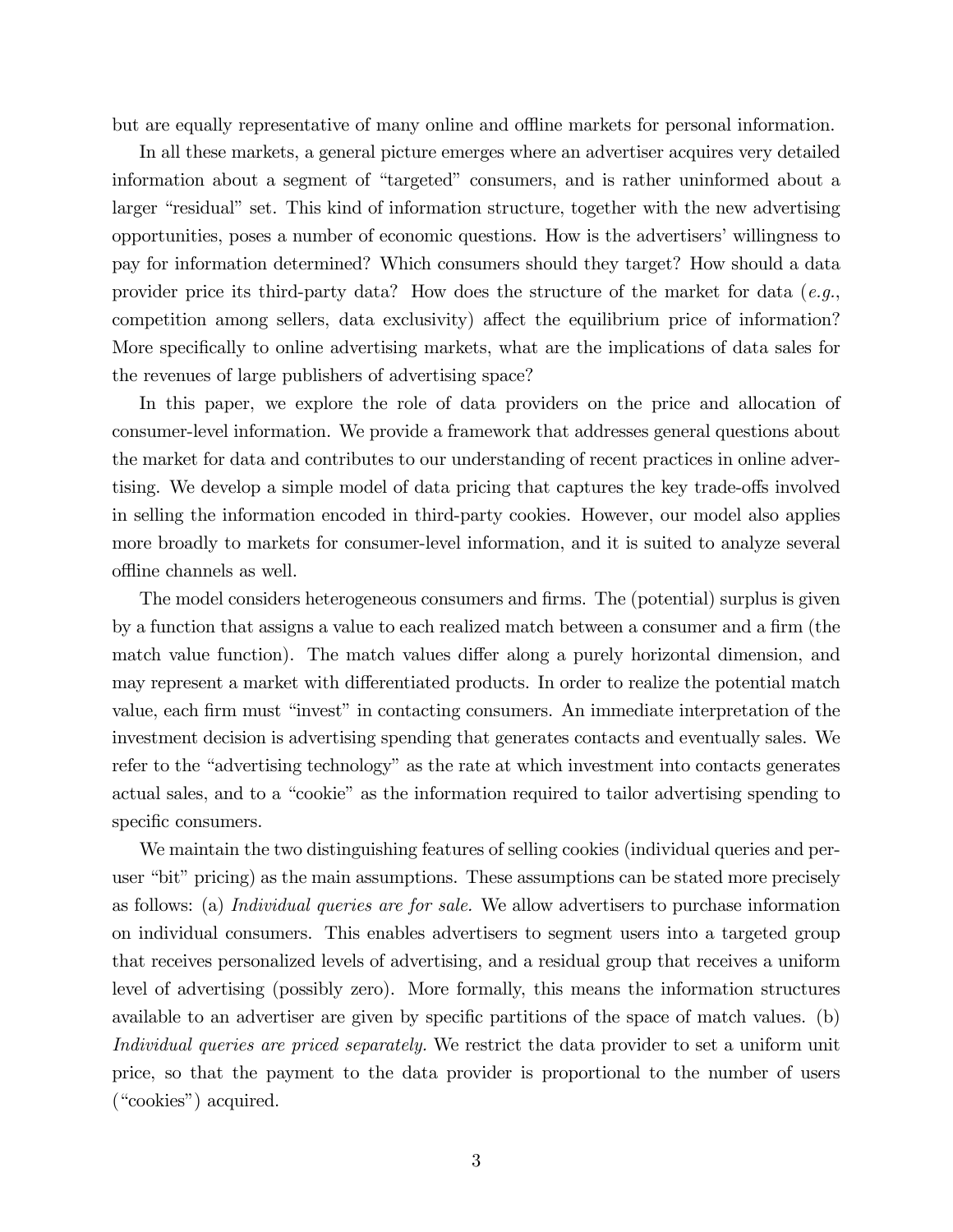There exist, of course, other ways to sell information, though linear pricing of cookies is a natural starting point. We address these variations in extensions of our baseline model. In particular, we explore alternative mechanisms for selling information, such as bundling and nonlinear pricing of data.

In Section II, we characterize the advertisers' demand for information for a given price of data. We establish that advertisers purchase information on two convex sets of consumers, specifically those with the highest and lowest match values. Advertisers do not buy information about every consumer. Instead, they estimate the match value within the residual group of consumers, and they exclude a convex set in order to minimize the prediction error. Under further conditions, the data-buying policy takes the form of a single cutoff match value. However, advertisers may buy information about all users above the cutoff value (*positive*  $targeting)$  or below the cutoff value (*negative targeting*). Each of these data-buying policies alleviates one potential source of advertising mismatch: wasteful spending on low-value matches, and insufficient intensity on high-value matches. The optimality of positive vs. negative targeting depends on the advertising technology and on the distribution of match values, *i.e.*, on properties of the complete information profit function alone.

The advertising technology and the distribution of match values have implications for the cross-price externalities between the markets for data and advertising. In particular, a consistent pattern emerges linking the advertisers' preferences for positive vs. negative targeting and the degree to which a publisher of advertising space benefits from the availability of consumer-level data.

In Section III, we turn to the data provider's pricing problem. We first examine the subtle relationship between the price of cookies and the cost of advertising. The cost of advertising reduces both the payoff advertisers can obtain through better information, and their payoff if uninformed. The overall effect on the demand for cookies and on the monopoly price is, in general, non-monotone. In a leading example, we establish that the price for cookies is single-peaked in the cost of advertising. This suggests which advertising market conditions may be more conducive for the data provider.

We then examine the role of market structure on the price of cookies. Surprisingly, concentrating data sales in the hands of a single data provider is not necessarily detrimental to social welfare. Formally, we consider a continuum of information providers, each one selling one signal exclusively. We find that prices are higher under data-sales fragmentation. The reason for this result is that exclusive sellers ignore the negative externality that raising the price of information about one consumer imposes on the demand for information about all other consumers. A similar mechanism characterizes the effects of an incomplete database, sold by a single firm. In that case, the willingness to pay for information increases with the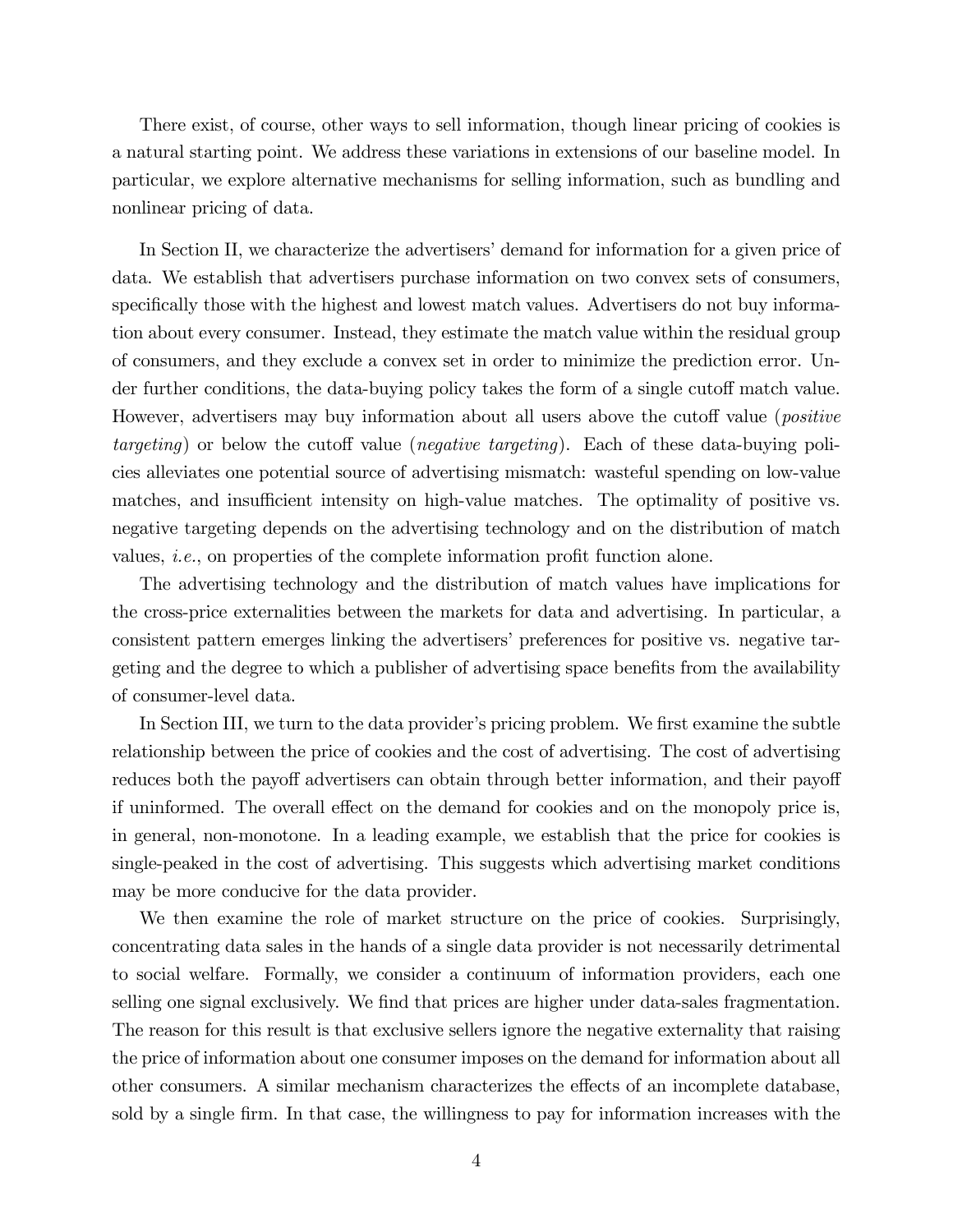size of the database, but the monopoly price may, in fact, decrease. This is contrast with the effect of a more accurate database.

In Section IV, we enrich the set of pricing mechanisms available to the data provider. In particular, in a binary-action model, we introduce nonlinear pricing of information structures. We show that the data provider can screen vertically heterogeneous advertisers by offering subsets of the database at a decreasing marginal price. The optimal nonlinear price determines exclusivity restrictions on a set of "marginal" cookies: in particular, second-best distortions imply that some cookies that would be profitable for many advertisers are bought by only by a small subset of high-value advertisers.

The issue of optimally pricing information in a monopoly and in a competitive market has been addressed in the finance literature, starting with seminal contributions by Admati and Páeiderer (1986), Admati and Páeiderer (1990) and Allen (1990), and more recently by García and Sangiorgi (2011). A different strand of the literature has examined the sale of information to competing parties. In particular, Sarvary and Parker (1997) model informationsharing among competing consulting companies; Xiang and Sarvary (2013) study the interaction among providers of information to competing clients; Iyer and Soberman (2000) analyze the sale of heterogeneous signals, corresponding to valuable product modifications, to firms competing in a differentiated-products duopoly; Taylor (2004) studies the sale of consumer lists that facilitate price discrimination based on purchase history; Calzolari and Pavan (2006) consider an agent who contracts sequentially with two principals, and allow the former to sell information to the latter about her relationship (contract offered, decision taken) with the agent. All of these earlier papers only allow for the complete sale of information. In other words, they focus on signals that revealed (noisy) information about all realizations of a payoff-relevant random variable. The main difference with our paper's approach is that we focus on "bit-pricing" of information, by allowing a seller to price each realization of a random variable separately.

The literature on the optimal choice of information structures is rather recent. Bergemann and Pesendorfer (2007) consider the design of optimal information structures within the context of an optimal auction. There, the principal controls the design of both the information and the allocation rule. More recently, Kamenica and Gentzkow (2011) consider the design of the information structure by the principal when the agent will take an independent action on the basis of the received information. In contrast to the persuasion literature, we endogenize the agent's information cost by explicitly analyzing the monopoly pricing of information rather than directly choosing an information structure.

In related contributions, Anton and Yao  $(2002)$ , Hörner and Skrzypacz  $(2012)$ , and Babaioff, Kleinberg and Paes Leme (2012) derive the optimal mechanism for selling in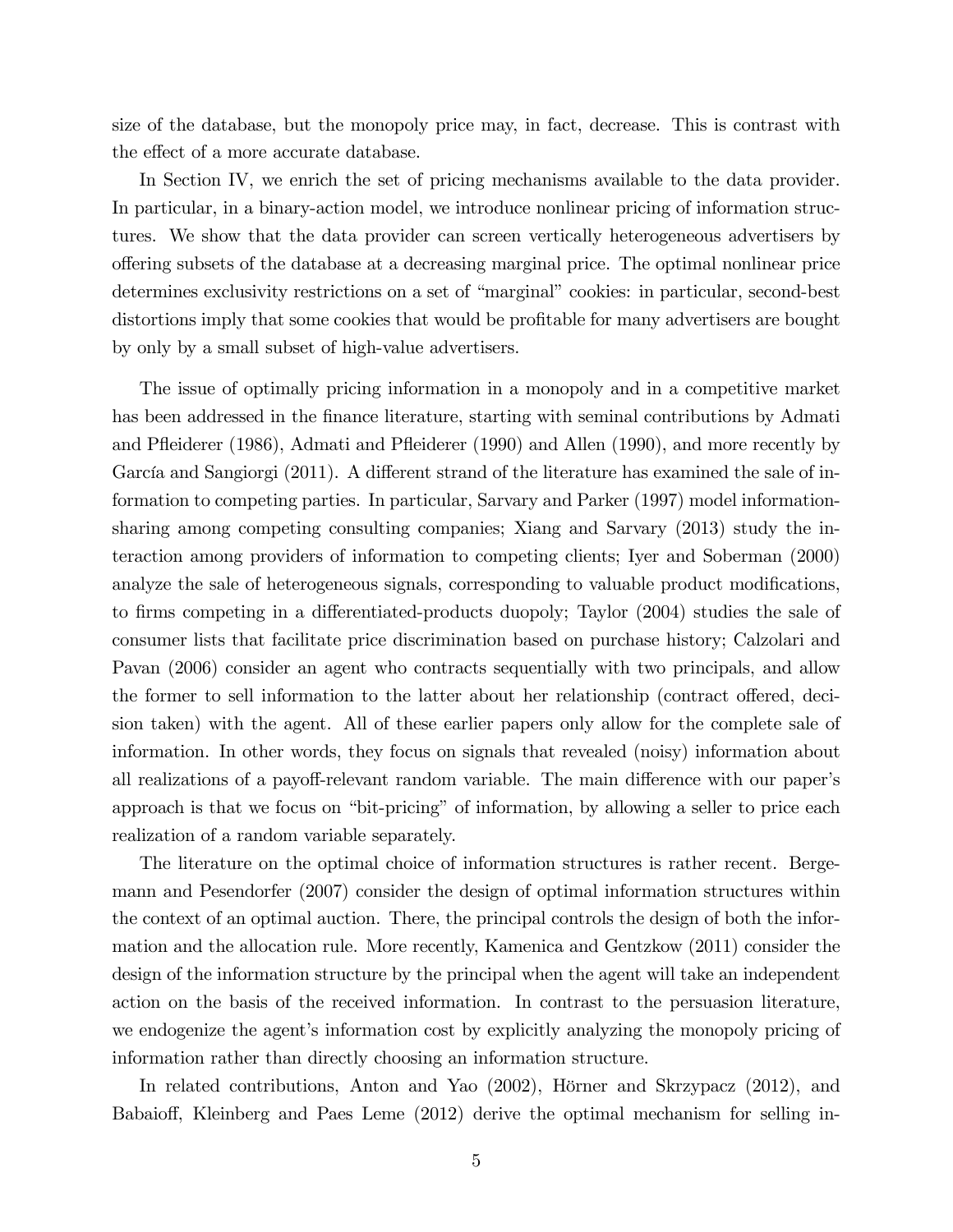formation about a payoff-relevant state, in a principal-agent framework. Anton and Yao  $(2002)$  emphasize the role of partial disclosure; Hörner and Skrzypacz  $(2012)$  focus on the incentives to acquire information; and Babaioff, Kleinberg and Paes Leme (2012) allow both the seller and the buyer to observe private signals. Finally, Hoffmann, Inderst and Ottaviani (2014) consider targeted advertising as selective disclosure of product information to consumers with limited attention spans.

The role of specific information structures in auctions, and their implication for online advertising market design, are analyzed in recent work by Abraham et al. (2014), Celis et al. (2014), and Syrgkanis, Kempe and Tardos (2013). All three papers are motivated by asymmetries in bidders' ability to access additional information about the object for sale. Ghosh et al. (2012) study the revenue implications of cookie-matching from the point of view of an informed seller of advertising space, uncovering a trade-off between targeting and information leakage. In earlier work, Bergemann and Bonatti (2011), we analyzed the impact that changes in the information structures, in particular the targeting ability, have on the competition for advertising space.

## I Model

## A Consumers, Advertisers, and Matching

We consider a unit mass of uniformly distributed consumers (or "users"),  $i \in [0, 1]$ , and advertisers (or "firms"),  $j \in [0, 1]$ . Each consumer-advertiser pair  $(i, j)$  generates a (potential) match value for the advertiser  $j$ :

$$
v: [0,1] \times [0,1] \to V,
$$
\n(1)

with  $v(i, j) \in V = [\underline{v}, \overline{v}] \subseteq \mathbb{R}_+$ .

Advertiser j must take an action  $q_{ij} \geq 0$  directed at consumer i to realize the potential match value  $v(i, j)$ . We refer to q as the match intensity. We abstract from the details of the revenue-generating process associated to matching with intensity  $q$ . The completeinformation profits of a firm generating a match of intensity q with a consumer of value  $v$ are given by

$$
\pi(v,q) \triangleq vq - c \cdot m(q). \tag{2}
$$

The matching cost function  $m : \mathbb{R}_+ \to \mathbb{R}_+$  is assumed to be increasing, continuously differentiable, and convex. In the context of advertising, q corresponds to the probability of generating consumer i's awareness about firm j's product. Awareness q is generated by buy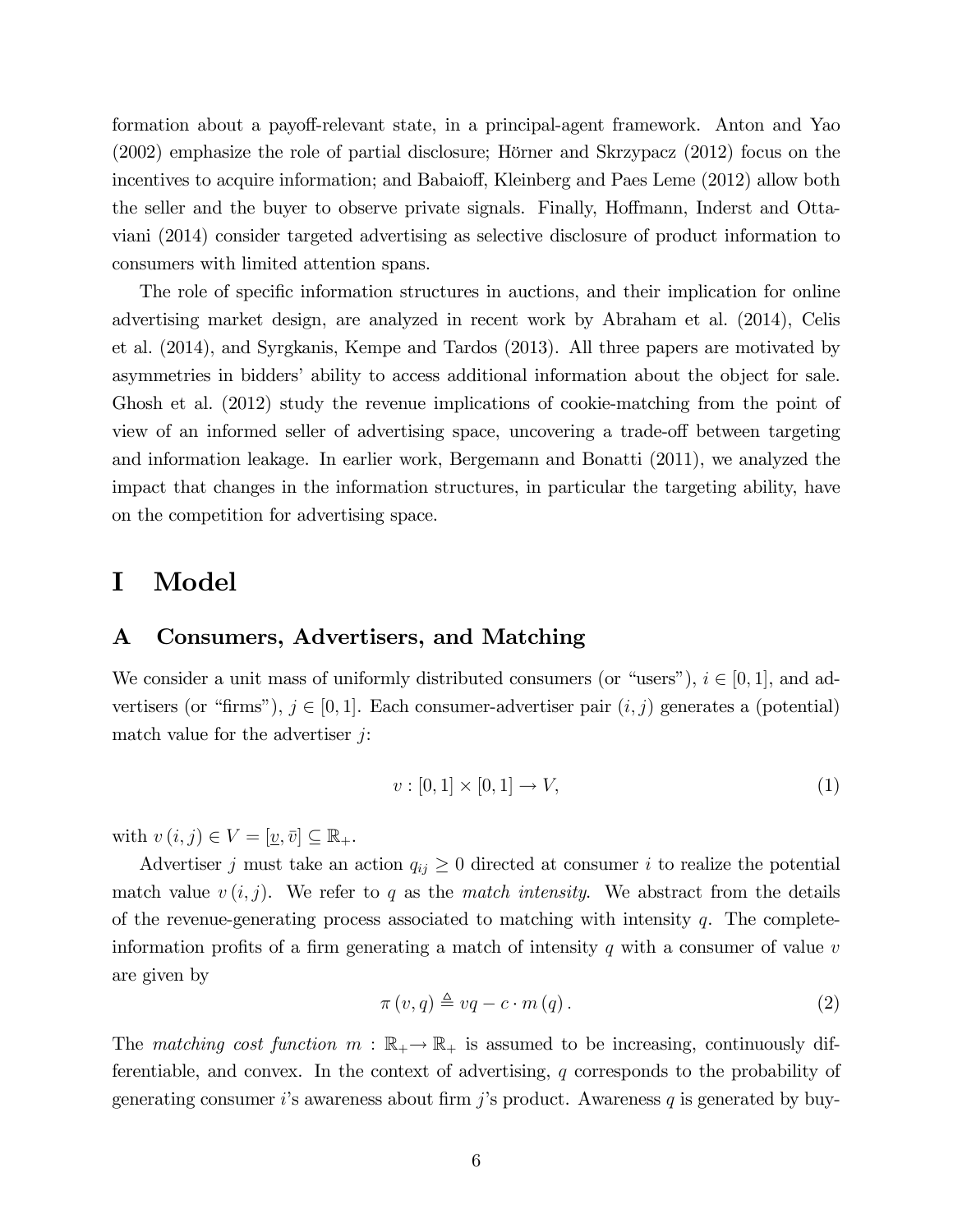ing an amount of advertising space  $m(q)$ , which we assume can be purchased at a unit price  $c > 0$ . If consumer i is made aware of the product, he generates a net present value to the firm equal to  $v(i, j)$ .

## B Data Provider

Initially, the advertisers do not have information about the pair-specific match values  $v(i, j)$ beyond the common prior distribution described below. By contrast, the monopolistic data provider has information relating each consumer to a set of characteristics represented by the index i, and each advertiser to a set of characteristics represented by the index j. The database of the data provider is simply the mapping  $(1)$  relating the characteristics  $(i, j)$  to a value of the match  $v(i, j)$ , essentially a large matrix with a continuum of rows (representing consumers) and columns (representing firms).

Advertisers can request information from the data provider about consumers with specific characteristics i. Now, from the perspective of advertiser  $j$  the only relevant aspect of the consumer's characteristic i is the match value  $v(i, j)$ . Thus, we refer to *cookie v* as the information necessary for advertiser  $j$  to identify all consumers with a realized match value  $v = v(i, j)$ . Similarly, we refer to *query* v as the request by advertiser j to identify all consumers in the database with characteristics i such that  $v = v(i, j)$ .

Advertisers purchase information from the data provider in order to target their spending. For example, if advertiser j wishes to tailor his action q to all consumers with value v, then he queries for the identity of all consumers with characteristics i such that  $v = v(i, j)$ . More generally, each advertiser  $j$  can purchase information about any subset of consumers with match values  $v \in A_j \subset V$ . Thus, if advertiser j makes a query v (*i.e.*, purchases the cookie v), then the value  $v = v(i, j)$  belongs to the set  $A_j$ , and the advertiser can target consumers with value v with a tailored level of match intensity. For this reason, we refer to the sets  $A_i$ and  $A_j^C$  as the *targeted set* and the *residual set* (or complementary set), respectively.

We assume that the data about individual consumer is sold at a constant linear price p per cookie.<sup>5</sup>

<sup>&</sup>lt;sup>4</sup>A query v to the database thus requests the information contained in the cookie v, and in this sense we can use cookie and query as synonyms. To be precise, the cookie is the information technology that allows the database to record the characteristics of consumer  $i$  and the query retrieves the information from the database.

<sup>&</sup>lt;sup>5</sup>This assumption reflects the pricing of data "per unique user" (also known as "cost per stamp"). It also matches the offline markets for data, where the price of mailing lists, or lists of credit scores is related to the number of user records.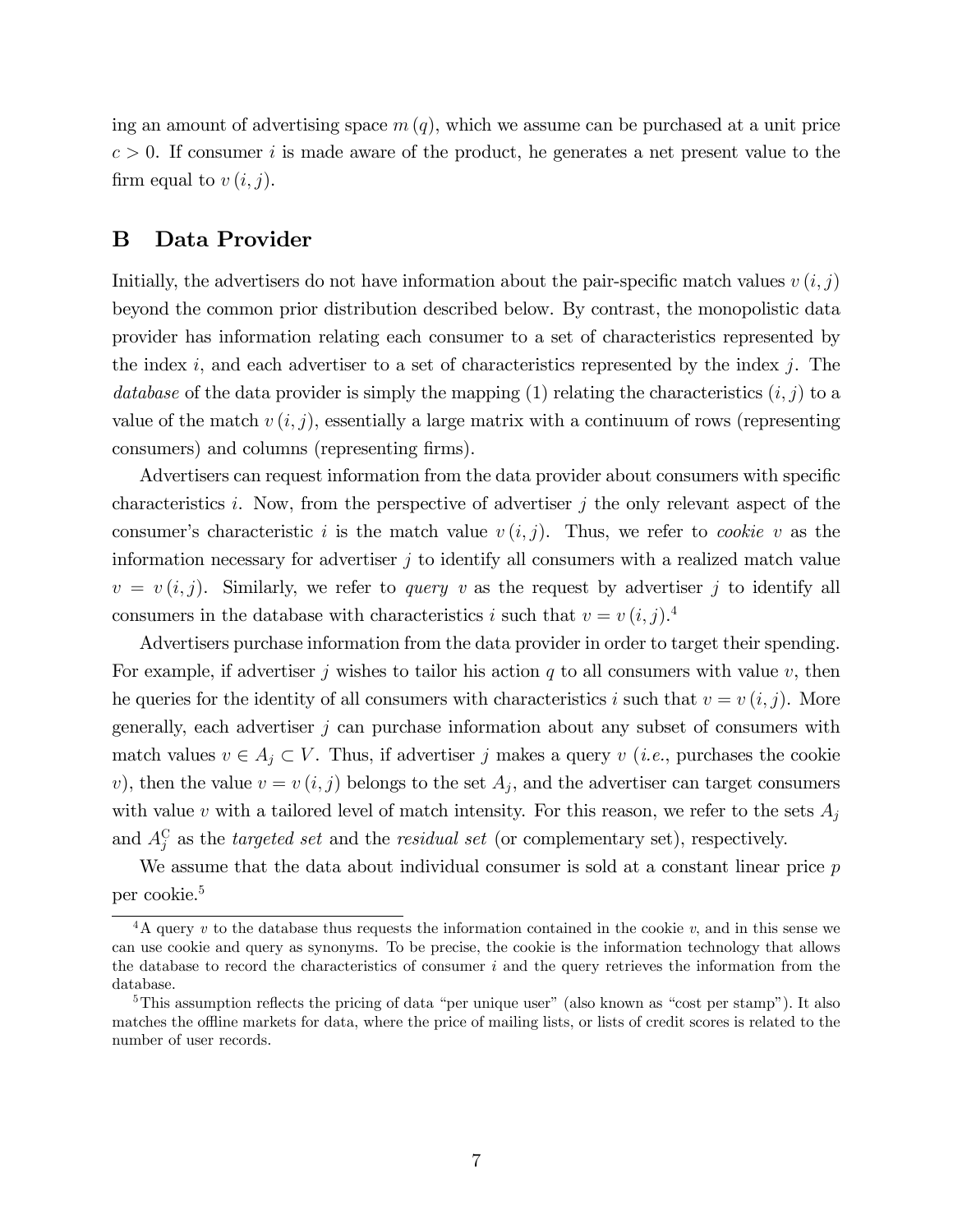### C Distribution of Match Values

The (uniform) distribution over the consumer-firm pairs  $(i, j)$  generates a distribution of values through the match value function  $(1)$ . For every measurable subset A of values in  $V$ , the resulting measure  $\mu$  is given by:

$$
\mu(A) \triangleq \int_{\{i,j\in[0,1]|v(i,j)\in A\}} \text{d}i\text{d}j.
$$

Let the interval of values beginning with the lowest value be  $A^v \triangleq [\underline{v}, v]$ . The associated distribution function  $F: V \to [0, 1]$  is defined by

$$
F(v) \triangleq \mu(A^v).
$$

By extension, we define the *conditional* measure for every consumer i and every firm j by

$$
\mu_i(A) \triangleq \int_{\{j \in [0,1] | v(i,j) \in A\}} \mathrm{d}j, \quad \text{and} \quad \mu_j(A) \triangleq \int_{\{i \in [0,1] | v(i,j) \in A\}} \mathrm{d}i,
$$

and the associated conditional distribution functions  $F_i(v)$  and  $F_j(v)$ . We assume that the resulting match values are identically distributed across consumer and across firms, *i.e.*, for all  $i, j$ , and  $v$ :

$$
F_i(v) = F_j(v) = F(v).
$$

Thus,  $F(v)$  represents the common prior distribution for each firm and each consumer about the match values. Thus the price of the targeted set  $A_j$  is given by

$$
p(A_j) \triangleq p \cdot \mu(A_j). \tag{3}
$$

Prominent examples of distributions that satisfy our symmetry assumption include: i.i.d. match values across consumer-firm pairs; and uniformly distributed firms and consumers around a unit-length circle, where match values are a function of the distance  $|i-j|$ . In other words, match values differ along a purely horizontal dimension. This assumption captures the idea that, even within an industry, the same consumer profile can represent a high match value to some firms and a low match value to others firms. This is clearly true for consumers that differ in their geographical location, but applies more broadly as well.<sup>6</sup>

<sup>6</sup>Consider the case of credit-score data: major credit card companies are interested in reaching consumers with high credit-worthiness; banks that advertise consumer credit lines would like to target individuals with average scores, who are cash-constraint, but unlikely to default; and subprime lenders such as used car dealers typically cater to individuals with low or non-existing credit scores, see Adams, Einav and Levin (2009) for a description and model of subprime lending.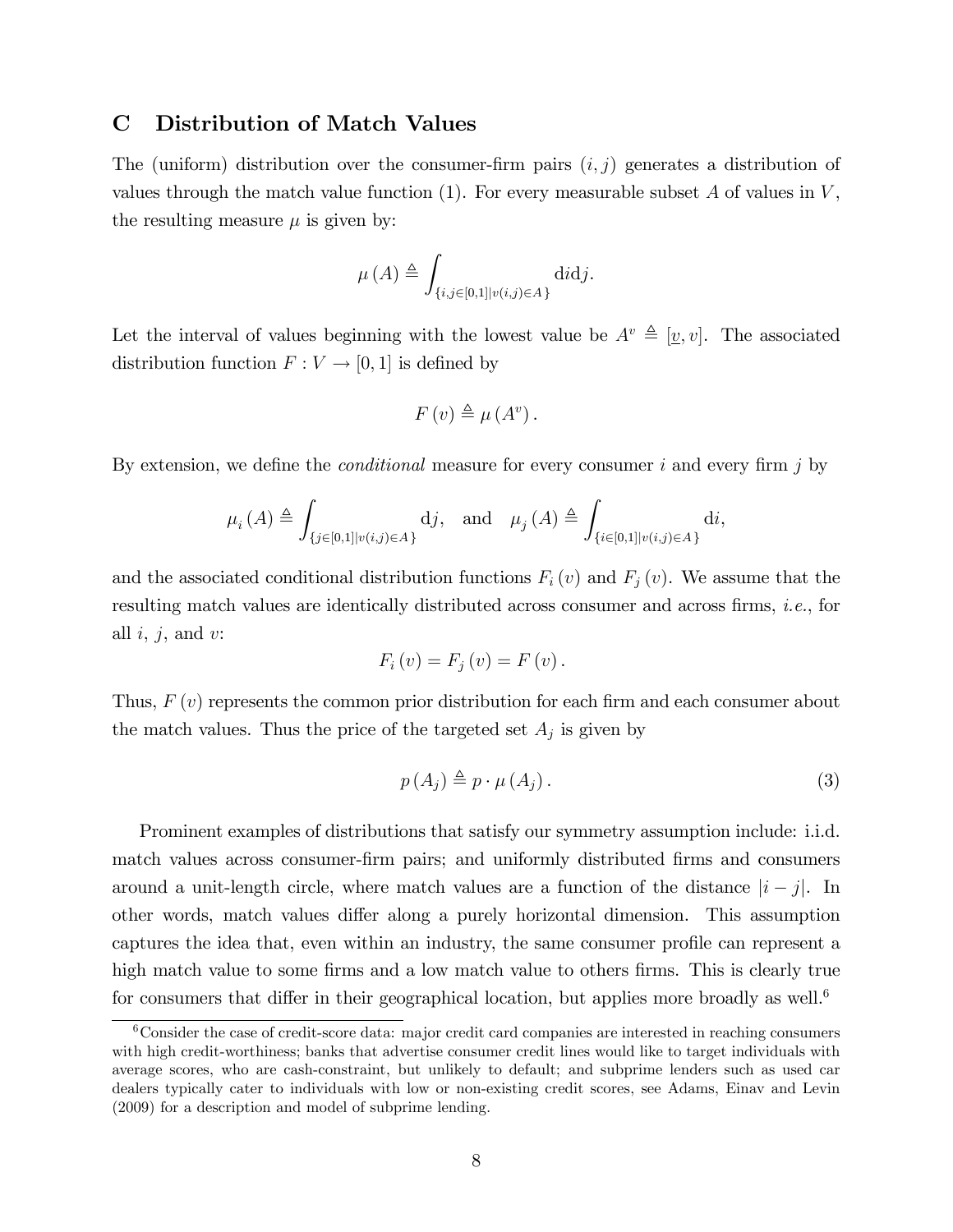Figure 1 summarizes the timing of our model.





We note that the present model does not explicitly describe the consumer's problem and the resulting indirect utility. To the extent that information facilitates the creation of valuable matches between consumers and advertisers, as a first approximation, the indirect utility of the consumer may be thought of as co-monotone with the realized match value  $v$ . In fact, with the advertising application in mind, we may view  $q$  as scaling the consumer's willingness to pay directly, or as the amount of advertising effort exerted by the firm, which also enters the consumer's utility function. Thus, the profit function in  $(2)$  is consistent with the informative, as well as the persuasive and complementary views of advertising (see Bagwell, 2007).

A more elaborate analysis of the impact of information markets on consumer surplus and on the value of privacy would probably have to distinguish between information that facilitates the creation of surplus, which is focus of present paper, and information that impacts the distribution of surplus. For example, additional information could improve the pricing power of the Örm and shift surplus from the consumer to the Örm (as for example in Bergemann, Brooks, and Morris, 2013).

## II Demand for Information

The value of information for each advertiser is determined by the incremental profits they could accrue by purchasing more cookies. Advertiser  $j$  is able to perfectly tailor his advertising spending to all consumers included in the targeted set  $A_j$ . In particular, we denote the complete information demand for advertising space  $q^*(v)$  and profit level  $\pi^*(v)$  by

$$
q^*(v) \triangleq \arg \max_{q \in \mathbb{R}_+} [\pi(v, q)],
$$
  

$$
\pi^*(v) \triangleq \pi(v, q^*(v)).
$$

By contrast, for all consumers in the complement (or residual) set  $A_j^{\rm C}$ , advertiser j must form an expectation over  $v(\cdot, j)$ , and choose a constant level of q for all such consumers.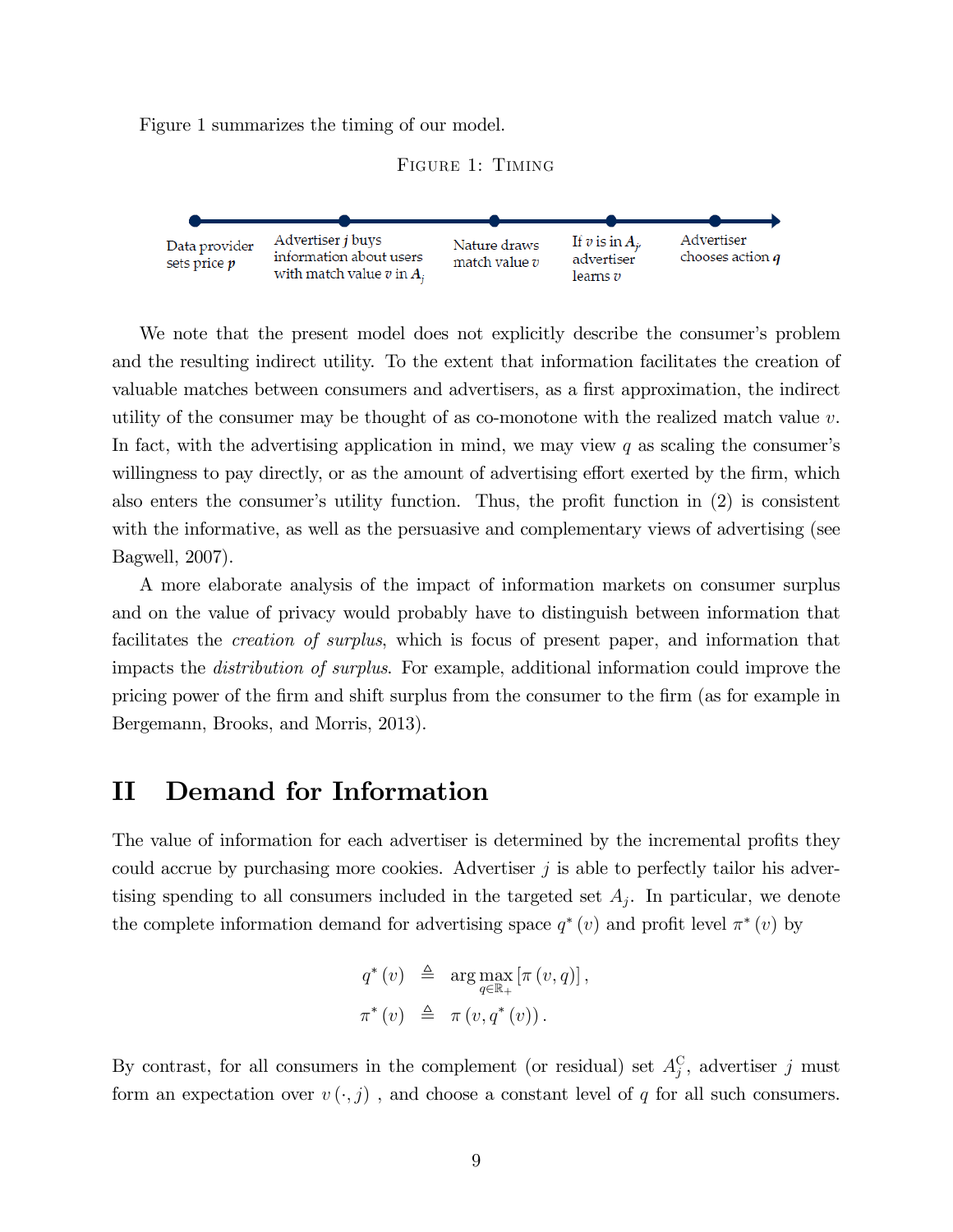Because the objective  $\pi(v, q)$  is linear in v, the optimal level of advertising  $q^*(A_j^{\circ})$  is given by

$$
q^*(A_j^C) \triangleq \underset{q \in \mathbb{R}_+}{\arg \max} \mathbb{E} \left[ \pi(v, q) \mid v \in A_j^C \right] = q^* \left( \mathbb{E} \left[ v \mid v \notin A_j \right] \right).
$$

We can represent each advertiser's information acquisition problem as the choice of a measurable subset  $A$  of the set of match values  $V$ :

$$
\max_{A \subseteq V} \left[ \int_A \left( \pi(v, q^*(v)) - p \right) dF(v) + \int_{A^C} \pi(v, q^*(A^C)) dF(v) \right],\tag{4}
$$

where, by symmetry, we can drop the index  $j$  for the advertiser.

By including all consumers with match value  $v$  into the targeted set  $A$ , the advertiser can raise his gross profits from the uninformed choice to the informed choice of  $q$ , albeit at the unit cost  $p$  per consumer. In problem  $(4)$ , the total price paid by the advertisers to the data provider is then proportional to the measure of the targeted set, or  $p \cdot \mu(A)$ . Next we characterize the properties of the optimal targeted set, as a function of the price of cookie p and of the cost of advertising c. We begin with a simple example.

### A The Binary Action Environment

We start with linear matching costs and uniformly distributed match values; we then generalize the model to continuous actions and general distributions. Formally, let  $F(v) = v$ , with  $v \in [0, 1]$  and  $c \cdot m (q) = c \cdot q$ , with  $q \in [0, 1]$ . The linear cost assumption is equivalent to considering a binary action environment,  $q \in \{0, 1\}$ , as the optimal policy will only take those two values.

In this simplified version of the model, targeting is very coarse: under complete information, it is optimal to contact a consumer v (*i.e.*, to choose  $q^*(v) = 1$ ) if and only if the match value v exceeds the unit cost of advertising c. Thus, the complete information profits are given by

$$
\pi^*(v) \triangleq \max\{v - c, 0\}.
$$
\n(5)

Likewise, the optimal action on the residual set is given by:

$$
q^*(A^C) = 1 \iff \mathbb{E}[v \mid v \in A^C] \ge c.
$$

As we show in Proposition 1, advertisers adopt one of two mutually exclusive strategies to segment the consumer population: (i) *positive targeting* consists of buying information on the highest-value consumers, contacting them and excluding everyone else; (ii) negative targeting consists of buying information on the lowest-value consumers, avoiding them and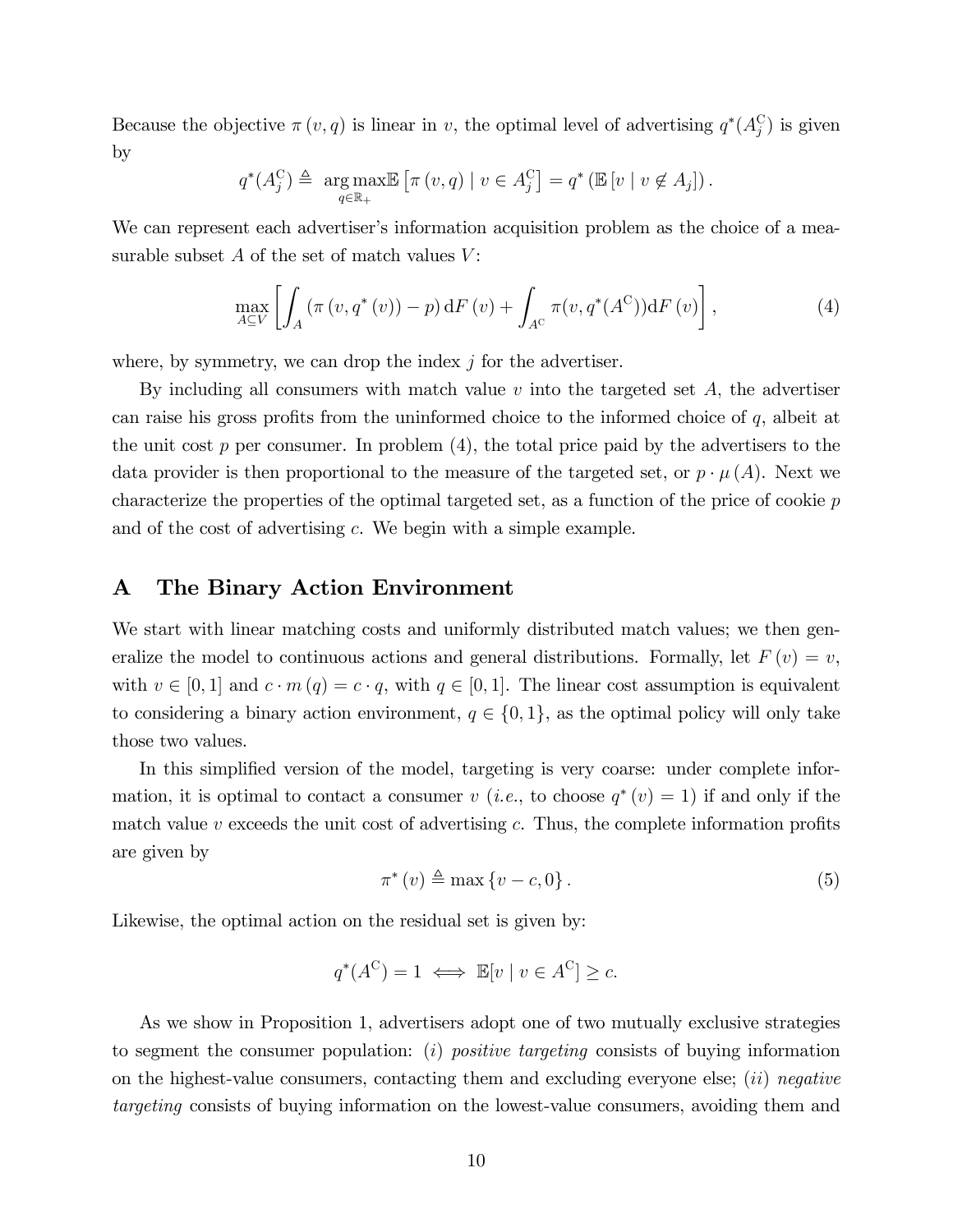contacting everyone else. That is, advertisers choose a *constant* action  $q \in \{0, 1\}$  on the targeted set A and a *different constant* action on the residual set  $A^C$ . The actions differ across the targeted and the residual set as information about consumer  $v$  has a positive value only if it affects the advertiser's subsequent action.

The choice of the optimal targeting strategy and the size of the targeted set naturally depend on the cost of contact  $c$  and on the price of information  $p$ . We denote the optimal targeted set by  $A(c, p)$ . This set is defined by a threshold value  $v^*$  that either determines a lower interval  $[\underline{v}, v^*]$  or an upper interval  $[v^*, \overline{v}]$ , depending on the optimality of either negative or positive targeting, respectively. The optimality of a threshold strategy follows from the monotonicity of the profit in  $v$  and the binary action environment.

We identify the size of the targeted set by consider the willingness to pay for the marginal cookie under each targeting strategy. If the advertiser adopts positive targeting, then he purchases information on all consumers up to the threshold  $v^*$  that leaves him with nonnegative net utility, or  $v^* = c + p$ . Conversely, if the advertiser adopts negative targeting, then at the marginal cookie, the gain from *avoiding* the contact, and thus saving  $c - v$ , is just offset by the price p of the cookie, and thus  $v^* = c - p$ . Under either targeting strategy, the advertiser trades of the magnitude of the error made on the residual set with the cost of acquiring additional information. Proposition 1 characterizes the optimal targeting strategy.

#### Proposition 1 (Targeting Strategy)

For all  $c, p > 0$ , the optimal targeted set  $A(c, p)$  is the interval of values v given by:

$$
A(c,p) = \begin{cases} [0, \max\{c-p, 0\}] & \text{if } c < 1/2; \\ [\min\{c+p, 1\}, 1] & \text{if } c \ge 1/2. \end{cases}
$$

If the cost of advertising, *i.e.* the matching cost c, is particularly high, it is only profitable to bear the costs of generating awareness through advertising for very high-value customers, about which information is acquired from the data provider. Conversely, for low costs of advertising, all customers but the very low-value ones are profitable, about which information is purchased in order to exclude them from advertising.<sup>7</sup>

Proposition 1 establishes that the residual and the targeted set are both connected sets (intervals), and that advertisers do not buy information about every consumer. The binary environment illustrates some general features of optimal targeting and information policies. In particular, three implications of Proposition 1 extend to general settings: (a) the residual set is non-empty; (b) advertisers do not necessarily buy the cookies of high-value consumers;

<sup>&</sup>lt;sup>7</sup>The value  $c = 1/2$  of the threshold which determines the choice of targeting strategy happens to coincide with the threshold value that would determine whether advertisers contact all consumers, or none, under the prior information. This is a special feature of the uniform distribution.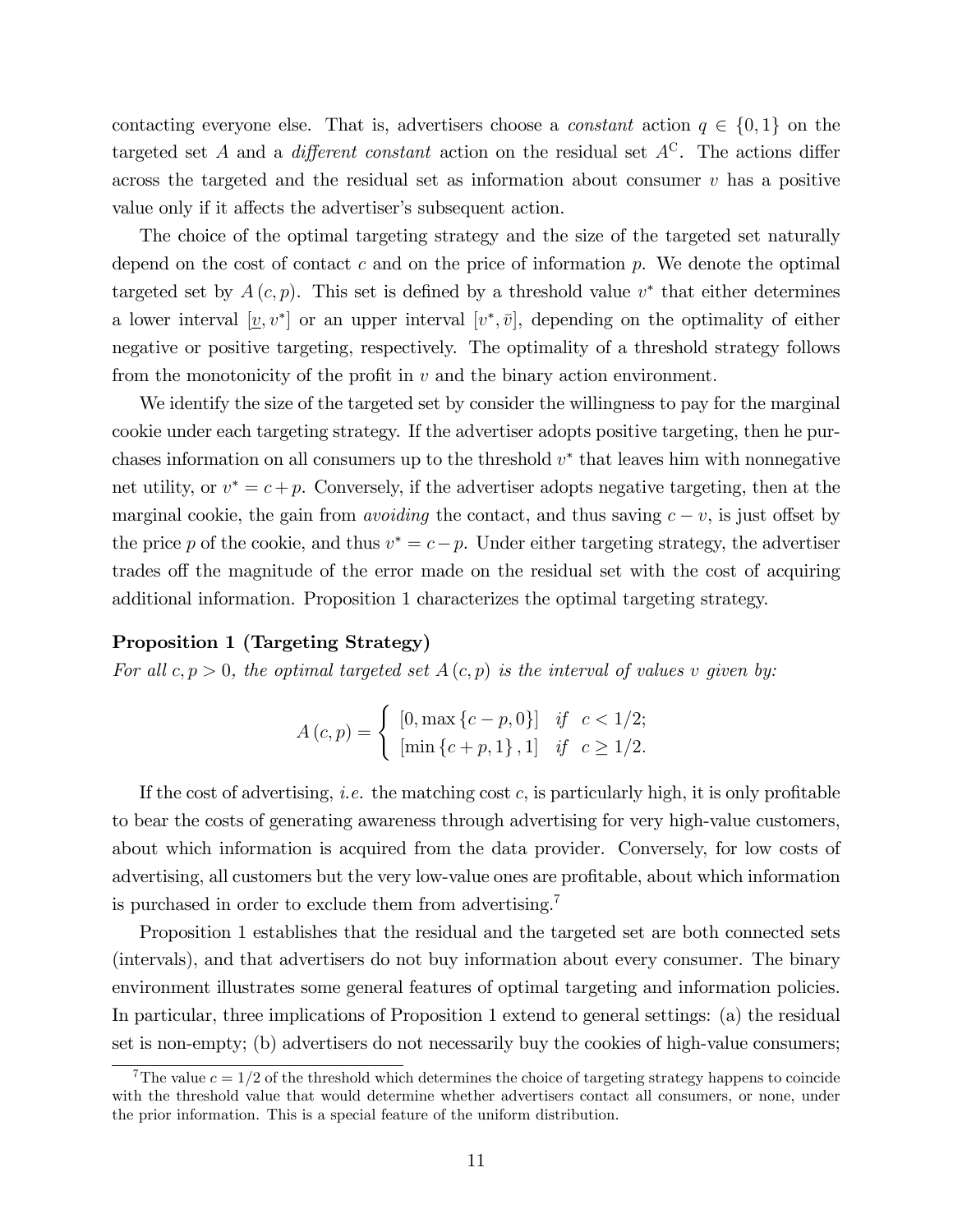and  $(c)$  the cost c of the advertising space guides their strategy. At the same time, the binary environment cannot easily capture several aspects of the model, including the following: the role of the distribution of match values (and of the relative size of the left and the right tail in particular); the role of precise tailoring and the need for more detailed information; the determinants of the advertisers' optimal targeting strategy; and the effect of the cost of advertising on the demand for information.

## B The Continuous Action Environment

We now proceed to analyze the general version of our model, in which we consider a continuum of actions and a general distribution of match values. It is helpful to first describe the demand for advertising space when the value of the match  $v$  is known to the advertisers. Thus, we introduce the *complete information* decision and profits. We now allow for a general differentiable, increasing and strictly convex cost function  $m(q)$  and assume that  $m'(0) = 0$ . This implies that the complete information demand for advertising is positive for all match values.

The complete information demand for advertising space, denoted by  $q^*(v)$ , is characterized by the first-order condition:

$$
v = cm'\left(q^*\left(v\right)\right). \tag{6}
$$

By contrast, if the advertiser has access to the distribution  $F(v)$  only, the prior-information demand for advertising space  $\bar{q}$  is given by

$$
\bar{q} \triangleq q^*(A^{\mathcal{C}} = V) = q^*(\mathbb{E}[v]). \tag{7}
$$

More generally, given a targeted set A, the optimal advertising level on the residual set  $A^C$ satisfies the following condition:

$$
\mathbb{E}[v \mid v \in A^{\mathcal{C}}] = cm'(q^*(A^{\mathcal{C}})).
$$
\n(8)

Thus, the continuous-action model has the two key features that advertisers: (a) differentiate spending levels within the targeted set, and (b) choose a uniform (strictly positive) advertising level for the residual set. Moreover, the optimal advertising level on the residual set  $q^*(A^C)$  varies with the composition of the targeted set.<sup>8</sup>

It follows from (6) and from the strict convexity of  $m(q)$  that the complete information demand  $q^*(v)$  is strictly increasing. Since by the Envelope Theorem,  $d\pi^*(v)/dv = q^*(v)$ , the

<sup>8</sup>These advertising policies might arguably represent the choices of a large brand marketer who wishes to fine-tune spending on a group of consumers, while adopting "umbrella spending" on everyone else.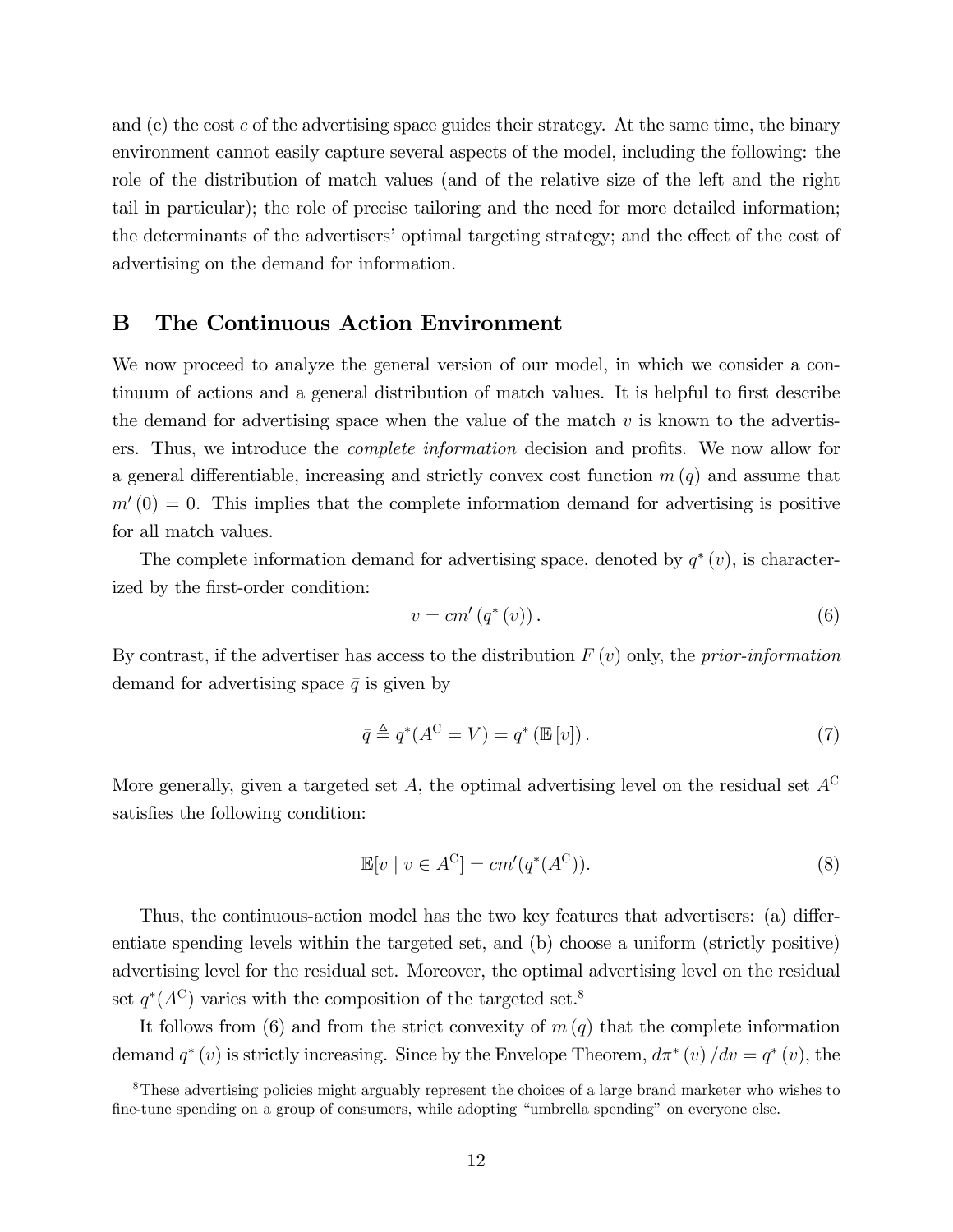realized *complete information* profit  $\pi^*(v)$  is strictly convex in v. In contrast, the realized profit under *prior information* is linear in v, and it is given by  $\pi(v, \bar{q})$ . Figure 2 describes the profit function under complete information  $\pi^*(v)$  and prior information  $\pi(v, \bar{q})$ .



Figure 2: Complete Information and Prior Information Profits

As intuitive, under prior information, the firm chooses excessive (wasteful) advertising to low-value consumers and insufficient advertising to higher-value consumers. The firm therefore has a positive willingness to pay for information, i.e., for cookies. The value of information for every match value  $v$  is visually described by the difference between the complete information and the prior information profit function:

$$
\pi^*(v) - \pi(v, \bar{q}). \tag{9}
$$

Figure 2 suggests that the value of information is highest for extreme match values.<sup>9</sup> Consequently, the next result establishes the optimality of a convex *residual set* of cookies. Each advertising firm purchases all cookies in a set:

$$
A = [\underline{v}, v_1] \cup [v_2, \overline{v}].
$$

The value of the lower and upper threshold are determined by c and p, thus  $v_1 \triangleq v_1 (c, p)$ and  $v_2 \triangleq v_2 (c, p)$ , respectively. Proposition 2 confirms the intuition that the value of information is lowest for intermediate match values and highest for match values on the tails.

### Proposition 2 (Convexity of Residual Set)

For all  $c, p > 0$ , the optimal residual set  $A^C(c, p)$  is a non-empty interval  $[v_1(c, p), v_2(c, p)]$ .

<sup>&</sup>lt;sup>9</sup>In this example,  $cm (q) = q^2/2$ , and  $F (v) = v, v \in [0, 1]$ .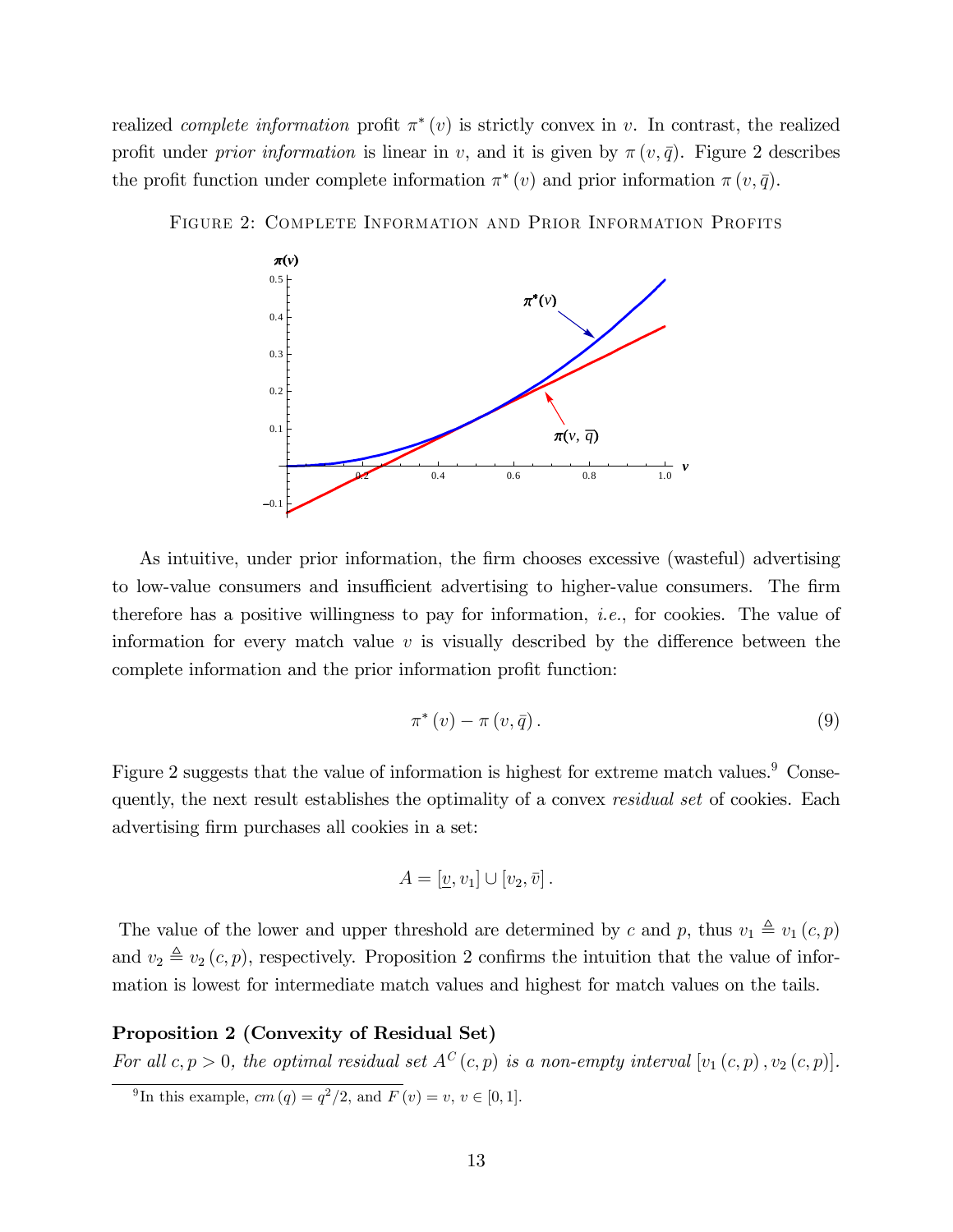Proposition 2 allows us to rewrite the firm's problem (4) as the choice of two thresholds,  $v_1$  and  $v_2$ , that define the targeted and residual sets, in terms of the gains relative to the complete information solution:

$$
\max_{v_1, v_2} \int_{v_1}^{v_2} \left[ \pi \left( v, q^* \left( [v_1, v_2] \right) \right) - \pi^* \left( v \right) + p \right] dF \left( v \right),\n\tag{10}
$$
\n
$$
\text{s.t. } cm' \left( q^* \left( [v_1, v_2] \right) \right) = \mathbb{E} \left[ v \mid v \in [v_1, v_2] \right].
$$

In program (10), as the bounds of the residual set are stretched (e.g., as  $v_1$  decreases), the advertiser earns a marginal benefit of p and incurs a marginal cost of  $\pi^*(v_1) - \pi^*(v_1, q^*([v_1, v_2]))$ . In addition, the advertiser adjusts the optimal action on the residual set to take the new inference problem into account. (Of course, this has no first-order effect on profits at the optimum.) The average match value  $\mathbb{E}[v \mid v \in [v_1, v_2]]$  determines the demand for advertising space in the residual set  $q^*([v_1, v_2])$ , which in turn affects the value of information.

Above, we described the value of information as the difference between the profit of an informed and an uninformed advertiser  $\pi^*(v) - \pi(v, \bar{q})$ . This revenue comparison is conditional on the realization of the value  $v$ , and it is thus an ex-post comparison. For the complete determination of the optimal policy, the advertiser has to evaluate how large these gains from information are from an ex-ante point of view. The advertiser therefore has to weigh the likelihood of different realizations, represented by the distribution  $F(v)$  of values, and the gains from responding to the information, represented by the convexity of the matching cost function  $m(q)$ . To understand the exact nature of these trade-offs, it is useful to begin with a "symmetric" environment for  $F(v)$  and  $m(q)$ . In the context of negative vs. positive targeting, this corresponds to a symmetric distribution  $F(v)$  around the mean  $\mathbb{E}[v]$  and a quadratic matching cost function  $m(q)$ , such as in the example of Figure 2.

## C Joint vs. Exclusive Targeting

When matching costs are quadratic and match values are symmetrically distributed, advertisers always choose to target both low- and high-valuation consumers. In addition, under these symmetry conditions, the residual set  $(i.e.,$  the set of excluded valuations) is an interval centered on the prior mean  $\mathbb{E}[v]$ . With a quadratic matching cost function, the optimal complete information matching intensity is linear in v, or  $q^*(v) = v/c$ . Moreover, the *gains* from information relative to the optimal matching policy for the mean value  $q^* (\mathbb{E}[v])$  are identical for values equidistant from the mean, regardless of whether they are below or above the mean. The value of information arises from adjustments of the matching intensity relative to the mean, *i.e.*, increasing the matching intensity for values above the mean and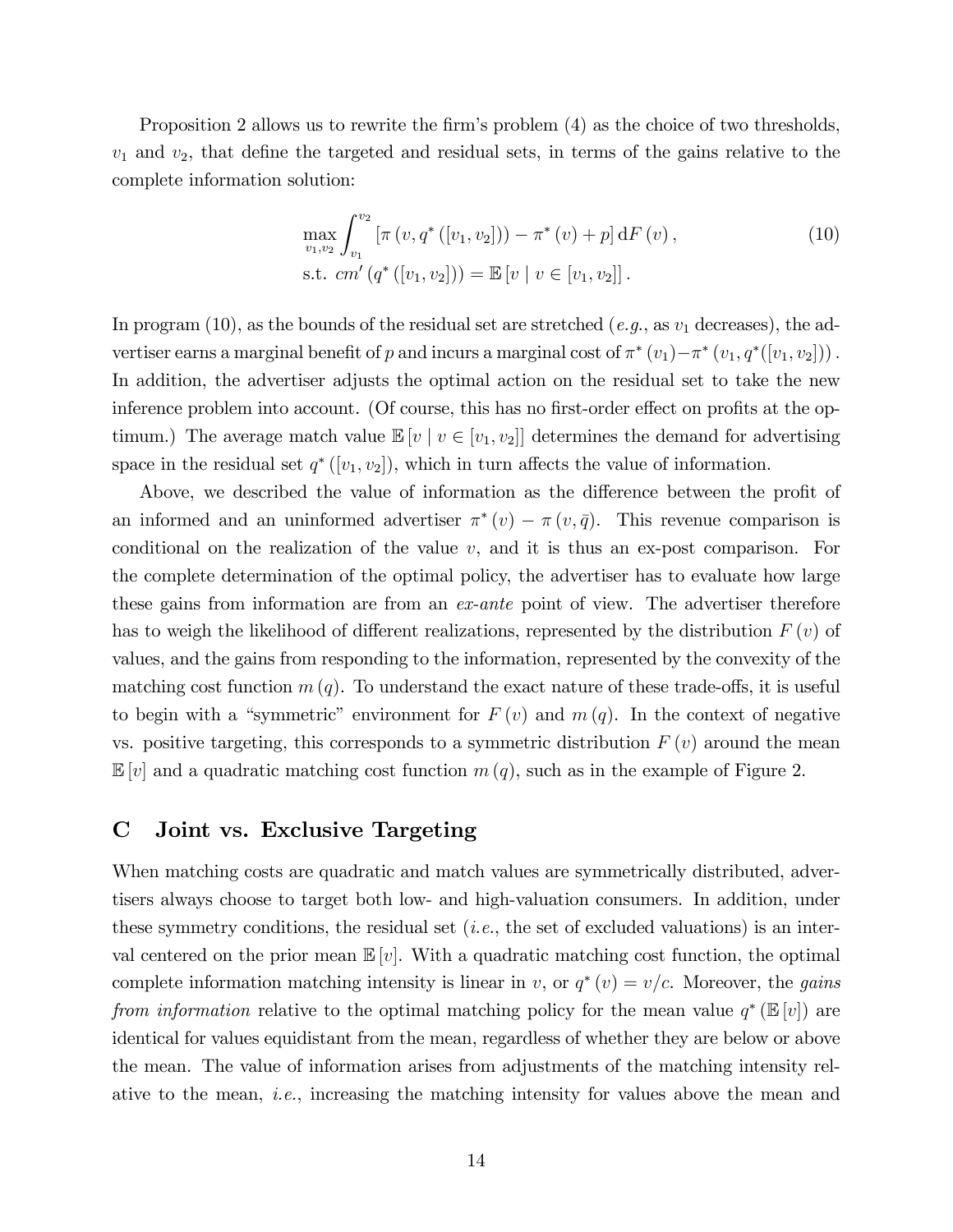decreasing the matching intensity for values below the mean. As the curvature of the cost function is constant in q when  $m(q)$  is quadratic, this symmetry argument holds under any symmetric distribution  $F(v)$ . Proposition 3 verifies the above intuition.

#### Proposition 3 (Joint Targeting: Positive and Negative)

With symmetrically distributed match values and quadratic matching costs, the optimal residual set is given by:

$$
A^{C}(c,p) = [\mathbb{E}[v] - 2\sqrt{cp}, \ \mathbb{E}[v] + 2\sqrt{cp}].
$$

The measure of the residual set is increasing in the product of the price of information  $p$ and the cost parameter c. Thus, an increase in either one depresses the number of cookies acquired, and shrinks the targeted set by expanding the residual set toward the tails of the distribution. Figure 3 illustrates the demand for cookies and the resulting profit levels in the quadratic environment. The bold segment represent the active policy for value  $v$ , the dashed line the inactive policy for value v.



Residualset

 $0.2$  0.4 0.6 0.8 1.0 *v* 

*p*

0.1

0.0

0.1

FIGURE 3: POSITIVE AND NEGATIVE TARGETING

The symmetry conditions introduced in Proposition 3 have important implications not only for the optimal location of the residual set, but also for its size. In particular, the expected match value in the residual set is equal to the prior mean  $\mathbb{E}[v]$ , regardless of the measure of the residual set  $A^C$ . Therefore, the quantity of signals purchased by the advertiser does not influence the uninformed action  $\bar{q}$ , and hence it does not affect the marginal value of information at any given  $v$ . This also implies that the willingness to pay for information about any consumer  $v$  is independent of the distribution of match values.

In turn, the interaction between the symmetric gains from information and the symmetry in the distribution suggest conditions under which either only positive or only negative targeting become optimal, as we establish in the next set of results.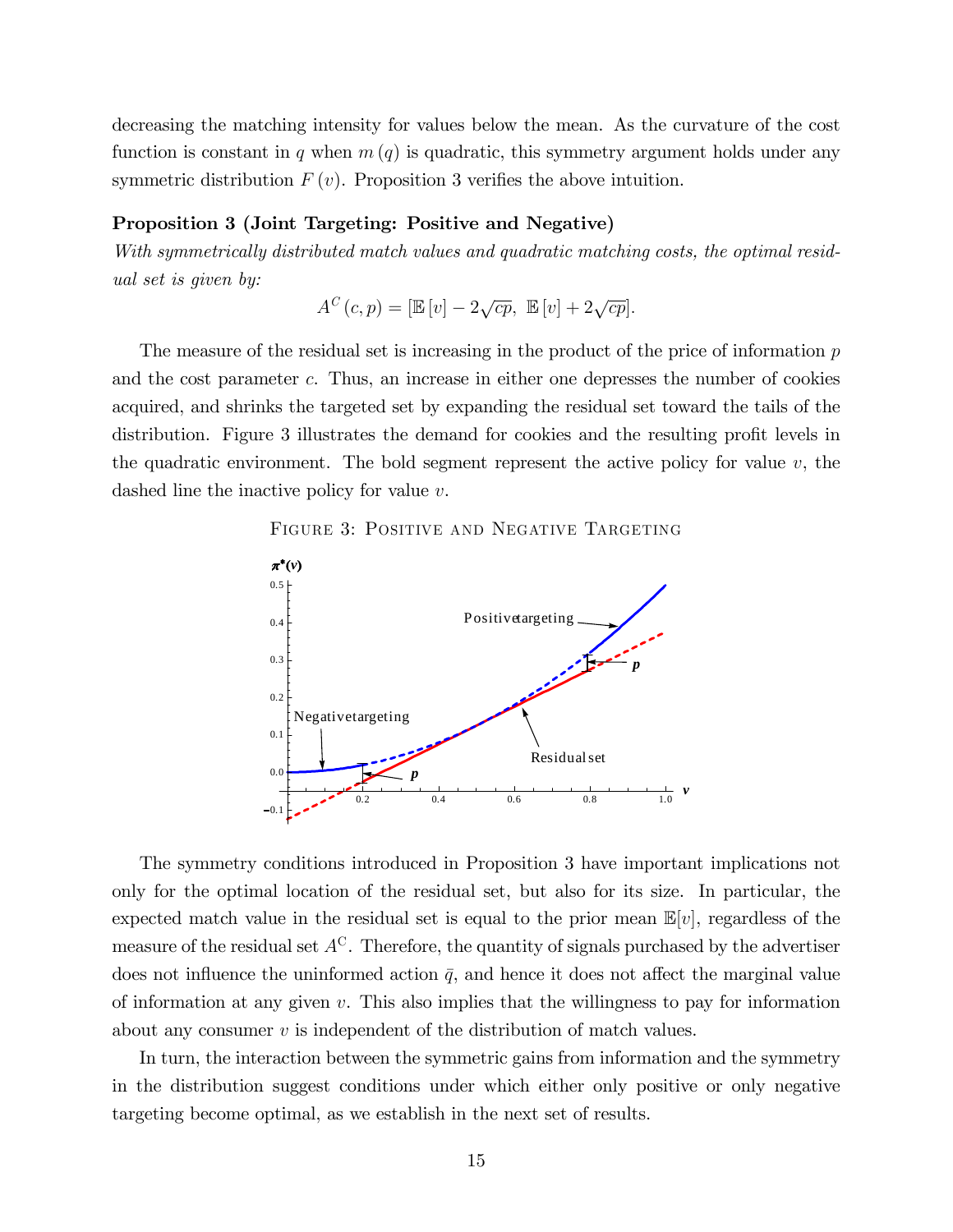While the residual set is always connected, as established by Proposition 2, the targeted set may be as well. In particular, the choice of a single (positive or negative) targeting policy depends on the value of information, and on its monotonicity properties over any interval. Proposition 4 establishes sufficient conditions under which firms demand cookies in a single interval, i.e., they choose positive or negative targeting only.

#### Proposition 4 (Exclusive Targeting: Positive or Negative)

1. If  $m''(q)$  and  $f(v)$  are decreasing, positive targeting is optimal:

$$
A(c, p) = [v_2(c, p), \bar{v}], and v_2 > \underline{v}.
$$

2. If  $m''(q)$  and  $f(v)$  are increasing, negative targeting is optimal:

$$
A(c, p) = [\underline{v}, v_1(c, p)], \text{ and } v_1 < \overline{v}.
$$

The sufficient conditions in Proposition 4 for exclusive targeting are perhaps best understood when viewed as departures from the symmetric conditions of Proposition 3. If, say, positive targeting is to dominate negative targeting, then the gains from information must be larger on the upside than on the downside of values. Recall that the gains from information given the realization v are equal to  $\pi^*(v) - \pi(v, \bar{q})$ . Thus, if the curvature of the matching cost function  $m''(q)$  is decreasing, the gains from information for realizations v equidistant from the mean  $\mathbb{E}[v]$  are larger above the mean than below. Now, this pairwise comparison and reasoning could be undone by the relative likelihood of these two events. Thus, for the sufficient conditions, we need to guarantee that the distribution of values supports this pairwise argument, and hence the corresponding monotonicity requirement on the density  $f(v)$ . Figure 4 shows the equilibrium profit levels under positive targeting (A) and negative targeting  $(B)$ .<sup>10</sup>

<sup>&</sup>lt;sup>10</sup>In both panels,  $F(v) = v, v \in [0, 1]$  and  $m(q) = q^b/b$ . In panel (A),  $b = 3/2$ , and in panel (B),  $b = 3$ .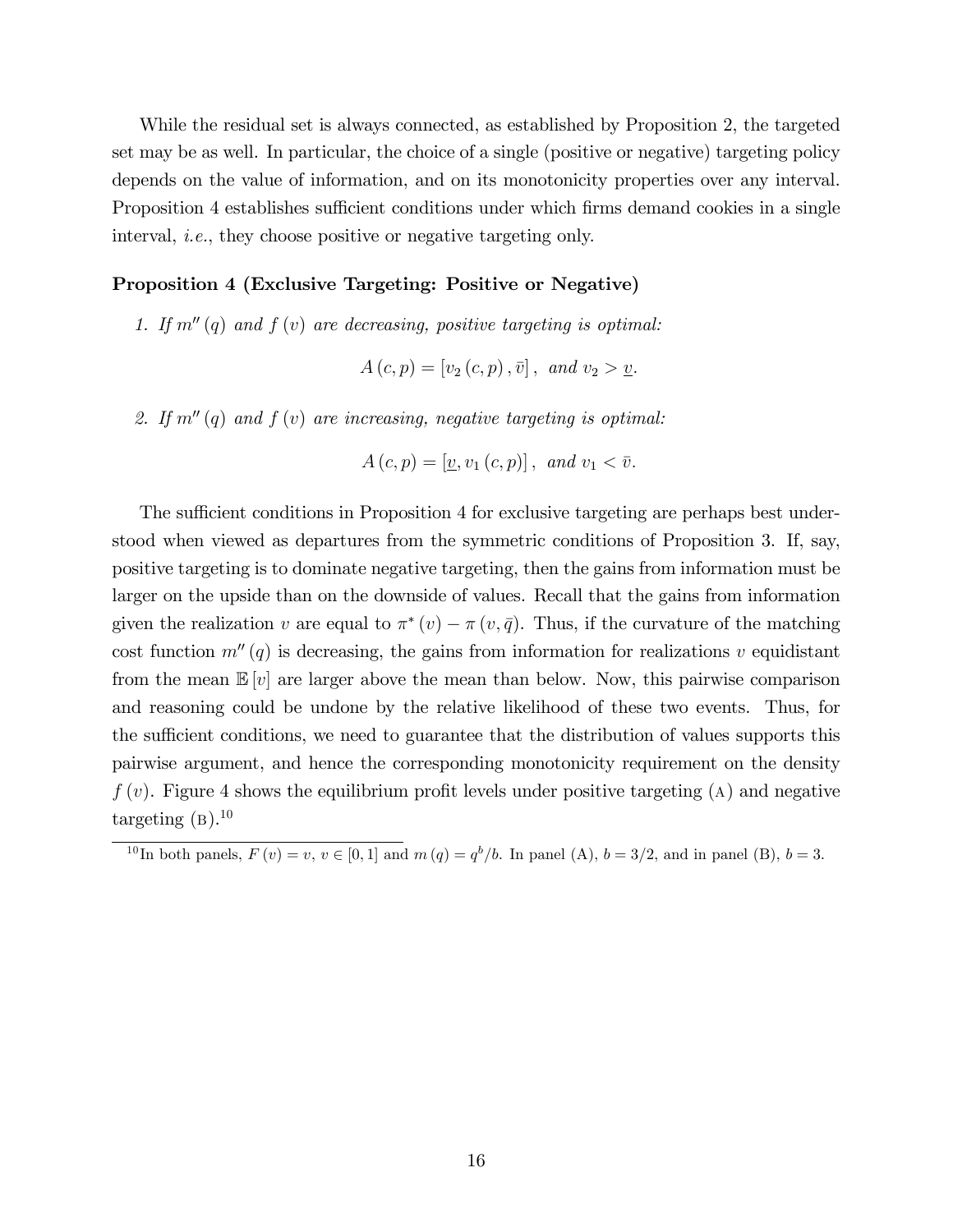

The optimality of targeting consumers in a single interval can be traced back to the two sources of the value of information, *i.e.*, wasteful advertising for low types and insufficient advertising for valuable consumers. Proposition 4 relates the potential for mismatch risk to the properties of the match cost function. In particular, when the curvature of the matching cost function is increasing, it becomes very expensive to tailor advertising to high-value consumers. In other words, the risk of insufficient advertising is not very high, given the cost of advertising space. The firm then purchases cookies related to lower-valued consumers.<sup>11</sup>

When choosing a targeting strategy, the advertiser trades off the amount of learning over values in the residual set with the costs and benefits of acquiring information about values in the targeted set. The amount of learning is related to the range of the residual set  $|v_2 - v_1|$ , while the costs and benefits of information are related to the probability measure of the targeted set. Therefore, targeting a less likely subset of values requires a smaller expense (in terms of the cost of cookies) in order to generate a given amount of information. The distribution of match values then affects the optimality of positive vs. negative targeting: for example, under a matching cost function with constant curvature, decreasing density  $f(v)$ leads to positive targeting, and vice-versa.

## D Empirical Relevance

Both positive and negative targeting strategies are relevant for online advertising markets. In particular, negative targeting is explicitly allowed as a refinement option by most large

<sup>&</sup>lt;sup>11</sup>Examples of matching cost functions with concave marginal costs include power functions,  $m(q) = q<sup>a</sup>$ with  $a < 2$ . Examples of convex marginal costs include those derived from the Butters (1977) exponential matching technology, *i.e.*,  $m(q) = -a \ln(1-q)$ , with  $a > 0$ , and power functions  $m(q) = q^a$ , with  $a > 2$ .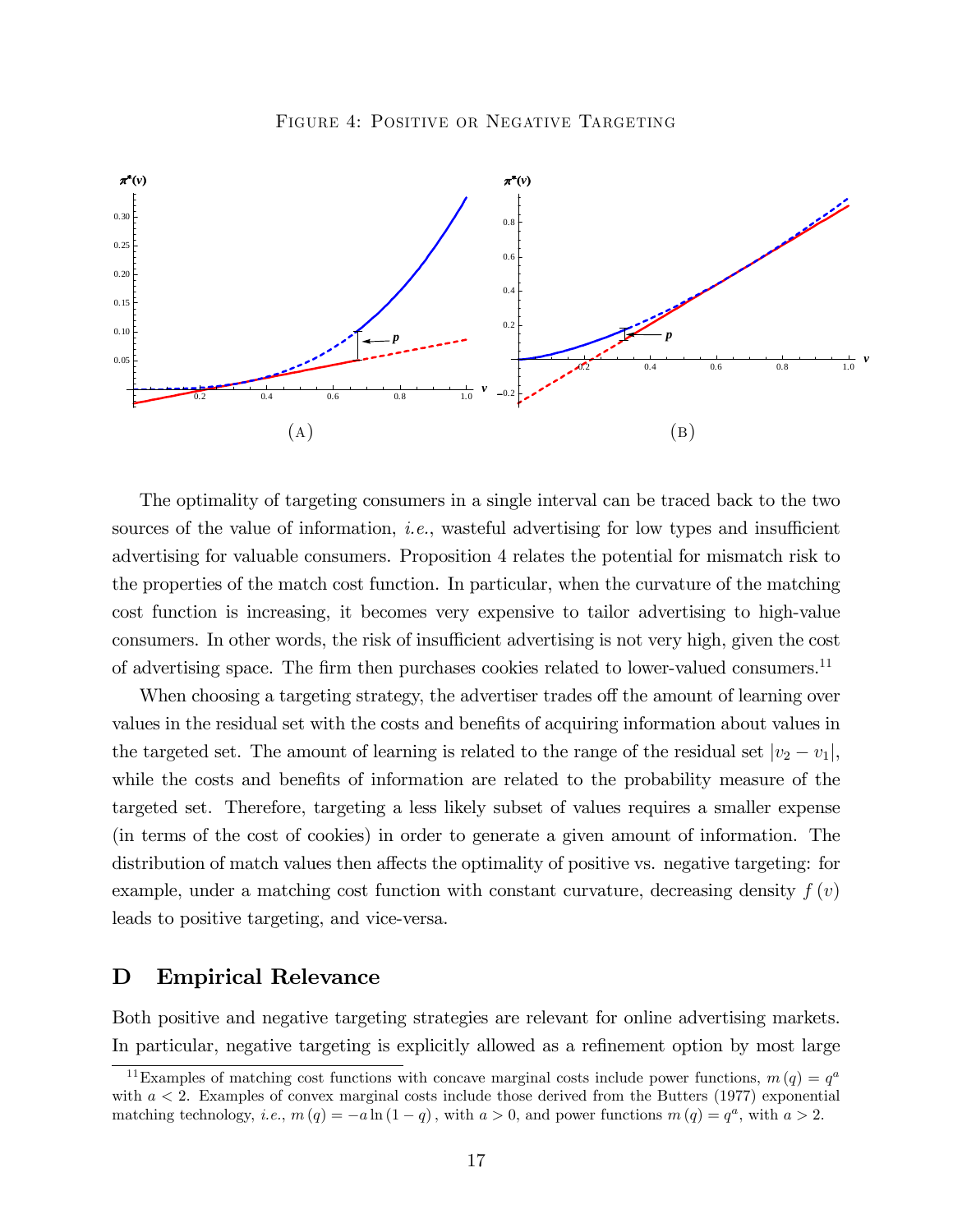providers of advertising space, including Google, Yahoo!, and Facebook.<sup>12</sup> Clearly, an advertiser may adopt either or both strategies, and the choice of a strategy in any specific context will depend on the distribution of consumer values and on the cost of advertising. For instance, in the market for credit scores, a credit card company may want to acquire the profiles of consumers with the lowest scores, and make sure not to reach out to them; or it may select a small group of high credit-worthiness consumers, and reach out to them more aggressively.

Within the marketing and economics literature, Pancras and Sudhir (2007) document the use of both positive and negative targeting in the context of retail shopping. While the main focus of Pancras and Sudhir (2007) is on competition and information-sharing among catalogue merchants and manufacturers, they also examine the pricing of data by several intermediaries.<sup>13</sup>

More recent studies provide indirect evidence in favor of adopting negative targeting to exploit the consumers' purchase cycle. For example, in the context of sponsored-search advertising, Blake, Nosko and Tadelis (2013) document that eBay obtains a positive return on investment only for consumers who have not visited the eBay site in the last two months. A similar pattern for the profitability of different customers also appears in the case of (offline) direct-marketing companies documented by Anderson and Simester (2013). In both contexts, a cost-efficient strategy for retailers consists of acquiring information about consumers with recent purchases and appropriately reducing the amount of advertising directed at them. These consumers are both low-value (at this point in their purchase cycle) and low in number, relative to the overall population, which makes negative targeting especially profitable.<sup>14</sup>

Finally, as real-time bidding makes online data markets more integrated with the advertising exchanges, we can identify two contrasting forces in terms of our model. On the one hand, the combined sale of data and advertising favors positive targeting almost by construction. On the other hand, when the cost of the data is tied to the price paid for advertising, contacting high-value consumers becomes increasingly costly. If targeting through cookies results in a higher marginal cost of advertising, advertisers may specify lower bids for selected consumer segments (*i.e.*, adopt negative targeting) in order to reduce their total expenditure.

 $12$  For example, Facebook offers negative targeting based on third-party data as a "custom audience" selection criterion for advertisers. See https://developers.facebook.com/docs/ads-api/targeting and "Buy Signal: Facebook Widens Data Targeting," The Wall Street Journal, April 9, 2013.

<sup>&</sup>lt;sup>13</sup>Our model so far abstracts from competition among advertisers. In the working paper Bergemann and Bonatti (2013), we introduce pecuniary externalities through a market-clearing price of advertising space. The characterization of the optimal targeting strategies of Proposition 4 is unchanged.

<sup>&</sup>lt;sup>14</sup>While advertisers may be able to identify their own repeat shoppers, they need to purchase third-party information about their competitors' customers who are at a similar stage in their purchase cycle.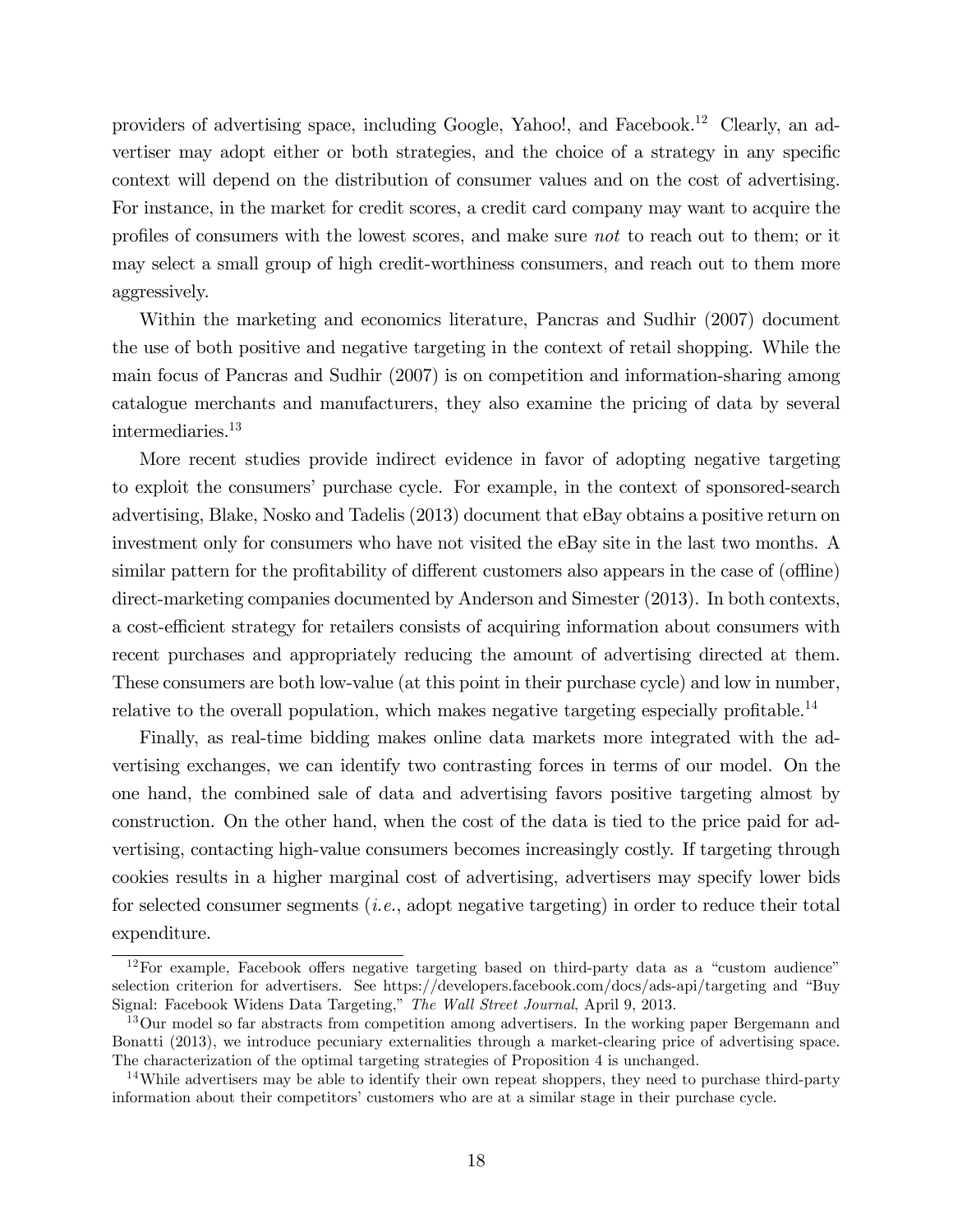### E Implications for Publishers

We conclude this section by examining the interaction between the markets for data and online advertising. In particular, we assess the effect of data sales on the demand for advertising space and the implications of vertical integration between publishers and data providers.

The effect of the price of data on the total demand for advertising space is unclear  $a$ priori. For instance, the demand for advertising space may increase or decrease in the amount of information available to advertisers, depending on whether the data is used for positive or negative targeting. To formalize this trade-off, consider the total demand for advertising space as a function of the targeted set  $A(c, p)$ . Because any advertiser who wishes to generate match intensity q with a consumer must purchase an amount of space equal to  $m(q)$ , the total demand for advertising is given by

$$
M(A) \triangleq \int_{A} m(q^*(v)) dF(v) + \int_{A^C} m(q^*(A^C)) dF(v).
$$
 (11)

We are interested in the effect of the amount of data sold  $\mu(A)$  on the total demand for advertising  $M(A)$ . Figure 5 considers the case of negative targeting, and compares the demand for advertising  $m(q(v))$  for fixed targeted and residual sets, under two different matching cost functions.

FIGURE 5: TOTAL DEMAND FOR ADVERTISING



As is intuitive, the total demand for advertising (i.e., the area under the solid lines in Figure 5) is increasing in the measure of the targeted set A when the complete information demand for advertising  $m(q^*(v))$  is convex in v. Our next result formalizes the interaction of the data and advertising markets by relating the sign of the cross-market externality to the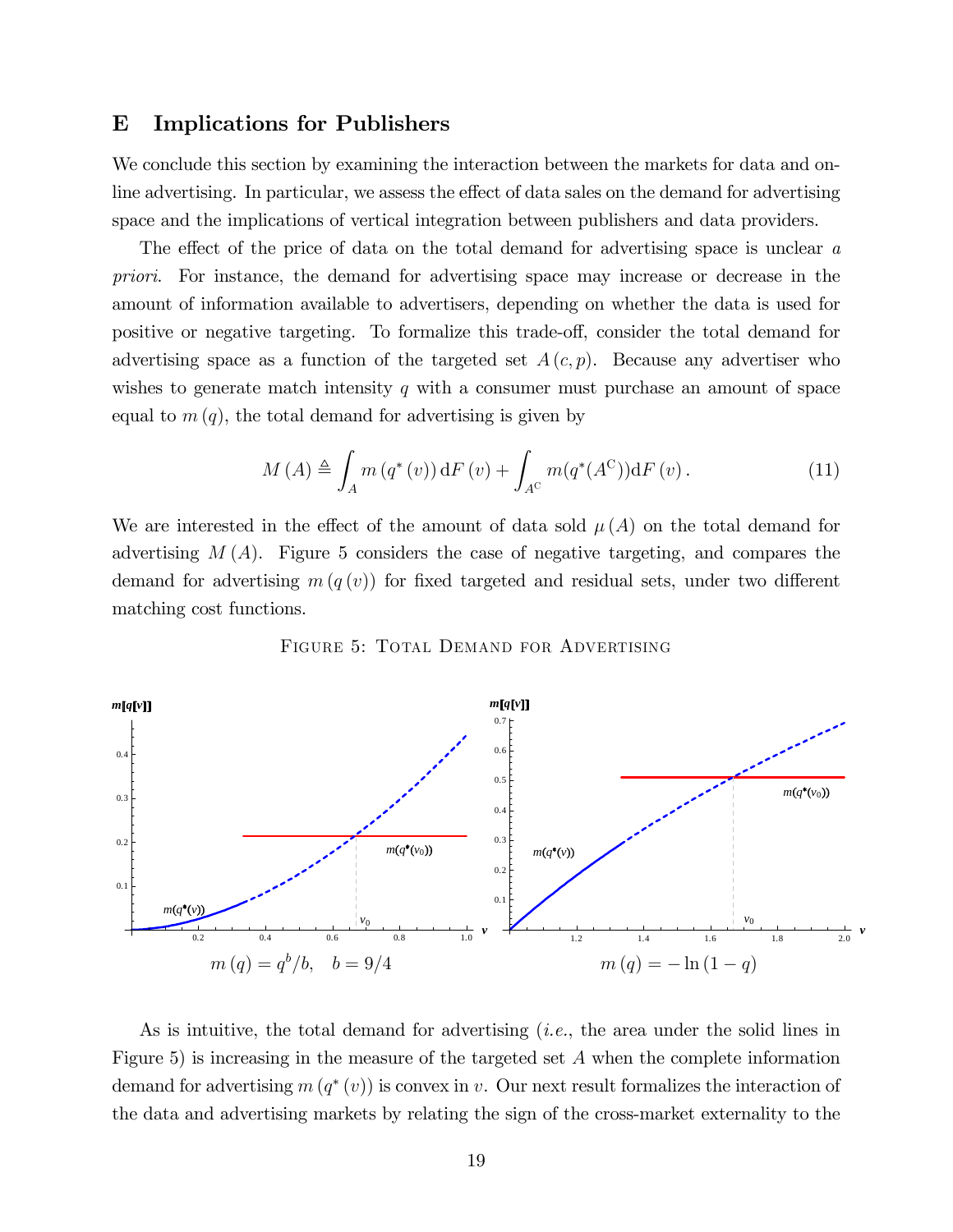properties of the matching cost function. In Proposition 5 (as well as in Propositions 7, 8, and 9), we assume that the distribution of match values and the matching cost function lead to exclusive targeting (positive or negative). Proposition 4 provides sufficient conditions.

#### Proposition 5 (Market Interaction)

Assume exclusive (positive or negative) targeting is optimal.

- 1. If  $m'(q)$  is log-concave, the demand for advertising  $M(A(c, p))$  is decreasing in p.
- 2. If  $m'(q)$  is log-convex, the demand for advertising  $M(A(c, p))$  is increasing in p.

The proof of Proposition 5 establishes that convexity of the complete-information demand for advertising is equivalent, in terms of the primitives of our model, to the log-concavity of the marginal cost of matching. Furthermore, the conditions in Proposition 5 are related to those for the optimality of exclusive targeting (Proposition 4). In particular, if positive targeting is optimal, the demand for advertising space is decreasing in  $p$  (but not vice-versa).

Finally, we can leverage the results of Proposition 5 to analyze the problem a company  $(e.g., Google, Yahoo!, or Facebook)$  that acts as both data provider (by providing information that allows targeted advertising) and publisher (by allowing advertisers to contact consumers). In particular, under the sufficient conditions of Proposition 5, the publisher wants to allow either complete access or no access to the data (corresponding to  $p^* \in \{0, \infty\}$ ). In other words, our analysis suggests which market conditions are conducive to the wide diffusion of user-level information among the advertisers, and conversely which conditions discourage sellers from offering precise targeting opportunities. In particular, when the demand for advertising space is *decreasing* in  $p$ , a publisher with access to data can benefit from the *indirect* sale of information, *i.e.* from bundling information and advertising space in order to drive up demand for the latter.<sup>15</sup>

## III The Price of Data

In this section, we explore the determinants of the monopoly price of data. We begin with the cost of advertising c, before turning to the fragmentation of data sales, the size of the database, and the precision of the data provider's information. In the latter three cases, we highlight the role of the residual set in determining the willingness to pay for information, and of the ability of the monopolist to influence its composition.

<sup>&</sup>lt;sup>15</sup>We could also endow the publisher with market power, *i.e.*, allow the publisher and the data provider to coordinate their actions, without qualitatively affecting this result.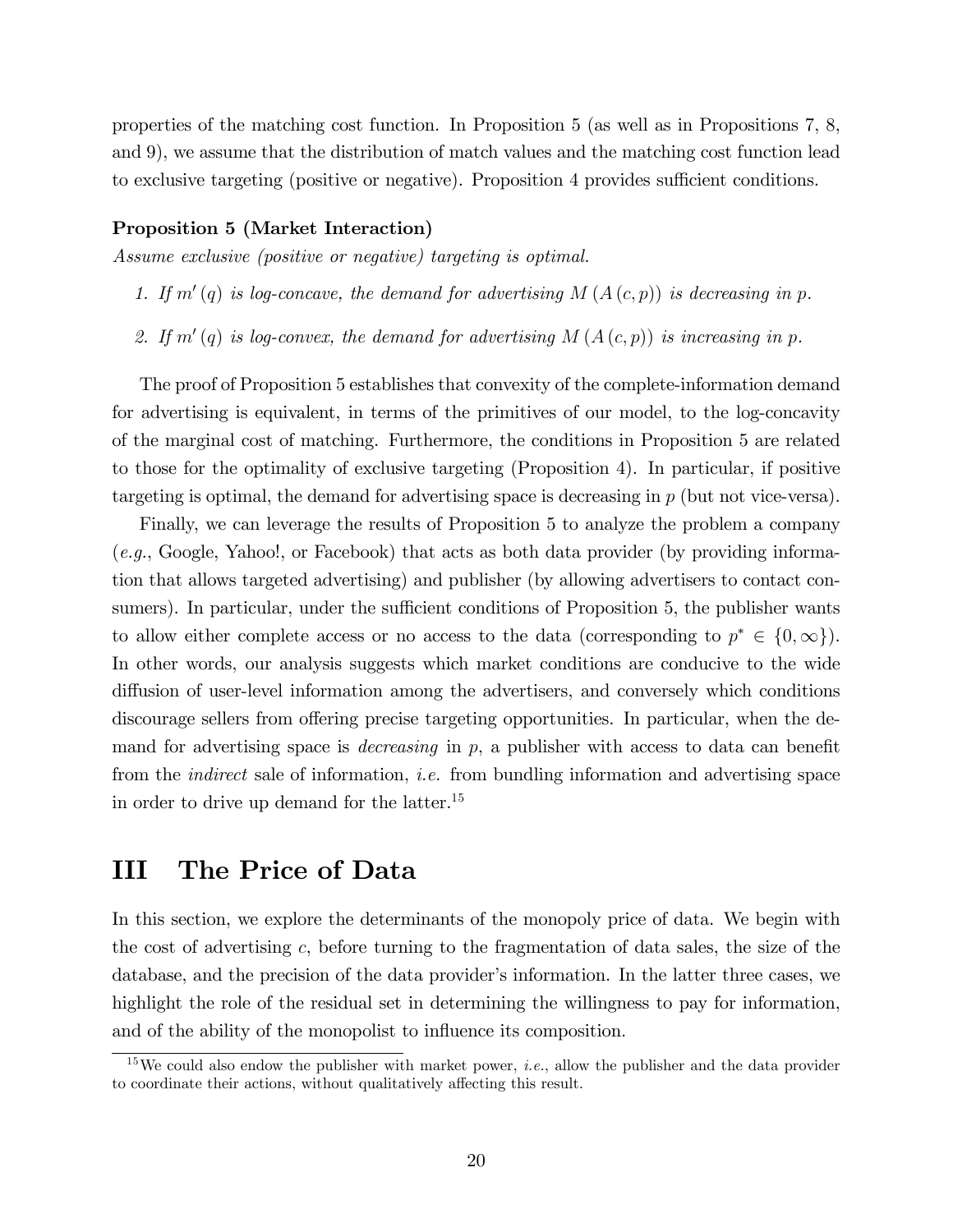An important implication of the demand analysis in Section II is that the advertisers' optimal targeting strategy is not influenced qualitatively by the price of data  $p$ . In particular, under the conditions of Propositions 1, 3 or 4, the price of data affects the size of the targeted set only. In other words, throughout this section, the monopolist takes the shape of the targeted set  $A(c, p)$  as given, and chooses the revenue-maximizing price

$$
p^* = \arg\max_p \left[ p \cdot \mu \left( A\left( c, p \right) \right) \right].
$$

### A Data and Advertising: Complements or Substitutes?

From the point of view of an advertiser, the data provider and the publisher of advertising space are part of a value chain. It is therefore tempting to view the interaction of the data provider and publisher as a vertical chain (formed by strategic complements), and to associate with it the risk of double marginalization. This would suggest that an increase in the cost c of advertising would lead optimally to a partially offsetting decrease in the price of information  $p^*(c)$ . But at closer inspection, the relationship between the price of data and that of advertising is more subtle.

The purchase of data may allow the advertiser to concentrate the purchase of advertising space on a smaller but highly relevant segment. Thus, from the point of view of the advertiser, the data provides an option whose value might be increasing as the advertising space becomes more expensive.

Therefore, data purchases act as strategic complements to advertising purchases for high value realizations, but as strategic substitutes for low valuations, because after learning of a low-value consumer, the advertiser reduces his matching intensity. This subtlety in the interaction already appeared in the binary environment of Subsection II.A, to which we now return. The following results are an immediate consequence of Proposition 1.

#### Proposition 6 (Data and Advertising)

1. For all  $c \in [0, 1]$ , the monopoly price of a cookie is:

$$
p^*(c) = (1/2) \min \{c, 1 - c\}.
$$

2. The equilibrium sales of cookies are given by the targeted set  $A(c, p^*(c))$ :

$$
A(c, p^{*}(c)) = \begin{cases} [0, c/2] & \text{if } c < 1/2; \\ [(1 + c) / 2, 1] & \text{if } c \ge 1/2. \end{cases}
$$

3. The equilibrium price, sales and profits of the data provider are single peaked in  $c$ .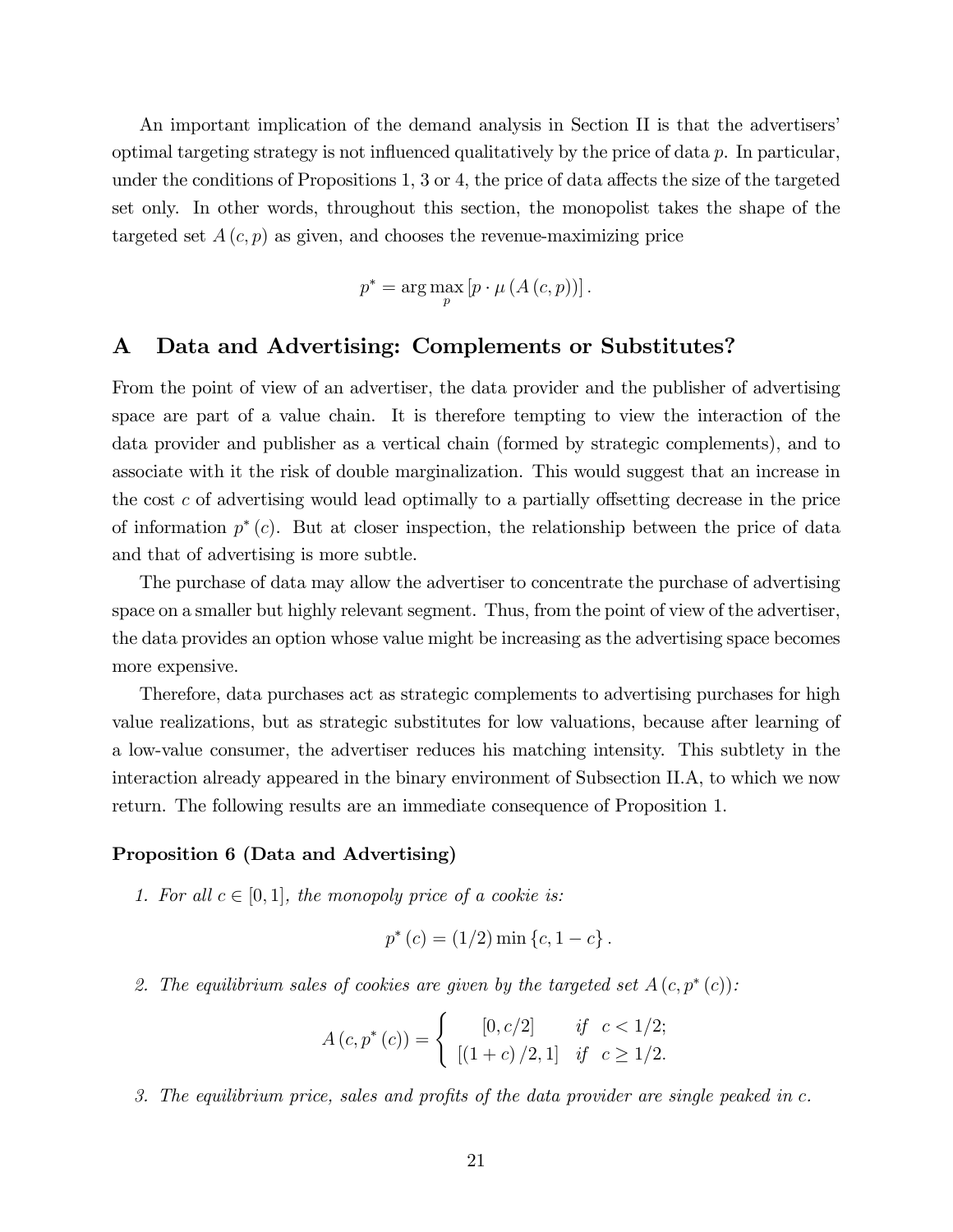Recall the characterization of the advertiser's optimal targeting strategy in the binaryaction setting (Proposition 1): positive targeting is adopted when the cost of advertising  $c$ is sufficiently high and negative targeting when the cost of advertising is low. Proposition 6 shows that both the price of the data and the profits of the data provider are non-monotone in c. Intuitively, the value of information is highest for intermediate levels of c. In the absence of information, advertisers choose either  $q_0 = 0$  or  $q_0 = 1$ , depending on the cost of the advertising space c. In particular, for very low and very high values of  $c$ , the availability of data modifies there optimal action only on a limited set of consumers. Consequently, the willingness to pay for information is also limited.

The binary-action environment suggests which market conditions are more conducive to the profitability of a data provider. Perhaps contrary to a first intuition, niche markets with a high cost of advertising space and few profitable consumers are not necessarily the best environment. While the availability of data would have a large impact (demands for advertising would be nil without information), the data provider's profits are constrained by the low levels of surplus downstream. Instead, markets with relatively large fractions of both proÖtable and unproÖtable consumers yield a higher value of information, which translates into higher prices for data and higher provider profits.

While general results on the comparative statics of the monopoly price are harder to obtain in the continuous-action environment, more intuition can be obtained from specific examples. For instance, if joint targeting is optimal, an immediate implication of Proposition 3 is that the monopoly price is inversely proportional to the cost of advertising space. If exclusive targeting is optimal, and match values are uniformly distributed, the log-concavity (log-convexity) of  $m'(q)$  is a sufficient condition for the monopoly price to increase (decrease) with  $c^{16}$  Taken together, these partial results suggest that the non-monotonicity of the monopoly price in Proposition 6 is deeply tied to *changes* in the optimal targeting strategy induced by changes in the cost of advertising space.

In the following subsections, we take the cost of advertising space as given. We return to our continuous-action environment in order to illustrate the role of the composition of the targeted and residual sets.

## B Data Sales Fragmentation

We have so far assumed a monopoly structure for the data industry. We now assess the consequences of competition among sellers, and of the structure of the data industry. In

 $16$ In the working paper Bergemann and Bonatti (2013), we show that the conditions of Proposition 5 also determine the effect of the cost c on the advertisers' marginal willingness to pay for any targeted set  $A$ . The comparative statics of the monopoly price require further assumptions on the distribution of values.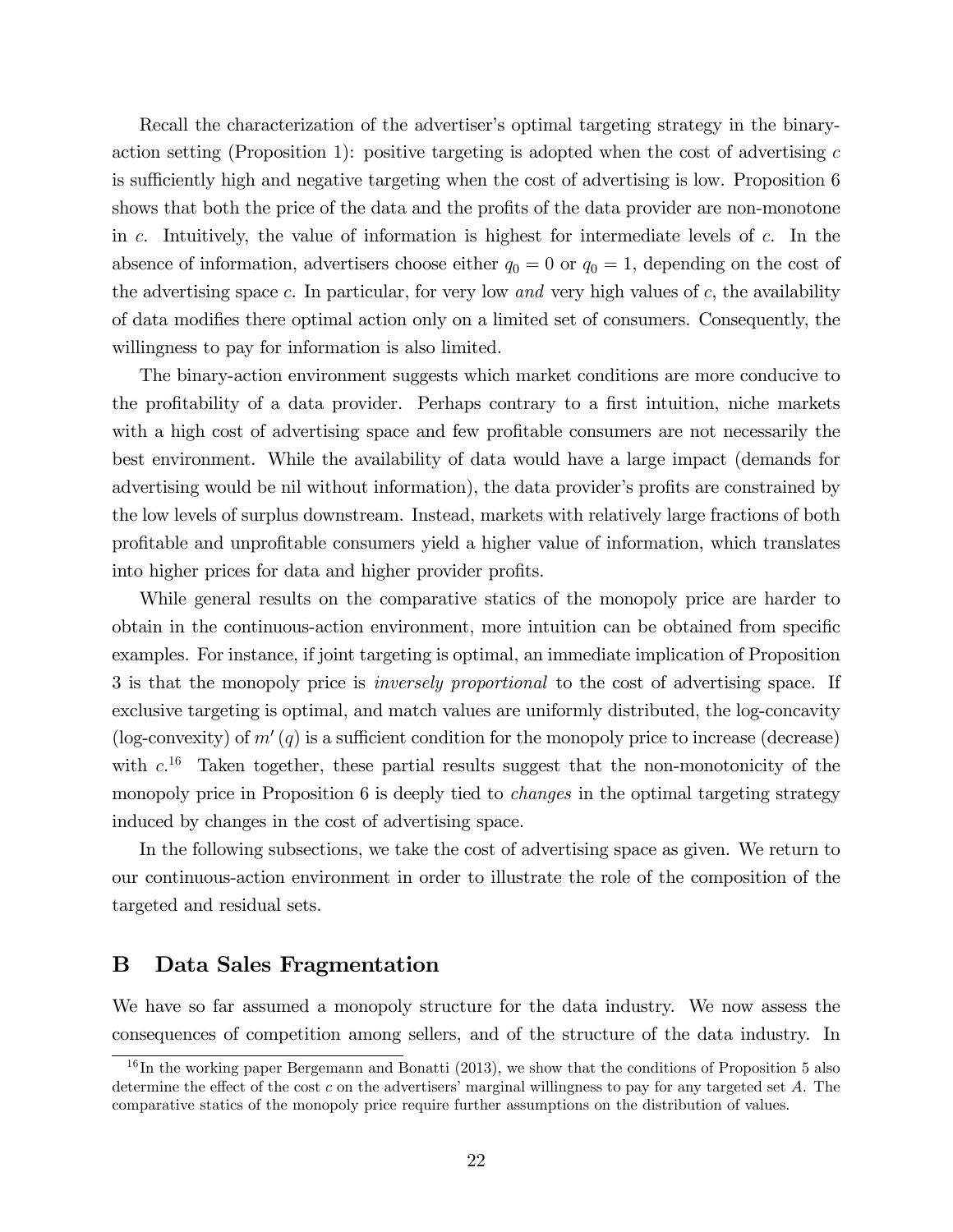particular, we focus on the externality that each seller's price imposes on the other sellers through the composition of the advertisersí residual set. Our formulation follows closely the business model of the data exchange, where a data provider does not buy and resell information, but rather offers a platform for matching individual buyers and sellers, who set their own prices.<sup>17</sup>

Formally, we consider a continuum of data sellers, and we assume that each seller has exclusive information about one consumer segment i. Thus, each seller sets the price for one cookie only. We seek to characterize a symmetric equilibrium of the pricing game. In the following discussion, we assume that positive targeting is optimal (Proposition 4 provides sufficient conditions). Analogous results hold for the case of negative targeting, as stated in Proposition 7.

We begin by considering an advertiser's demand for information. Suppose all sellers but j charge price  $p_{-j}$ . Every advertiser then chooses the targeted set  $A = [v_2, \bar{v}]$  where the threshold value  $v_2$   $(p_{-i})$  solves the condition

$$
p_{-j} = \pi^* (v_2) - \pi (v_2, q^* ([\underline{v}, v_2]) ).
$$

Thus, the cookie sold by seller  $j$  will have a distribution of values across advertisers that depends on the other sellers' prices through their effect on the residual set. In particular, a symmetric price profile  $p_{-i}$  can be summarized by the threshold  $v_2$  that it induces. Now consider an advertiser whose match value with the cookie of seller  $j$  is equal to  $v$ . This advertiser's willingness to pay is equal to the differential profit under the threshold strategy  $v_2$  ( $p_{-j}$ ). Therefore, seller j faces the inverse demand function  $p(v, v_2)$  given by

$$
p(v, v_2) \triangleq \pi^*(v) - \pi(v, q^*([\underline{v}, v_2]))
$$
\n
$$
(12)
$$

Because match values with a given seller  $v(\cdot, j)$  are identically distributed, we can reformulate the seller's problem as choosing a threshold  $v$  to maximize profits given the advertisers' threshold  $v_2$ . A symmetric equilibrium threshold then solves the following problem:

$$
v_2 = \arg \max_{v} [p(v, v_2) (1 - F(v))].
$$

The key difference with the monopoly problem lies in the residual advertising intensity  $q^*([\underline{v}, v_2])$ , which cannot be influenced by the price of any individual seller. More precisely, suppose the monopolist considers expanding the supply of cookies, hence lowering the

<sup>&</sup>lt;sup>17</sup>We may also interpret the fragmentation of data sales as a market where individual users are able to sell their own data.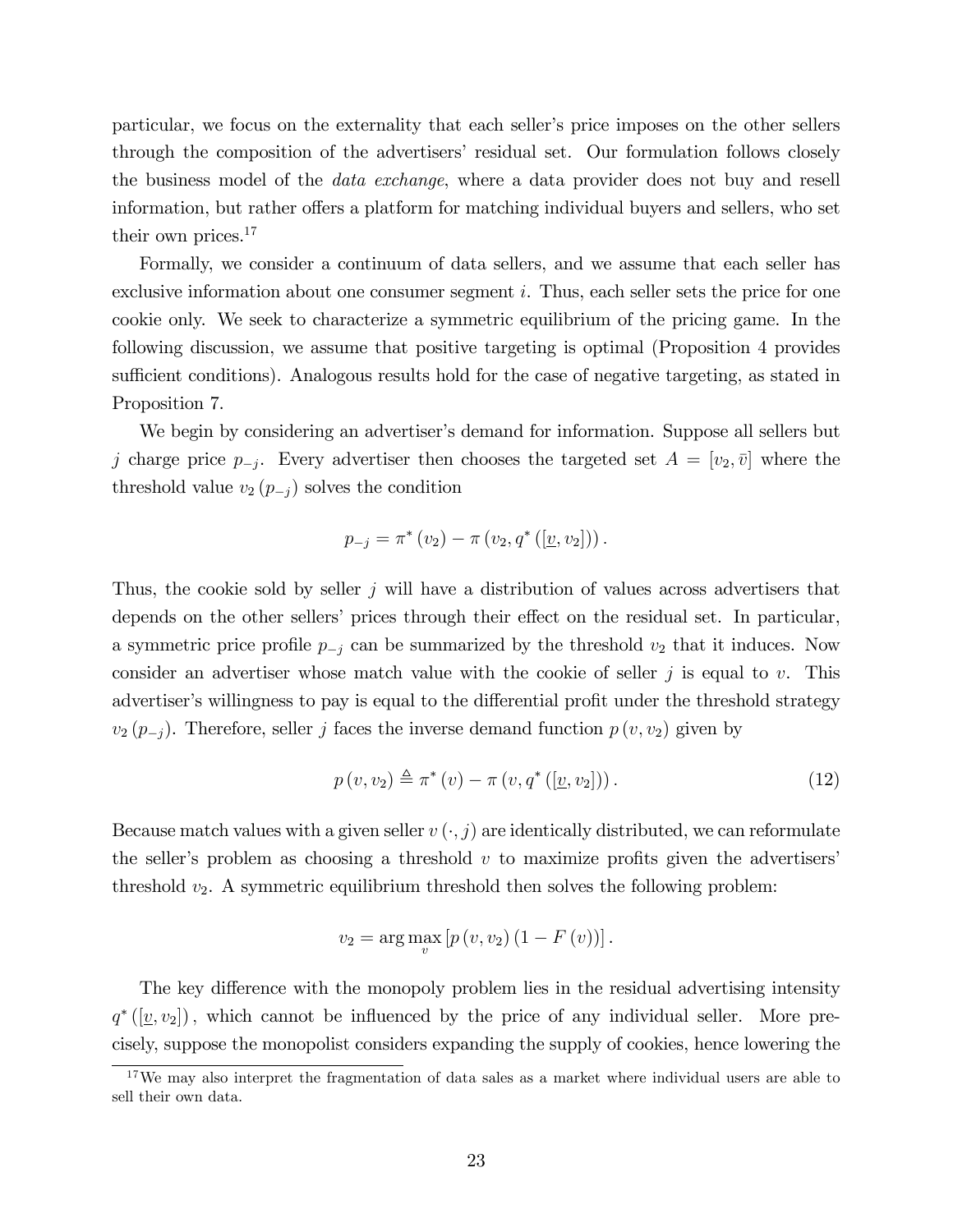threshold  $v_2$ . By increasing supply, he would reduce the gap between complete and prior information profits for the marginal consumer  $v_2$ . Naturally then, the monopolist would have to lower the price. At the same time, the composition of the residual set will have changed. In fact, the average value on the residual set will have decreased, and thus the advertising level on the residual set will be lower. But this means that the value of information for the marginal consumer just below the targeted set has increased, and hence the marginal advertiser just below the threshold will have a higher value of information. Now, this effect provides an additional incentive to lower prices and expand supply for the monopolist. Competing sellers do not internalize the positive externality present across cookie sales. Higher prices under fragmented data sales are then due to the absence of a *composition effect*.

The fragmented data sales is illustrative of a more general result. Suppose we were to consider n symmetric data sellers, each holding information about a measure  $1/n$  of consumers distributed identically according to  $F(v)$ . The *n* sellers set prices simultaneously. Consider now the trade-off facing a specific seller. She knows that, by lowering her price, all advertisers will purchase more from her, as well as from everyone else. This occurs because the action  $q$  on the residual set will decrease. However, as for the case of fragmented sales, the composition effect is attenuated in equilibrium by the fact that all other sellers are holding their prices fixed. Thus, in a symmetric equilibrium the price is increasing in n: As the number of sellers grows large, the equilibrium price approaches the price under fragmentation, where the action on the residual set is constant.

To summarize, we obtain the following comparative statics of the equilibrium price.

#### Proposition 7 (Equilibrium under Data Fragmentation)

Assume exclusive (positive or negative) targeting is optimal.

- 1. The symmetric equilibrium price of cookies with a continuum of data sellers  $\bar{p}$  is higher than the monopoly price  $p^*$ .
- 2. The symmetric equilibrium price with n independent and exclusive data sellers  $p^*(n)$ is increasing in n, and approaches  $\bar{p}$  as  $n \to \infty$ .

Clearly, if many sellers would lead to a duplication in the datasets, sellers would only be able to capture the incremental value of their information, thus driving prices down. In particular, there will exist a critical level of duplication for which the monopoly and the oligopoly prices are equal.

### C Reach of the Database

So far, we implicitly assumed that the monopolist's dataset covers all consumers, *i.e.*, that it has maximal reach. We now explore the implications of limited reach on the monopoly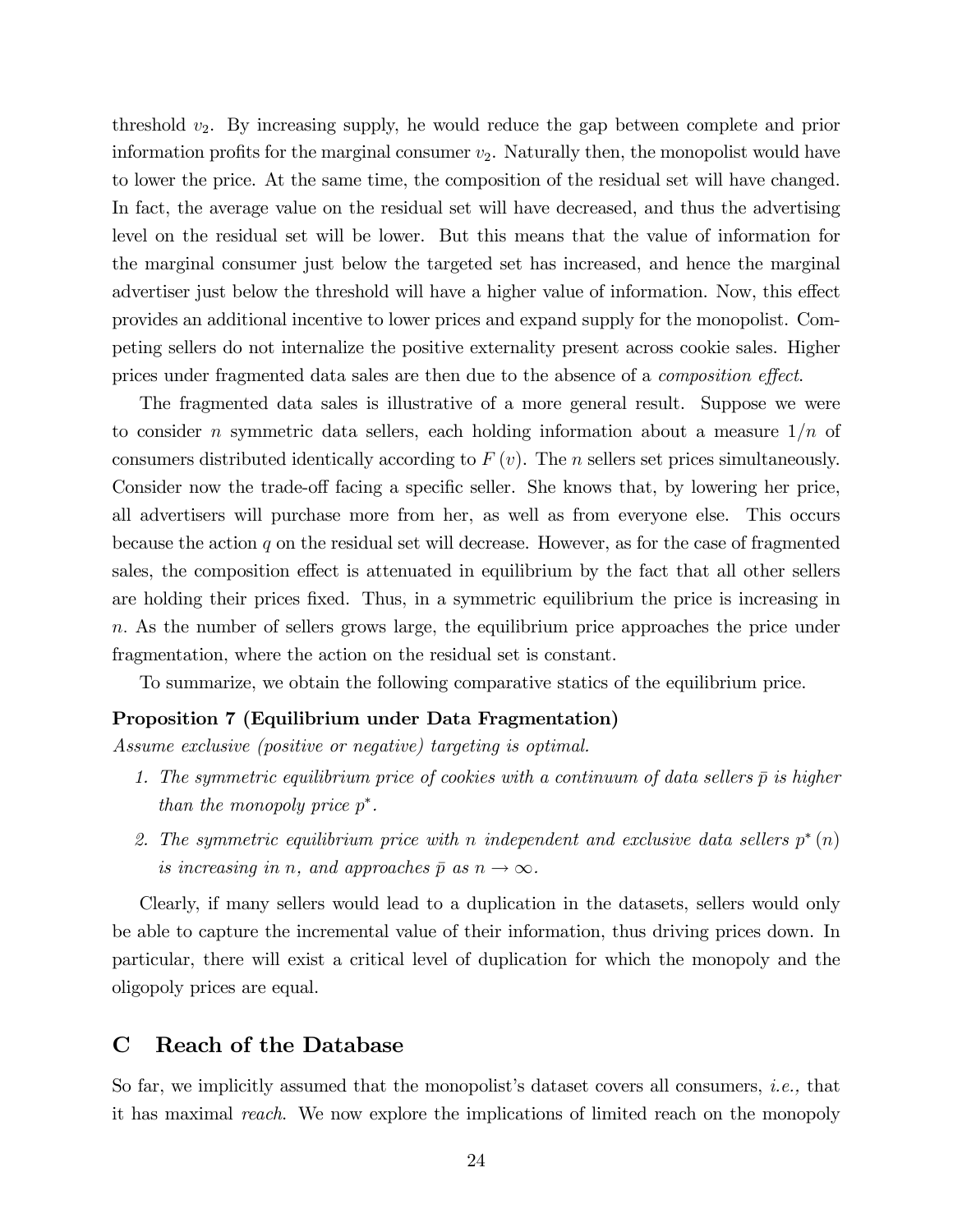price of cookies, and on the equilibrium profits of the data provider and the advertisers.

We assume that the data provider owns information about a fraction  $\beta < 1$  of all consumers. Advertisers know the distribution of match values of consumers present in the database, and of those outside of it. In real-world data markets, consumers in a database may have different characteristics from those outside of it, *i.e.*, the presence of a cookie on a given consumer is per se informative. For simplicity, we assume that the two distributions are identical, so that the measure of consumers in the dataset is given by  $\beta F(v)$ . We then have the following result.

#### Proposition 8 (Reach and Demand)

Assume exclusive (positive or negative) targeting is optimal. Then the advertisers' marginal willingness to pay  $p(A, \beta)$  is increasing in  $\beta$  for all A.

Quite surprisingly, the demand function for information shifts out as more consumers are reached by the database. That is, an advertiser marginal willingness to pay for information increases with  $\beta$ . The reason behind this result can be traced back to the effects of a larger database on the optimal action in the residual set  $q^*(A^C)$ . When positive targeting is optimal (so that  $A = [v_2, \bar{v}]$ ), the average type in the residual set  $A^C$  is given by

$$
\mathbb{E}[v \mid v \in A^C] = \beta \mathbb{E}[v \mid v \le v_2] + (1 - \beta) \mathbb{E}[v]. \tag{13}
$$

Because the average type is decreasing in  $\beta$  for all A, the quantity of advertising demanded on the residual set is decreasing in  $\beta$ . Thus, the willingness to pay for information on the marginal consumer  $v_2$  increases. A similar argument applies to the case of negative targeting. Conversely, under the conditions of Proposition 3 (joint targeting), the quantity of advertising  $\bar{q}$  demanded on the residual set is independent of  $\beta$ . Hence, the reach parameter  $\beta$  has no effect on the monopoly price.

Even under exclusive targeting, Proposition 8 does not imply that the monopoly price is increasing in the reach parameter  $\beta$ . On the contrary, as the reach of the database increases, the optimal monopoly price is pushed lower by two effects. First, the willingness to pay for any targeted set increases (Proposition 8), which makes raising price and restricting supply more costly. Second, the optimal action in the residual set is now more sensitive to the price of cookies. This is due to the composition effect: the average consumer outside the targeted set becomes less likely to have a high match value; as a consequence, the quantity of advertising demanded on the residual set decreases faster as the targeted set expands. Both these effects induce the monopolist to lower price and expand supply as the database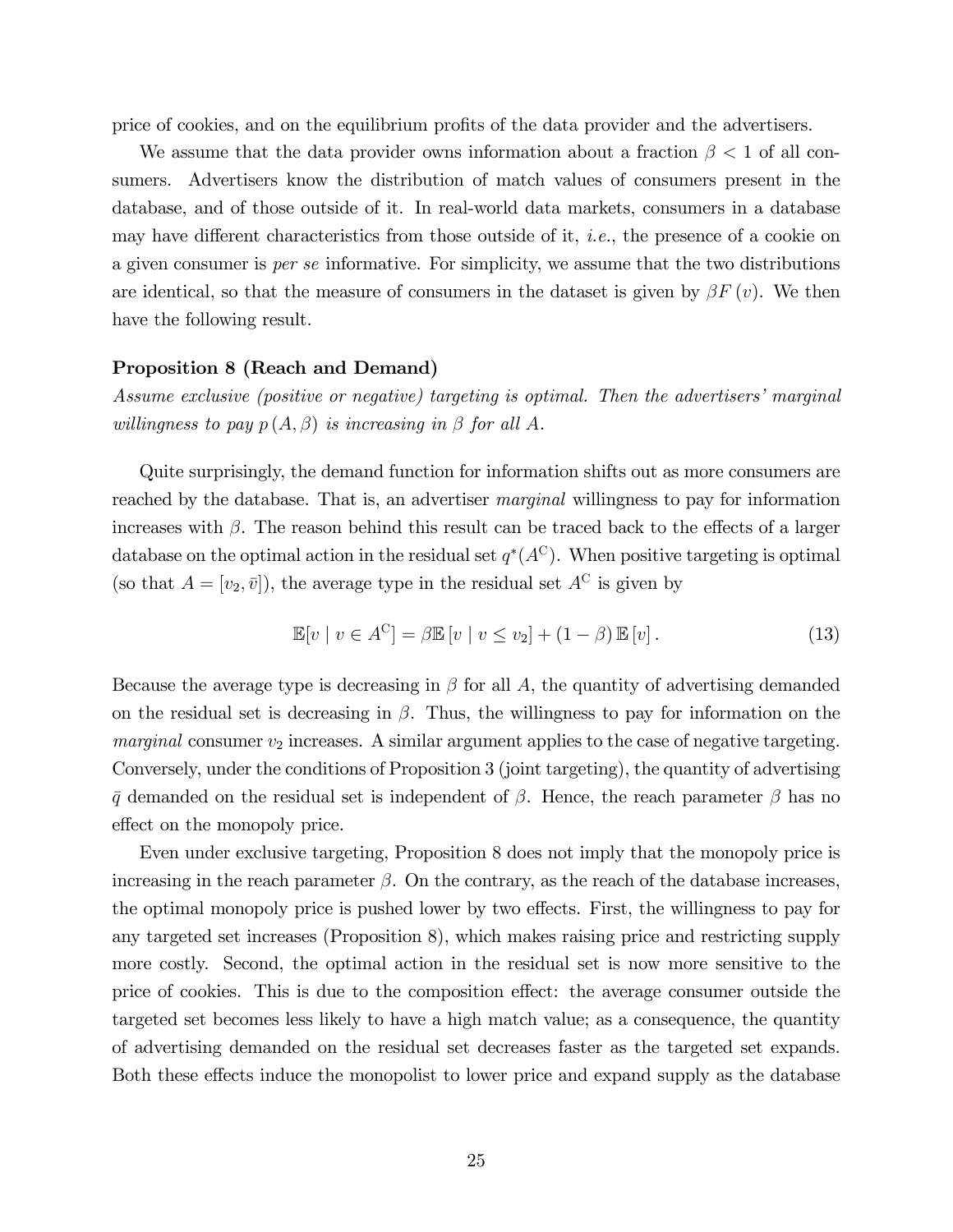becomes less limited.<sup>18</sup>

Two final remarks are in order. First, a reduction in price implies an increase in the range of data sold by the monopolist  $[v_2, \bar{v}]$  as the reach  $\beta$  increases. Therefore, an increase in the reach  $\beta$  leads to higher data sales. Thus advertisers pay a lower price and access more information, which implies that their profits increase. This means that an increase in data availability can induce a Pareto improvement in the market for information.

Second, note that we have assumed in Proposition 8 that exclusive (positive or negative) targeting is optimal for all price levels. Informally, this means one source of advertising mismatch (wasteful spending or insufficient intensity) is particularly prominent. However, the price of information is not generally continuous or monotone in the reach parameter  $\beta$ . In particular, jumps may occur when the targeting policy induced by the monopolist switches from joint (both positive and negative) targeting for low reach values  $\beta$  to exclusive (positive *or* negative) targeting for high reach values  $\beta$ .

### D Precision of the Database

We now assess the implications of the quality of the database, as measured by the data providerís ability to estimate the consumerís characteristics. Because advertisers are riskneutral and the profit function (2) is linear in  $v$ , the choice of action q and willingness to pay for information depend only on the conditional expectation of the match value. It is then convenient to interpret  $v$  as a posterior mean. In particular, we assume the true match value is unknown to all, but the data provider has access to an informative signal. The data provider's signals induce posterior means v distributed according to  $F(v)$ . We then relate the precision of the data provider's information to the properties of the distribution of estimated match values.

We model the precision of the database through the spread of the distribution of match values. We then assume that the distribution of values is ordered by *increasing variance*.<sup>19</sup> Formally, this means that  $\mathbb{E}_F[v]$  is constant in a spread parameter k, and that

$$
F_k(v) \triangleq F((v - \mathbb{E}[v]) / \sigma(k)), \text{ with } \sigma'(k) > 0.
$$
 (14)

We define the quantity of data demanded at price  $p$  as the measure of the optimal targeted set  $A_k(p)$  under the distribution  $F_k(v)$ . We then derive comparative statics of the demand for information with respect to the precision of the database.

 $18$  In the working paper, Bergemann and Bonatti (2013), we identify sufficient conditions on the distribution of values under which the monopoly price of data is decreasing in its reach.

<sup>&</sup>lt;sup>19</sup>This stochastic order is a specific instance of the rotation order, see Johnson and Myatt (2006). It obtains, for example, when the seller observes a truth-or-noise signal of the underlying value.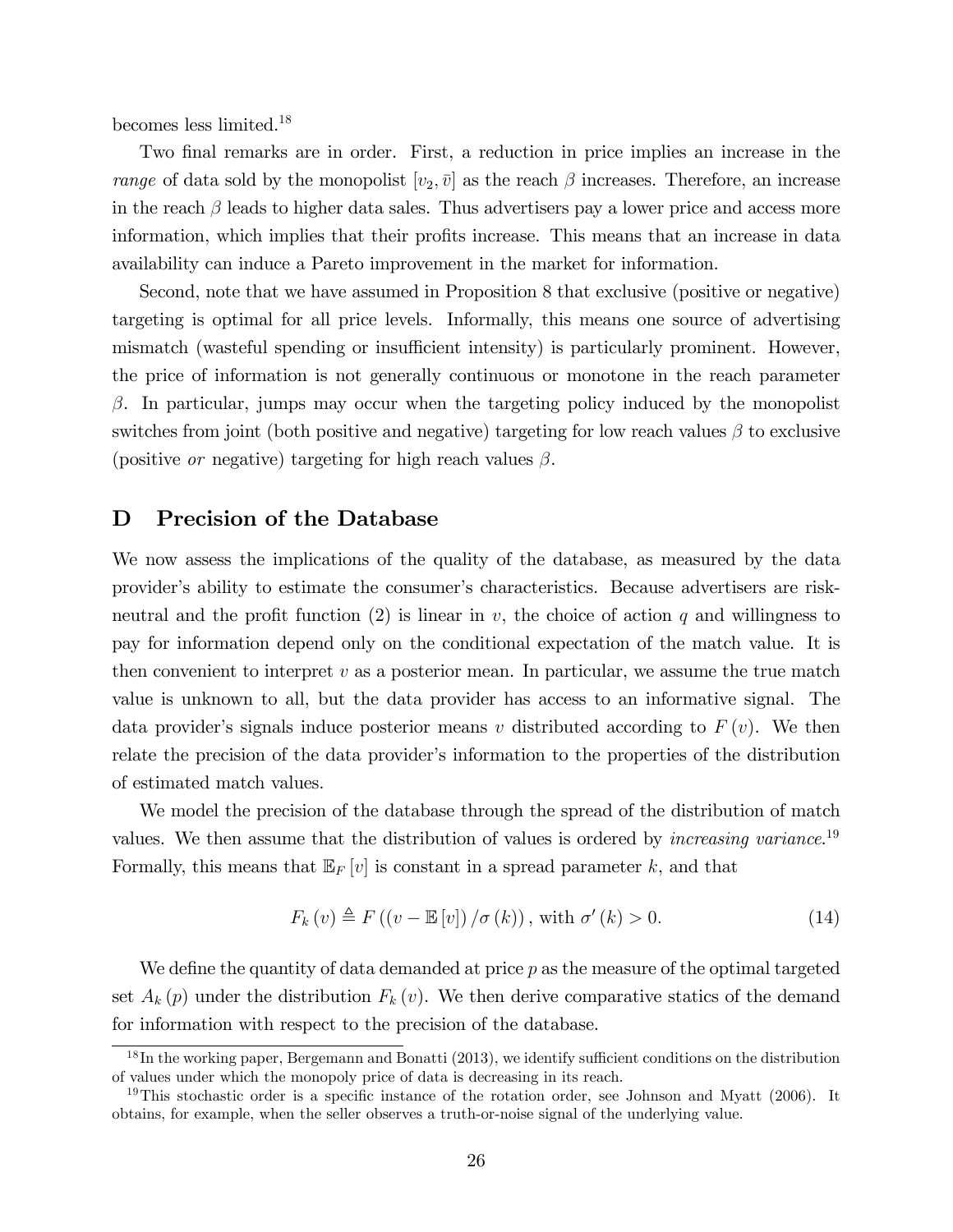#### Proposition 9 (Demand for Information)

- 1. Assume joint targeting is optimal. The marginal willingness to pay  $p_k(A)$  is constant in  $k$ , and the quantity of data demanded is strictly increasing in  $k$ .
- 2. Assume exclusive targeting is optimal. The marginal willingness to pay  $p_k(A)$  is increasing in k, and the quantity of data demanded is increasing in k if  $\mathbb{E}[v] \notin A_k(p)$ .

Let us consider the cases of joint and exclusive targeting separately. Under joint targeting, the optimal action on the residual set  $\bar{q}$  is unaffected by the spread of the distribution. However, as  $k$  increases, more probability mass is placed on the tails of the distribution, so that the total demand for information is higher. Under exclusive targeting, the optimal action on the residual set moves closer to  $q^*(\bar{v})$  or  $q^*(\underline{v})$  as the spread increases. The composition effect therefore raises the differential profits on any given  $v$ , hence the willingness to pay for the marginal cookie. This may lead to a higher or lower quantity of data sold, depending on the level of purchases. In particular, if the cookie  $\mathbb{E}[v]$  is in the residual set, then a more spread out distribution implies higher sales.

We now turn attention to the monopoly price of cookies. We first analyze the case of joint targeting. In Proposition 10, we maintain the assumptions of Proposition 3, namely the symmetry of  $F(v)$  and the quadratic profits.

#### Proposition 10 (Monopoly Price, Joint Targeting)

If joint targeting is optimal, the monopoly price of a cookie is increasing in  $k$ .

An important feature of the symmetric quadratic environment is that the distribution of types affects the monopolist's problem through the quantity of data demanded, and not through the marginal value of information. This allows for clean comparative statics of the monopoly price in Proposition 10. Notice, however, that the monopoly quantity responds differently from the price, and it may increase or decrease even if the price is increasing (see Johnson and Myatt (2006) for a thorough discussion).

The effects of information precision on the monopoly price under exclusive targeting are rather intricate. On the one hand, information precision affects advertisers' willingness to pay for the marginal cookie. On the other hand, the spread of the values distribution directly impacts the quantity of data sold. Under the joint restriction of power cost functions  $m(q) = q<sup>b</sup>$  and uniformly distributed types over  $[(1 - k) / 2, (1 + k) / 2]$ , it is possible to show that the spread  $k$  has a positive impact on the monopoly price and a negative impact on the quantity of data sold.<sup>20</sup>

 $20$ This result does not depend on whether positive or negative targeting is optimal (i.e. on whether the cost parameter  $b > 2$ . The details are available from the authors.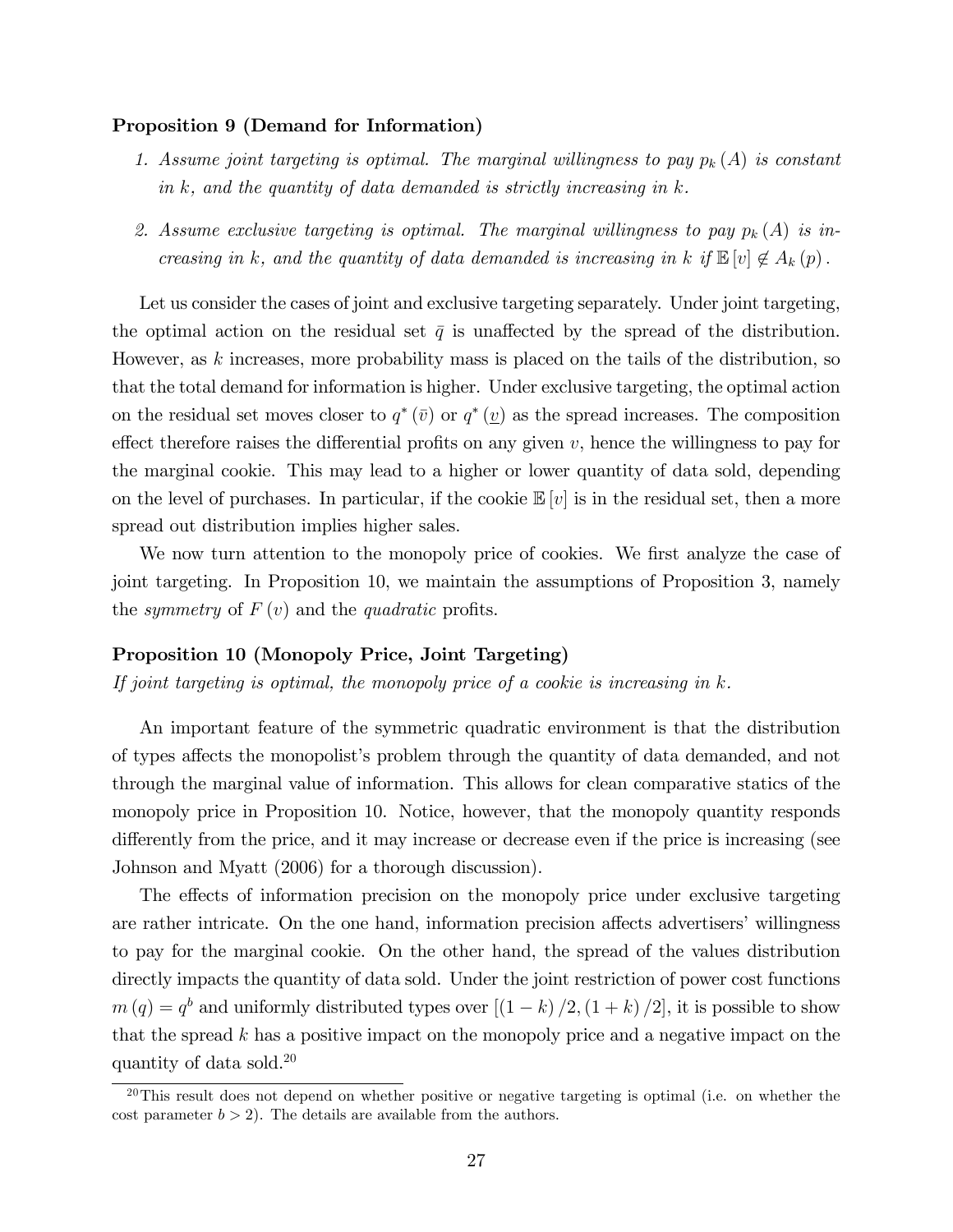## IV Beyond Linear Pricing

We have focused so far on a fairly specific set of information structures (cookies-based) and pricing mechanisms (linear prices). We now return to the monopoly environment, and we generalize our analysis of data sales to address two closely related questions: (i) What is the optimal mechanism for a monopolist to sell information? *(ii)* Are there conditions under which pricing of individual cookies can implement the optimal mechanism?

Up to now, we assumed that the advertisers are symmetric in the distribution of the match values. Moreover, the advertisers attached the same willingness to pay to a consumer with match value v. Thus, from an ex-ante point of view, the advertisers are all identical, and their common ex ante value of information is assumed to be known to all market participants, including the data provider. Therefore, it is as if the data provider has complete information about the preferences of the advertisers. In this setting, suppose the data provider could choose among unrestricted pricing mechanisms and information structures, i.e. mappings from consumer match values to signals for the advertisers. The data provider would then be able to extract the entire ex ante surplus from the advertisers, for example, by charging a bundle price for the entire database equal to the ex-ante value of information.

In this section, we allow for a private-information component in the advertisers' willingness to pay to match with a consumer with characteristics  $v$ . Thus, we consider advertisers who differ in their marginal willingness to pay, denoted by  $\theta \in \Theta = [0, 1]$ . Extending the earlier expression (2), the net value of a match is now given by:

$$
\pi(v, q, \theta) \triangleq \theta vq - c \cdot m(q).
$$

The marginal willingness to pay  $\theta$  is private information to each advertiser and is distributed in the population of advertisers according to a continuous distribution function  $G(\theta)$  with density  $g(\theta)$ . For this section, we return to the binary decision environment of Subsection II.A, and restrict attention to binary decisions  $q \in \{0,1\}$  of the advertiser (or alternatively linear matching cost  $m(q) = q$ . The net value of a match is then given by, extending the earlier expression (5):

$$
\pi^*(v,\theta) \triangleq \max\left\{\theta v - c, 0\right\}.
$$

Thus, for advertising to generate positive value, the realization of  $\theta$  must exceed c as  $v \in [0, 1]$ .

We now explore the data provider's ability to screen advertisers by offering different information structures (or "information policies"), and by pricing the amount of information in a nonlinear way. We begin our analysis with *noiseless* information structures, *i.e.*, deterministic mappings from the advertiser's payoff-relevant states  $v \in V$  to a set of signals, and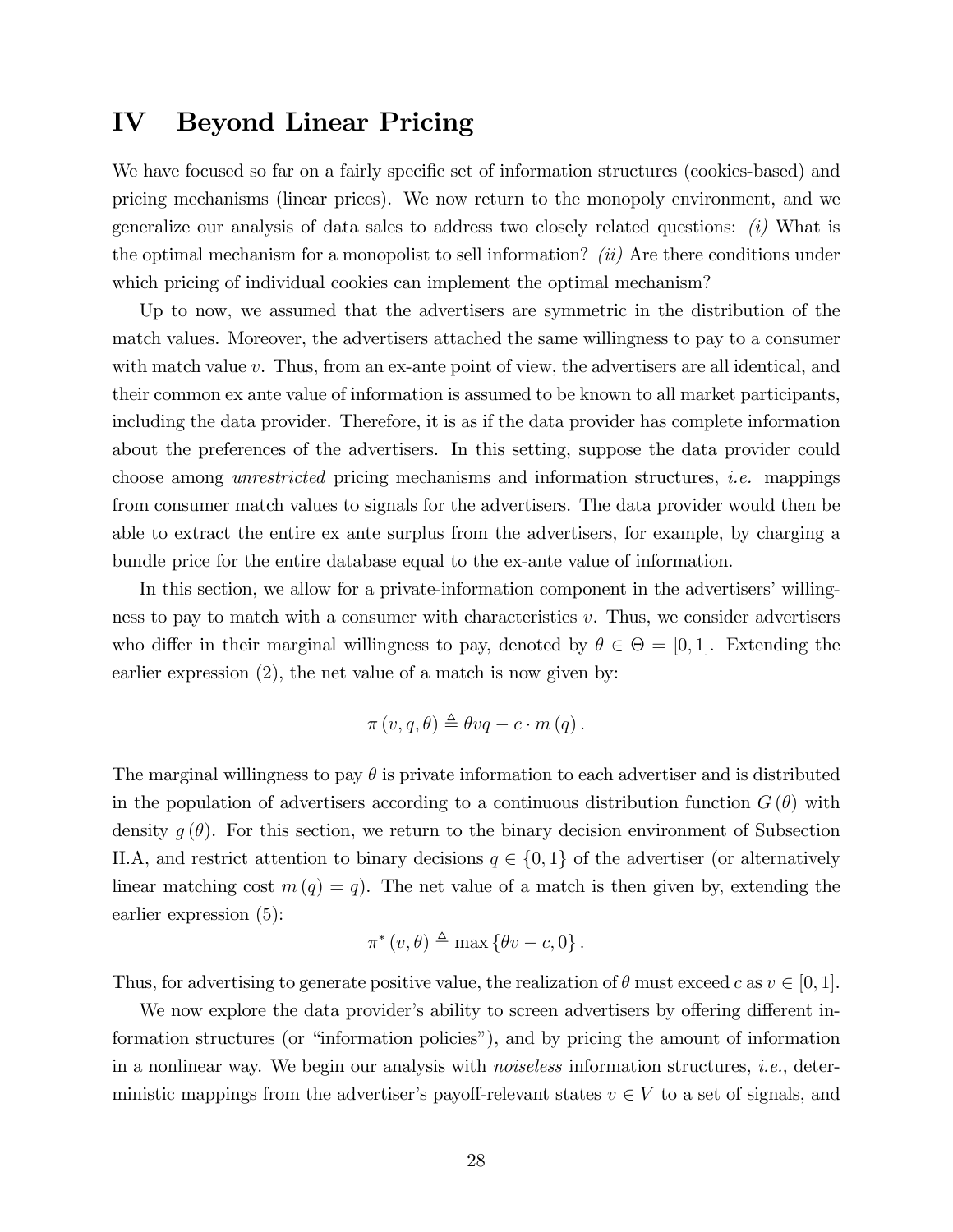we characterize the optimal mechanism within this class.<sup>21</sup>

With binary actions, the socially efficient information policy can be induced by a threshold  $v^*(\theta)$  that informs advertisers perfectly and without noise about the match value v if and only if v exceeds the threshold  $v^*(\theta)$  given by:

$$
v^*(\theta) = \frac{c}{\theta}.\tag{15}
$$

In other words, the data provider can attain the efficient allocation of information through an information policy based on cookies. Under the efficient information policy, each advertiser receives information about every realization of v such that  $v \geq v^*(\theta)$ . Consequently, advertisers adopt positive targeting, i.e., contact all consumers they receive information about, and ignore the residual users.<sup>22</sup> The expected gross value of the efficient information policy for an advertiser with willingness to pay  $\theta$  is:

$$
w^{\ast}\left(\theta\right) \triangleq \int_{\frac{c}{\theta}}^{1}\left(\theta v - c\right)\mathrm{d}F\left(v\right).
$$

Now consider an arbitrary noiseless information policy with threshold  $x$ . The value of this information structure to an advertiser with willingness to pay  $\theta$  is given by:

$$
w(\theta, x) \triangleq \int_{x}^{1} (\theta v - c) dF(v).
$$
 (16)

Note the submodularity property of  $w(\theta, x)$ , namely that  $\partial^2 w(\theta, x) / \partial \theta \partial x = -v < 0$ . Therefore, any implementable information policy leads to more data, and hence lower thresholds x, being assigned to advertisers with higher willingness to pay  $\theta$ . Given the noiseless nature of the information policy, the above problem (16) is akin to a nonlinear pricing problem, where the quantity variable is the amount of information, or the number of cookies sold.

In the associated direct revelation mechanism, each advertiser communicates his willingness to pay, and in exchange is offered a set of cookies and a price for the bundle of cookies. The set of cookies is determined by the threshold  $v^*(\theta)$  and hence the associated quantity of cookies is

$$
Q(\theta) \triangleq 1 - F(v^*(\theta)),
$$

and we denote the transfer payment in the direct mechanism by  $T(\theta)$ . As in the standard

 $^{21}$ In the working paper Bergemann and Bonatti (2013), we establish that noiseless information structures remain optimal even when we consider arbitrary information structures. This result requires substantial additional language and notation, and is thus relegated to the working paper.

 $^{22}$ In this binary action setting, providing information about the complement set and inducing negative targeting yields an identical outcome.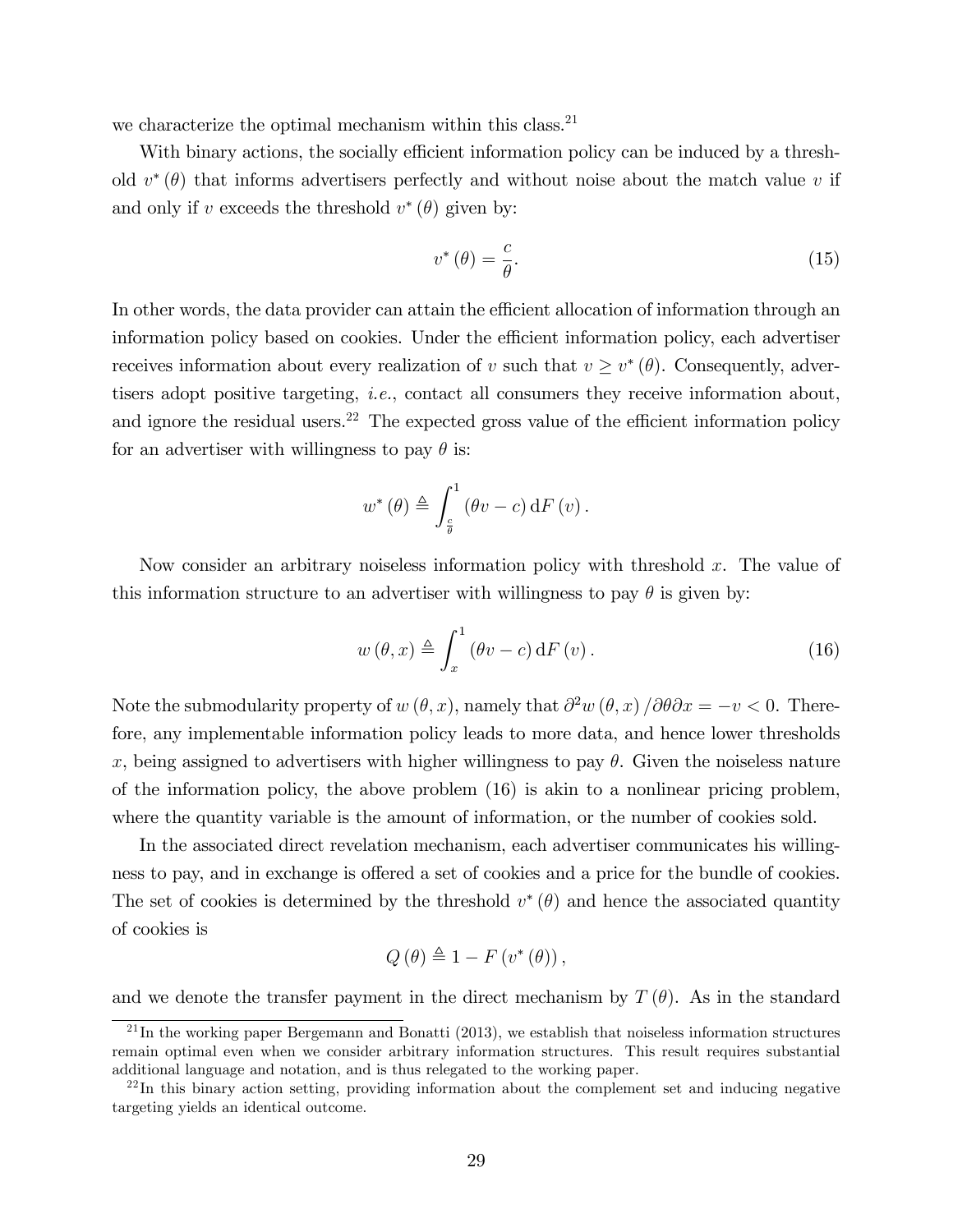analysis of revenue-maximizing mechanisms, we impose a regularity condition such that the local incentive conditions generate the requisite monotone allocation, which in this context is simply the requirement that the "virtual utility"

$$
\theta - \frac{1 - G(\theta)}{g(\theta)}\tag{17}
$$

is increasing in  $\theta$ . We maintain this restriction in Proposition 11, whose proof is in the working paper, Bergemann and Bonatti (2013).

#### Proposition 11 (Information Policy)

The optimal information policy is a noiseless information policy with threshold

$$
v^*(\theta) = \frac{c}{\theta - \frac{1 - G(\theta)}{g(\theta)}}.
$$
\n(18)

Perhaps the surprising element in the determination of the information policy is that the distributional information about the match values (*i.e.*,  $f(v)$  or  $F(v)$ ) does not appear in the description of the optimal information policy. This results from the additivity of the utility of all types  $\theta$  in the number of user contacts.<sup>23</sup>

The direct mechanism establishes some key properties of the information policy. In particular,  $T(\theta)$  and  $Q(\theta)$  are strictly increasing in  $\theta$ , as shown in Proposition 12. A related, indirect mechanism speaks more directly to the problem of data selling and access to the database. Namely, the data provider could specify a nonlinear pricing scheme, or conversely a price for incremental access to the database. With  $Q(\theta)$  strictly increasing in  $\theta$ , we can define a nonlinear pricing scheme, which associates every quantity  $Q$  with the transfer of the corresponding type  $Q^{-1}(\theta)$ :

$$
P(Q) \triangleq T(Q^{-1}(\theta)).
$$

We define the price  $p(Q)$  as the price for incremental access to the database, or the marginal price that we can readily interpret as the price of an additional cookie:

$$
p(Q) \triangleq P'(Q).
$$

Under slightly stronger regularity conditions than (17), Proposition 12 establishes that the incremental pricing  $p(Q)$  implements the optimal information policy. In fact, the data provider offer access to additional cookies at a declining price that mirrors the logic of

<sup>&</sup>lt;sup>23</sup>More specifically, the probability density at the threshold  $f(v^*(\theta))$  increases the willingness to pay and the information rent at the same rate.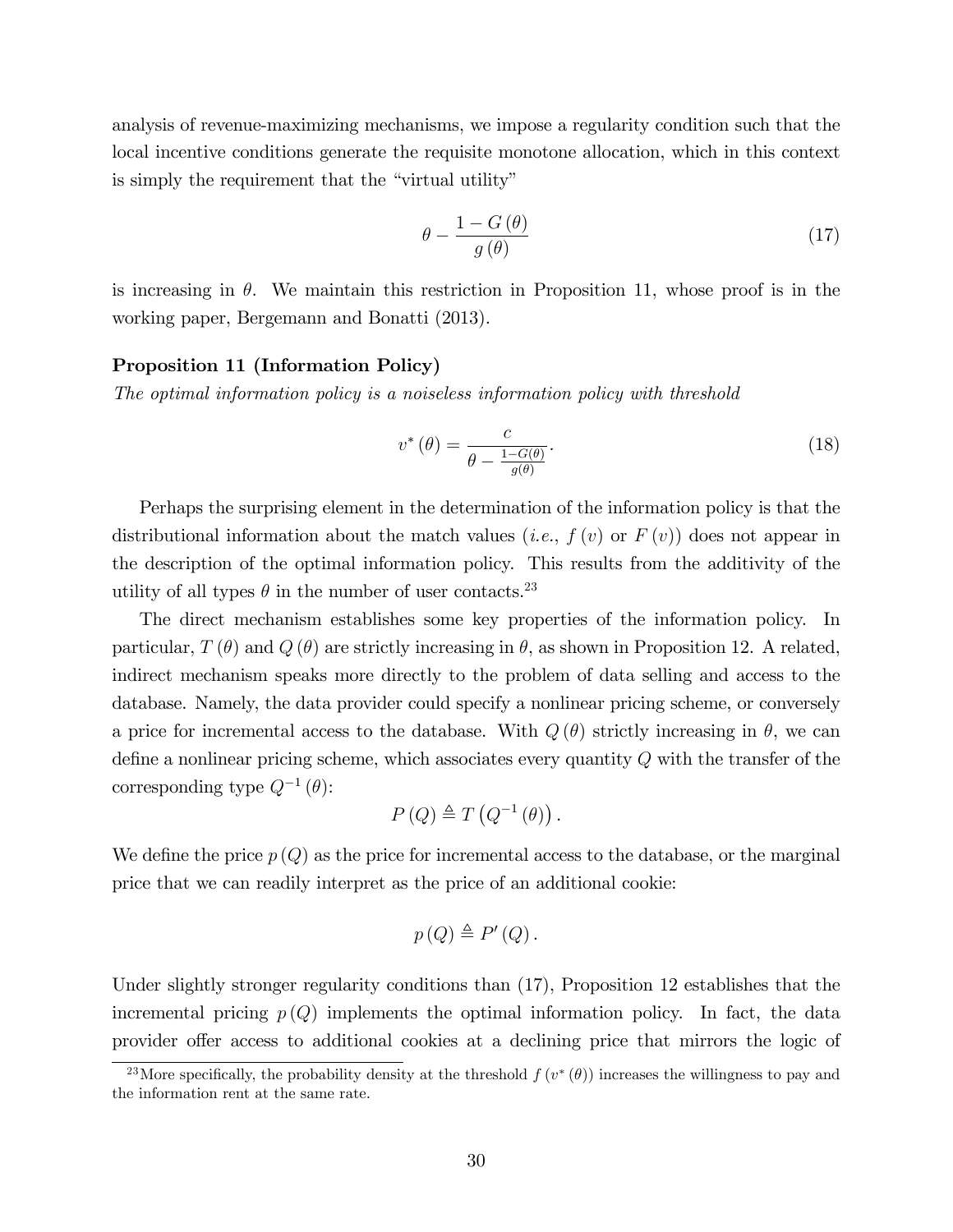quantity discounts in Maskin and Riley (1984). The proof of this result can be found in the working paper.

#### Proposition 12 (Prices and Quantities)

- 1. The number of cookies sold,  $Q(\theta)$  and the transfer  $T(\theta)$  are increasing in  $\theta$ .
- 2. The incremental cookie price  $p(Q)$  is decreasing in Q and decentralizes the direct optimal mechanism if  $(1 - G(\theta))/g(\theta)$  is decreasing.

Thus, the data provider can decentralize the optimal direct mechanism by allowing advertisers to access a given portion of the database, with volume discounts for those who demand a larger amount of cookies. This establishes an equivalent implementation of the optimal mechanism, based on advertiser self-selection of a subset of cookies. We can then view the (constant) monopoly price p for cookies (which yields a total payment  $pQ$ ) as a linear approximation of the optimal nonlinear tariff  $T(Q)$  in this particular case.<sup>24</sup>

## V Concluding Remarks

We analyzed the sale of individual-level information in a setting that captures the key economic features of the market for third-party data. Specifically, in our model, a monopolistic data provider determines the price to access informative signals about each consumer's preferences.

Our first set of results characterized the demand for such signals by advertisers who wish to tailor their spending to the match value with each consumer. We showed how properties of the complete information profit function determine the optimality of an informationpurchasing strategy that achieves positive targeting, negative targeting, or both. We also explored the interaction between the markets for data and advertising, and we showed that a publisher of advertising space can, but need not, benefit from the availability of data to the advertisers.

Turning to monopoly pricing of cookies, we established that the ability to influence the composition of the advertisers' targeted and residual sets was the key driver of the optimal (linear) prices. As a consequence, both the reach of the monopolist's database and the concentration of data sales provide incentives to lower prices.

We then considered an environment in which advertisers differ in their willingness to pay, and we showed that cookies-based pricing can be part of an (approximate) optimal

<sup>&</sup>lt;sup>24</sup>See Rogerson (2003) for bounds on the loss in profits from simpler mechanisms such as linear pricing.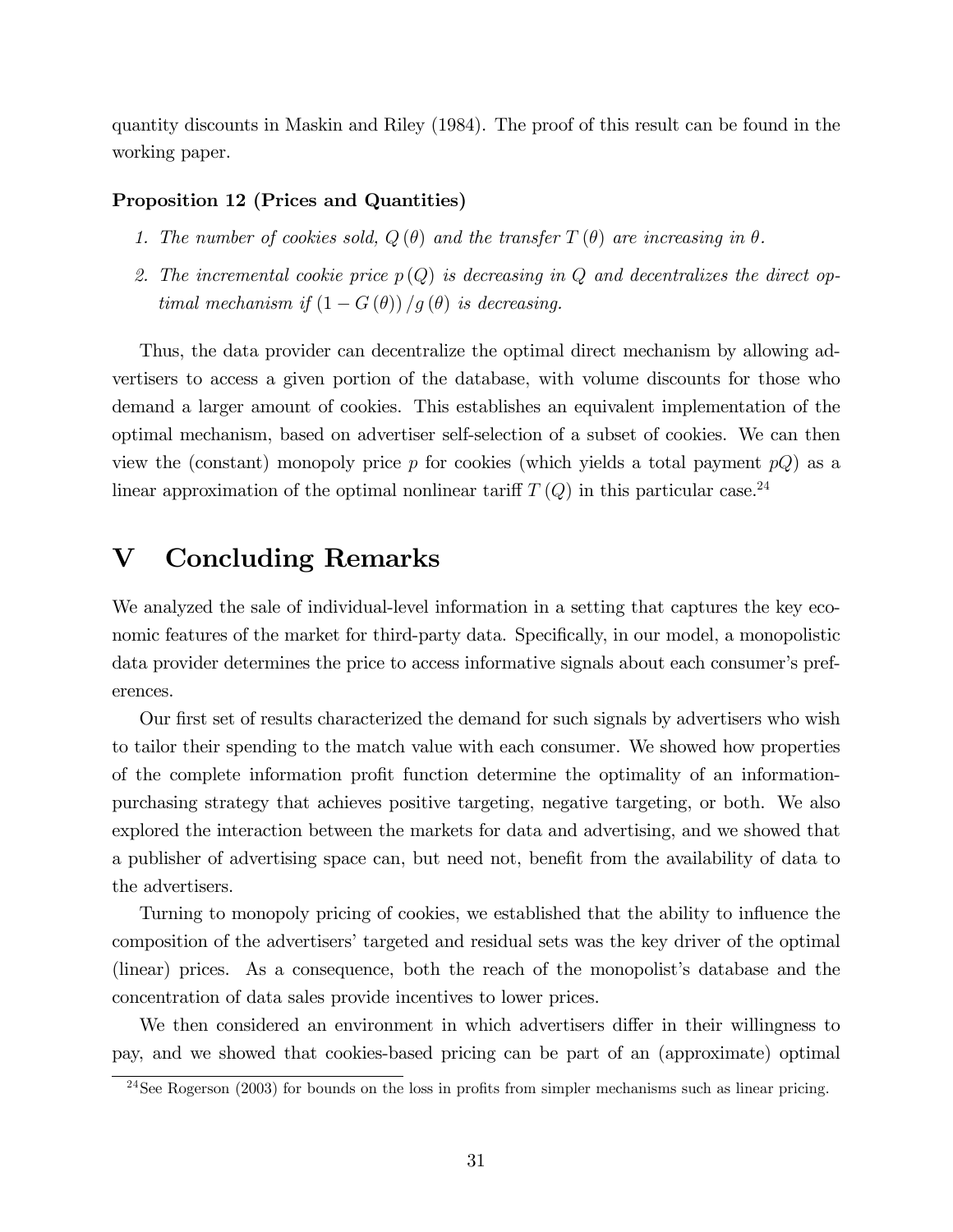mechanism for the sale of information. In particular, we showed that the data provider can decentralize the optimal mechanism by offering a nonlinear pricing schedule for cookies.

We, arguably, made progress towards understanding basic aspects of data pricing and data markets. We did so by making a number of simplifying assumptions. A more comprehensive view of data markets would require a richer environment. In the present model, the information supported the formation of valuable matches, and hence could be viewed as increasing the surplus of the consumer and the advertiser at the same time. But if information could also impact the division of surplus between them, then the value of information (and the corresponding value of privacy) would require a more subtle analysis.

In the present model neither the advertiser nor the publisher had access to any proprietary information about the consumers. In reality, advertisers and (more prominently) large publishers and advertising exchanges maintain databases of their own. Thus, the nature of the information sold and the power to set prices depend on the initial allocation of information across market participants. Moreover, online data transactions are inherently two-sided. Presently, we analyzed the price charged by the data provider to the advertisers. But there are cost of acquiring the data from individuals, publishers, or advertisers. Ultimately, the cost of acquiring information for the data provider should be related to the value of privacy, which may limit the availability of data or raise its price.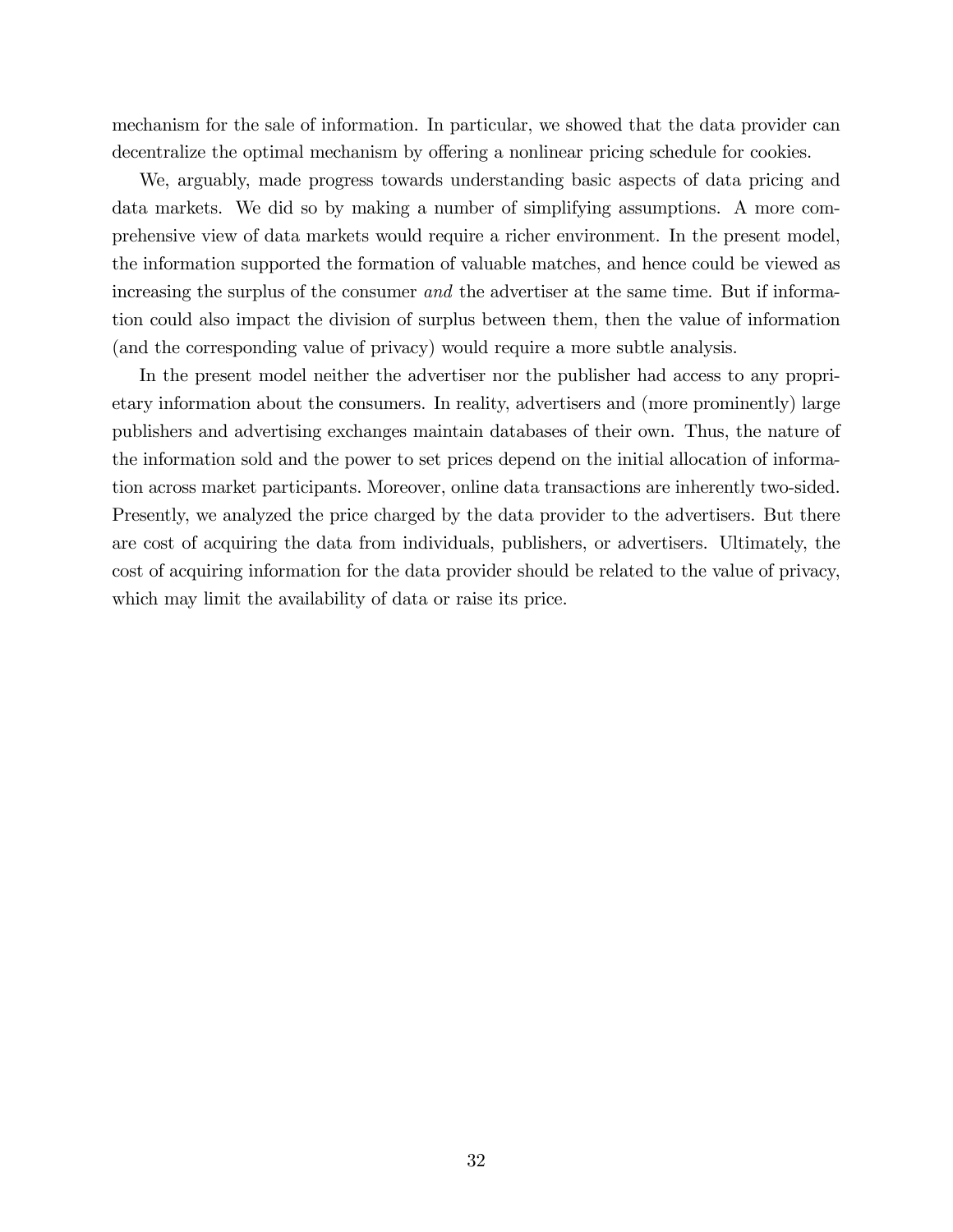## Appendix

**Proof of Proposition 1.** Suppose the advertisers' optimal action on the residual set is given by  $q^*(A^C) = 0$ . The value of the marginal cookie is then given by max  $\{0, v - c\}$ , which is increasing in  $v$ . We show that the value of information is strictly monotone in  $v$ . Notice that adding higher- $v$  cookies to the targeted set does not change the optimal action on the residual set, because it lowers the expected value of a consumer  $v \in A^C$ . Thus, if advertisers buy cookie v, they also buy all cookies  $v' > v$ . Conversely, if the optimal action on the residual set is given by  $q^*(A^C) = 1$ , the value of the marginal cookie is max  $\{0, c - v\}$ . By a similar argument, the value of information is strictly decreasing in  $v$ : if advertisers buy cookie v, they also buy all cookies  $v' < v$ .

Now consider the advertiser's profits under positive and negative targeting. In the former case, the advertisers' profits are given by

$$
\pi_{+}(c, p) \triangleq \max_{v} \int_{v}^{1} (x - c - p) dF(x) = \int_{c+p}^{1} (x - c - p) dF(x).
$$

In the latter case, profits are given by

$$
\pi_{-}(c,p) \triangleq \max_{v} \left[ \int_{v}^{1} (x-c) dF(x) - pF(v) \right] = \int_{c-p}^{1} (x-c) dF(x) - pF(c-p).
$$

Now consider the difference

$$
\pi_{+}(c,p) - \pi_{-}(c,p) = p(F(c-p) + F(c+p) - 1) - \int_{c-p}^{c+p} (v-c) dF(v).
$$
 (19)

Under the uniform distribution, the second term in  $(19)$  is nil, while the first is equal to  $p(2c-1)$ , which establishes the result.

Proof of Proposition 2. Suppose towards a contradiction that the optimal residual set  $A^C$  is not an interval. Let  $q_0 = q^*(A^C)$  denote the match intensity with all consumers in the residual set. By equation  $(8)$ , we know  $q_0$  is the optimal match intensity for the average type  $v_A = \mathbb{E}[v \mid v \notin A]$ . Suppose  $v_A \in A$ . Now consider two consumers with  $v'' > v'$  and  $q^*(v'') > q^*(v') > q_0$  such that the firm buys cookie v' but not v''. If  $A^C$  is not an interval, either such a pair exists, or there exists a pair with  $v'' < v'$  and  $q^*(v'') < q^*(v') < q_0$  such that the firm buys cookie  $v'$  but not  $v''$ . Consider the former case, and compute the change in profits obtained by swapping cookies, *i.e.*, purchasing (an equal number of) cookies  $v''$ instead of cookies  $v'$ . Define the difference between complete and incomplete information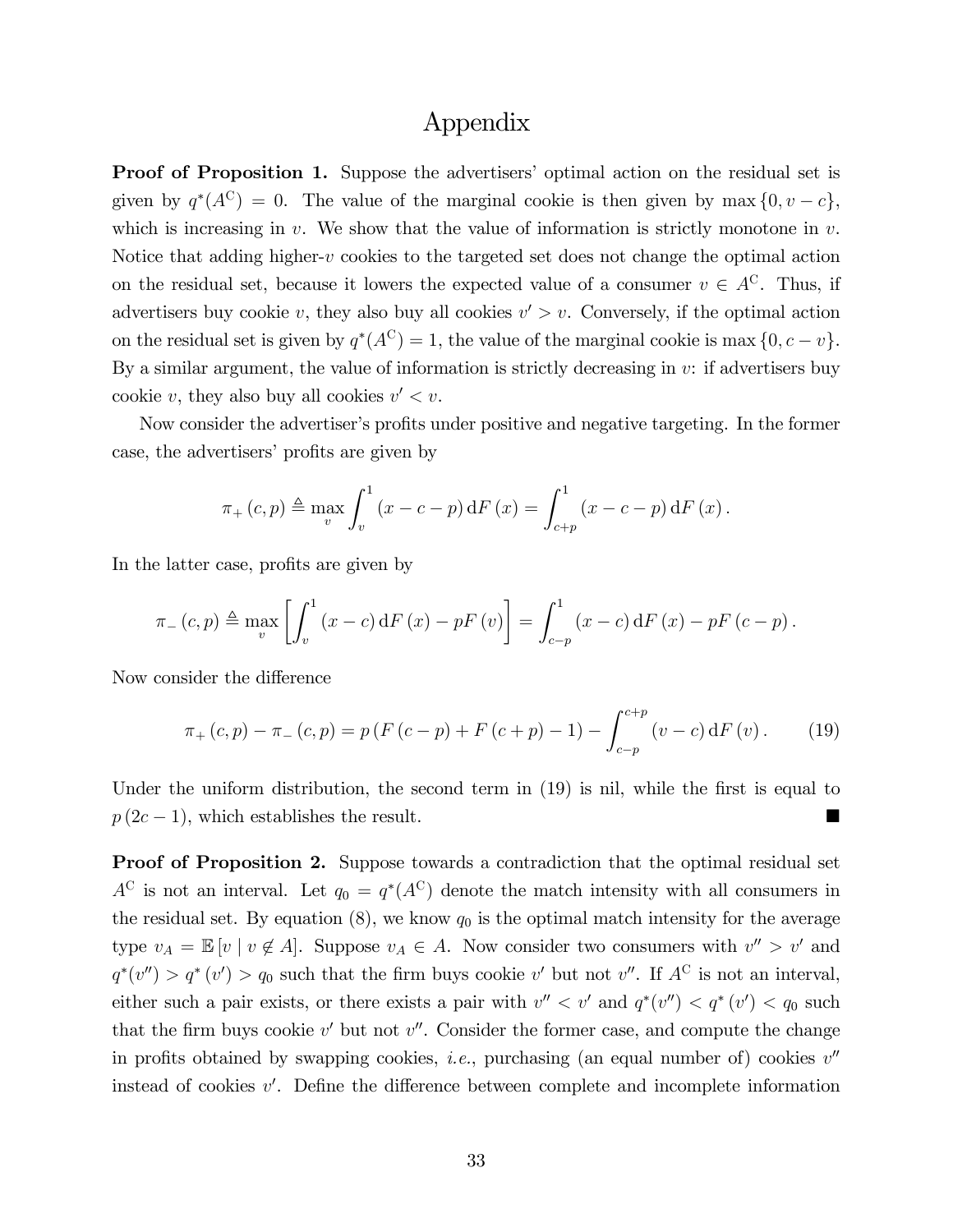profits as

$$
\Delta(v, q_0) = v (q^*(v) - q_0) - c (m (q^*(v)) - m (q_0)),
$$

and notice that  $\Delta_v (v, q_0) = (q^* (v) - q_0)$ . Therefore  $q^* (v'') > q^* (v') > q_0$  implies  $\Delta(v'', q_0) >$  $\Delta(v', q_0)$ . Because the advertiser gains  $\Delta(v'', q_0)$  and loses  $\Delta(v', q_0)$ , it follows that the swap strictly improves profits. An identical argument applies to the case of  $q^*(v'') < q^*(v') < q_0$ . Finally, if  $v_A \notin A$ , then a profitable deviation consists of not purchasing  $v_A$ : advertisers avoid paying a positive price, and the optimal action on the residual set does not change.

**Proof of Proposition 3.** If costs are quadratic, so are the complete information profits. By symmetry of the distribution,  $v_0 = \mathbb{E}[v \mid v \in [v_0 - \varepsilon, v_0 + \varepsilon]]$  for any  $\varepsilon > 0$ . The marginal value of information is then given by

$$
p(v) = \pi^*(v) - (vq^*(v_0) - cm (q^*(v_0))) = (v_0 - v)^2 / 4c.
$$

Solving for  $v_0$  yields the optimal residual set as a function of p and c.

Proof of Proposition 4. Consider the necessary conditions for the optimal residual set  $A^C$  to be given by an interior interval  $[v_1, v_2]$ . Define the expected value on the residual set,

$$
v_0 \triangleq \mathbb{E}[v \mid v \in A^C].
$$

For ease of notation, let  $\pi(v) \triangleq \pi^*(v)$ . It follows that  $q_0 \triangleq q^*(A^C) = q^*(v_0)$ , and by the envelope theorem  $q_0 = \pi'(v_0)$ . The marginal value of information at v is then given by  $\pi(v) - (\pi(v_0) + (v - v_0)\pi'(v_0))$ , and its derivative with respect to v is given by  $\pi'(v) - \pi'(v_0)$ . Optimality of an interior residual set requires that the marginal value of information is equal to  $p$  at the two extremes *i.e.*,

$$
\int_{v_1}^{v_2} (\pi'(v) - \pi'(v_0)) dv = 0.
$$

Under concavity of  $\pi'(v)$ , however, we have

$$
\int_{v_1}^{v_2} (\pi'(v) - \pi'(v_0)) dv \le \int_{v_1}^{v_2} \pi''(v_0) (v - v_0) dv,
$$

which is non-positive if  $f(v)$  is non-decreasing. This implies negative targeting. A similar last step implies positive targeting.

Finally, we relate the curvature of the profit function to that of the match cost function. The envelope theorem implies  $\pi'(v) = q^*(v)$ , and implicit differentiation of the first order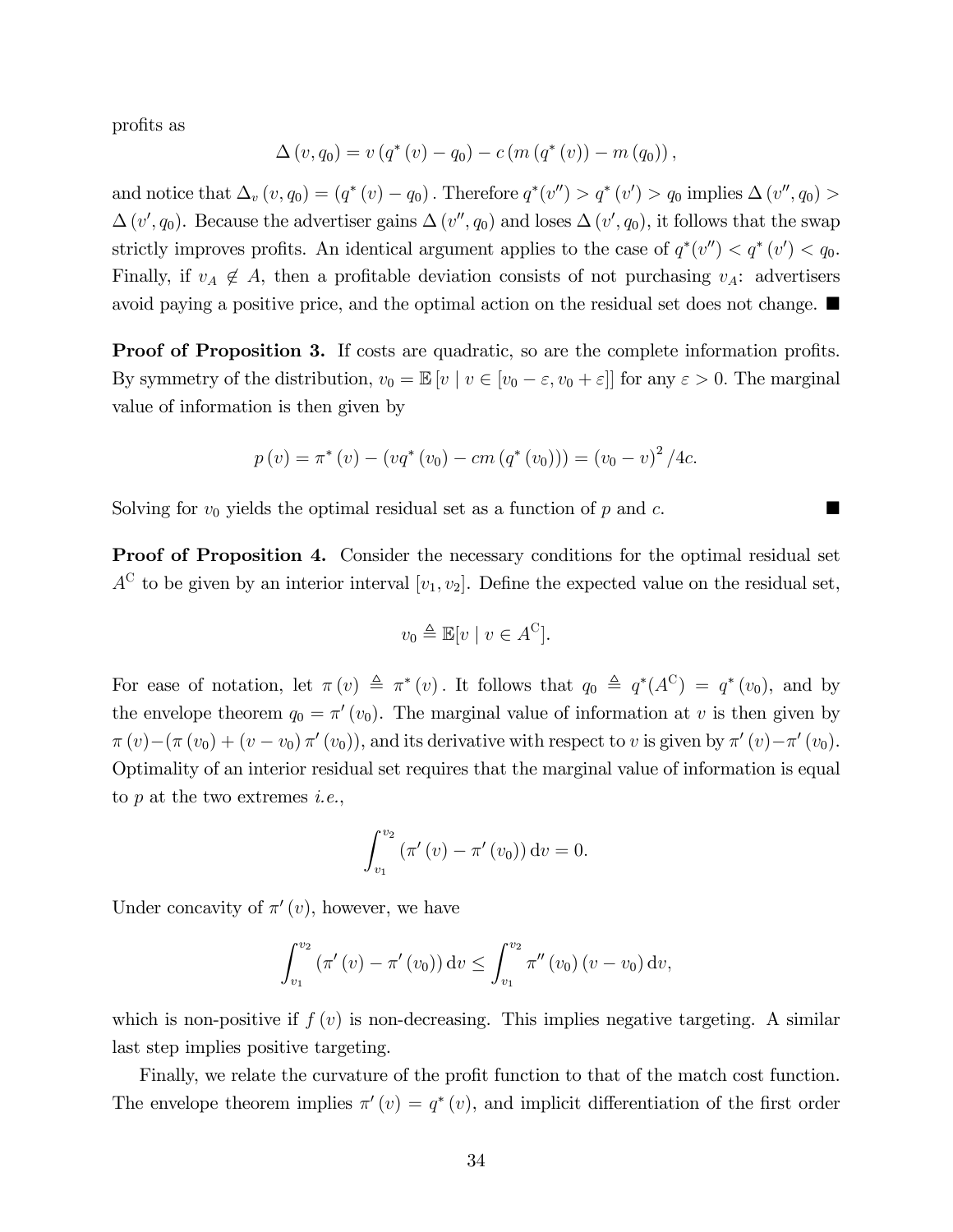condition yields

$$
\pi''(v) = (cm''(q^*(v)))^{-1}.
$$

Because  $q^*(v)$  is strictly increasing, we conclude that  $\pi'''(v) > 0$  if and only if  $m'''(q) < 0$ .

**Proof of Proposition 5.** We first establish a property of the complete information demands for advertising. Differentiating  $m(q^*(v))$  with respect to v, we obtain

$$
\frac{\mathrm{d}m\left(q^*(v)\right)}{\mathrm{d}v} = m'\left(q^*(v)\right)\frac{\mathrm{d}q^*(v)}{\mathrm{d}v} = \frac{m'\left(q^*(v)\right)}{cm''\left(q^*(v)\right)}.
$$

Therefore, the demand for advertising space is convex in v if  $m''(q)/m'(q)$  is decreasing in q, *i.e.*,  $m'(q)$  is log-concave. Conversely,  $m(q^*(v))$  is concave in v if  $m'(q)$  is log-convex. (1.) We focus on the negative-targeting case  $A = [\underline{v}, v_1]$ , but all arguments immediately extend to the case of positive targeting. Now consider the publisher's revenues as a function of  $p$ . The total demand for advertising is given by

$$
M(A) = \int_{\underline{v}}^{v_1} m(q^*(v)) dF(v) + (1 - F(v_1)) m(q^*([v_1, \bar{v}])).
$$

Letting  $\hat{v} \triangleq \mathbb{E} [v \mid v \in [v_1, \bar{v}]]$ , we have

$$
\frac{\partial M}{\partial v_1} = (m (q^* (v_1)) - m (q^* (\hat{v}))) f (v_1) + (1 - F (v_1)) m' (q^* (\hat{v})) \frac{\partial q^* (\hat{v})}{\partial \hat{v}} \frac{\partial \hat{v}}{\partial v_1} \n= f (v_1) (m (q^* (v_1)) - m (q^* (\hat{v}))) + f (v_1) \frac{m' (q^* (\hat{v}))}{cm'' (q^* (\hat{v}))} (\hat{v} - v_1).
$$

This expression is positive if and only if  $m''(q)/m'(q)$  is decreasing in q, *i.e.*, if  $m(q^*(v))$ is convex. Because  $v_1$  is decreasing in p, the publisher's revenue  $c \cdot M$  is decreasing in p if  $m'(q)$  is log-concave.

(2.) It is immediate to see that all results from part (1.) are reversed if  $m'(q)$  is log-convex (so that  $m''(q)/m'(q)$  is increasing in q and  $m(q^*(v))$  is concave in v).

Proof of Proposition 6. (1.) We know from Proposition 1 that advertisers choose the following targeted set:

$$
A(c,p) = \begin{cases} [0, \max\{c-p, 0\}] & \text{if } c < 1/2; \\ [\min\{c+p, 1\}, 1] & \text{if } c \ge 1/2. \end{cases}
$$
 (20)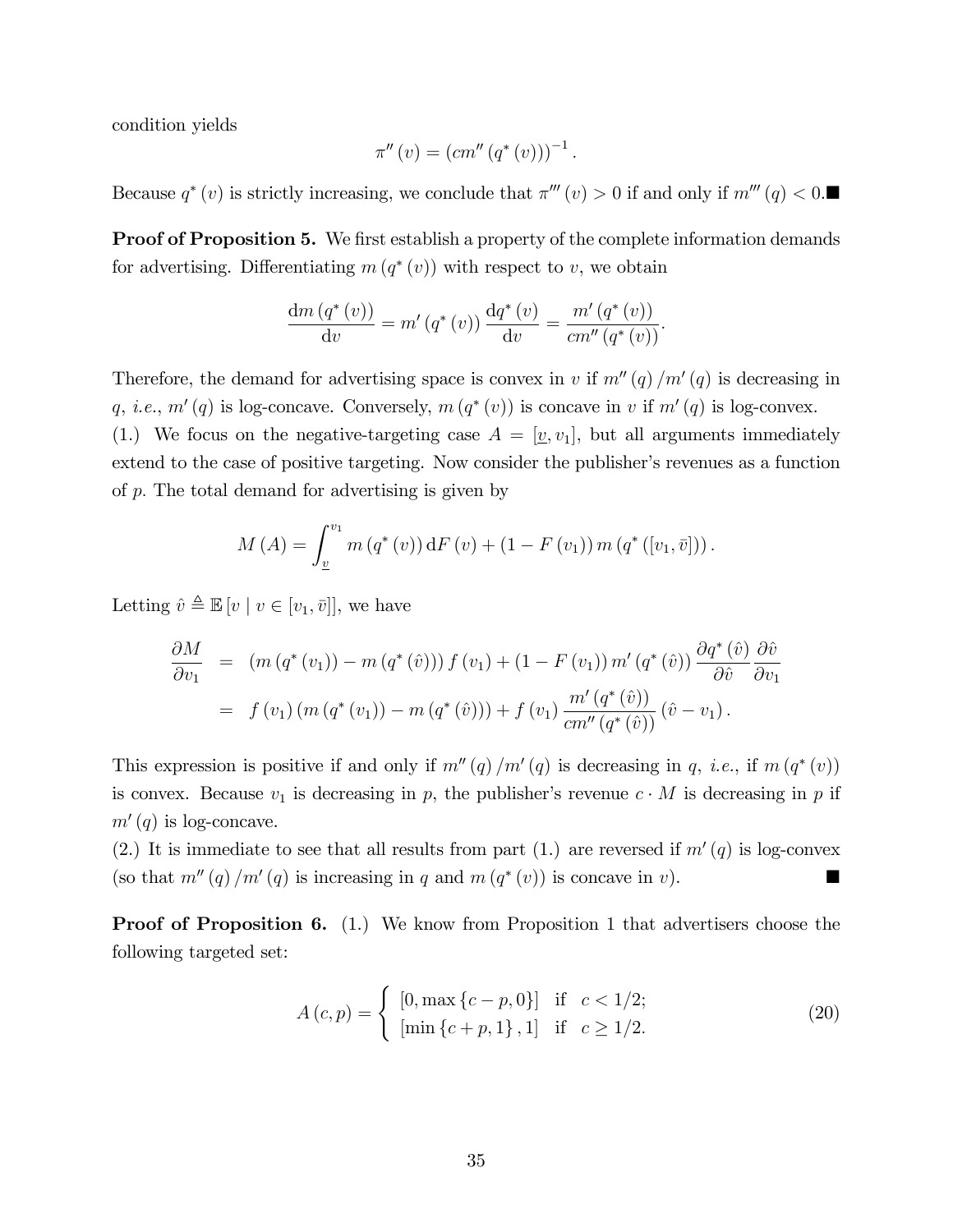Thus, under the uniform distribution, the monopoly price of cookies is given by

$$
p^*(c) = \begin{cases} \arg \max_p [p(c-p)] & \text{if } c < 1/2, \\ \arg \max_p [p(1-c-p)] & \text{if } c \ge 1/2, \end{cases}
$$

and therefore  $p^*(c) = (1/2) \min\{c, 1-c\}.$ 

(2.) It follows from (20) that  $A(c, p^*(c)) = [0, c/2]$  if  $c < 1/2$  and  $A(c, p^*(c)) = [(1 - c)/2, 1]$ if  $c \geq 1/2$ .

(3.) The single-peakedness of prices  $p^*(c)$ , sales  $\mu(A(c, p^*(c)))$ , and hence profits, is immediate from parts  $(1.)$  and  $(2.)$ .

**Proof of Proposition 7.** (1.) For the case of positive targeting, let

$$
p(v,x) = \pi(v) - \pi(v,q^*([\underline{v},x])).
$$

A monopolist data provider chooses the marginal cookie  $v_2$  to solve the following problem:

$$
\max_{v}\left[p\left(v,v\right)\left(1-F\left(v\right)\right)\right].
$$

The optimal  $v_2^*$  is then given by the solution  $v$  to the following first-order condition:

$$
-p(v, v) f(v) + (1 - F(v)) (\partial p(v, v) / \partial v + \partial p(v, v) / \partial x) = 0.
$$

Conversely, in the symmetric equilibrium with a continuum of sellers, the equilibrium marginal cookie  $\tilde{v}_2$  is given by the solution v to the following condition

$$
-p(v, v) f(v) + (1 - F(v)) \partial p(v, v) / \partial v = 0.
$$

However,

$$
\frac{\partial p(v, v_2^*)}{\partial x} = -\frac{\partial \pi(v, q^*([\underline{v}, x]))}{\partial q} \frac{\partial q^*}{\partial v} \frac{\partial \mathbb{E}[v \mid v \le x]}{\partial x} < 0,
$$

because  $q^*(v)$  is strictly increasing in v, and therefore  $\partial \pi(v,q)/\partial q > 0$  for all  $q < q^*(v)$ . Therefore, the price under competition  $\bar{p} \triangleq p(\tilde{v}_2, \tilde{v}_2)$  is higher than the monopoly price  $p^* \triangleq p(v_2^*, v_2^*).$ 

For the case of negative targeting, the monopolist maximizes  $p(v, v) F(v)$ , where

$$
p(v,x) = \pi(v) - \pi(v,q^*([x,\overline{v}])).
$$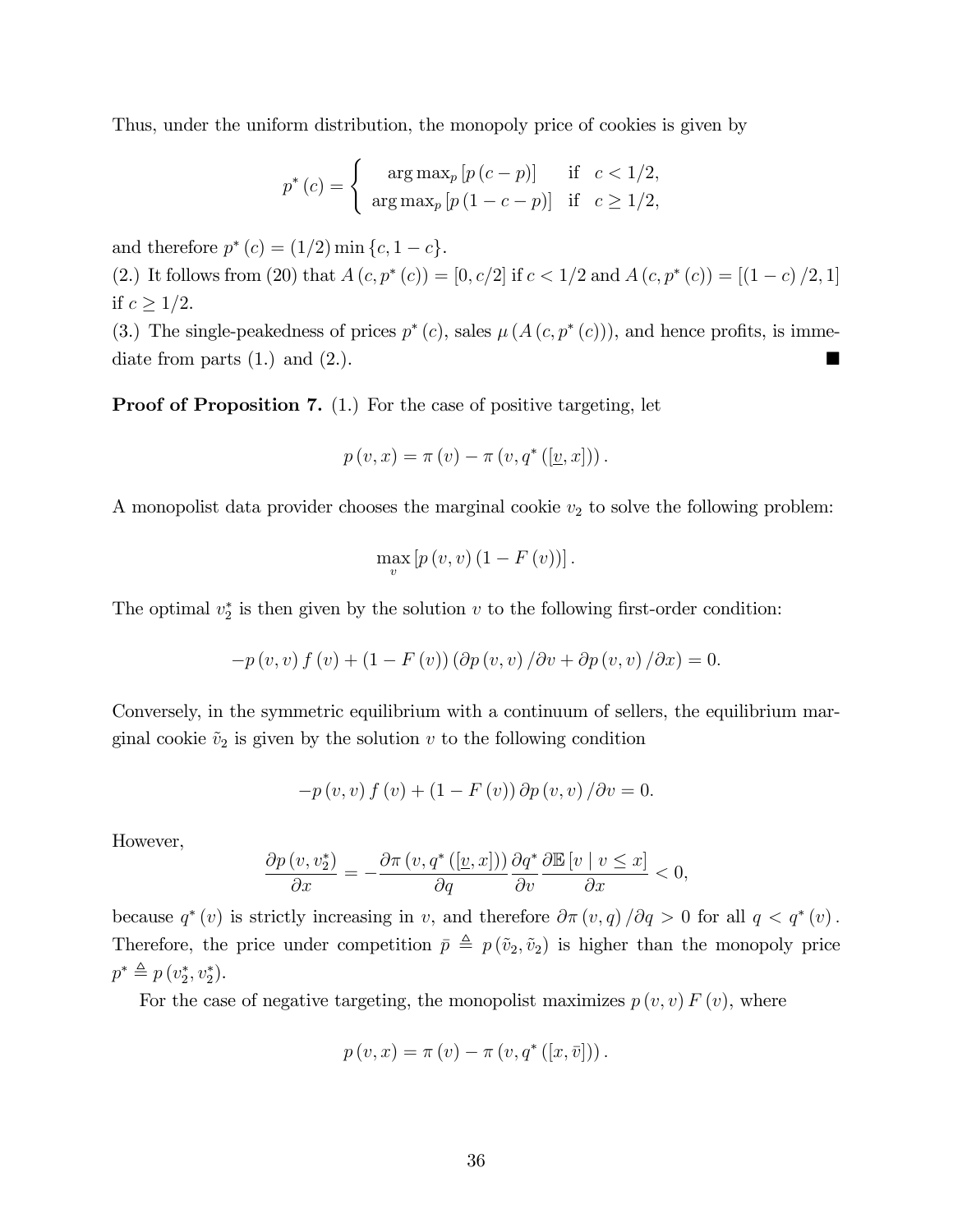The monopolist's first-order condition is then given by

$$
p(v, v) f(v) + F(v) (\partial p(v, v) / \partial v + \partial p(v, v) / \partial x) = 0.
$$

In the symmetric equilibrium with a continuum of sellers, the equilibrium marginal cookie  $\bar{v}_1$  solves the following condition

$$
-p(v, v) f(v) + F(v) \partial p(v, v) / \partial v = 0.
$$

The solution  $\tilde{v}_1$  is lower (the price is higher) than the monopolist's threshold  $v_1^*$  since

$$
\frac{\partial p(v, \tilde{v}_1)}{\partial \tilde{v}_1} = -\frac{\partial \pi(v, q^*([\tilde{v}_1, \bar{v}]))}{\partial q} \frac{\partial q^*}{\partial v} \frac{\partial \mathbb{E}[v \mid v \ge \tilde{v}_1]}{\partial \tilde{v}_1} > 0, \text{ for all } v \le \mathbb{E}[v \mid v \ge \tilde{v}_1].
$$

 $(2.)$  We look for a symmetric equilibrium in the price-setting game with n data providers. Let  $p_j = p_2$  for all  $j \neq 1$  and characterize the advertisers' demand as a function of  $(p_1, p_2)$ . If positive targeting is optimal, advertisers buy cookies  $v \in [v_1, \bar{v}]$  from seller  $j = 1$  and  $v \in [v_2, \bar{v}]$  from sellers  $j \neq 1$ . In particular, the thresholds  $v_j$ ,  $j = 1, 2$ , satisfy

$$
\pi(v_j) - \pi(v_j, q^*(\hat{v})) = p_j,
$$

where

$$
\hat{v}(p_1, p_2) = \frac{\mathbb{E}[v \mid v \le v_1] + (n-1) \mathbb{E}[v \mid v \le v_2]}{n}.
$$

Note that  $p_1 > p_2$  implies  $v_1 > v_2$ . Now rewrite the profit function of seller  $j = 1$  as

$$
\Pi_1 = (\pi(v_1) - \pi(v_1, q^*(\hat{v}))) (1 - F(v_1)).
$$

At a symmetric equilibrium where  $v_j \equiv v$ , the first-order condition of seller 1 is given by

$$
\left(\pi(v_1)-\pi(v_1,q^*(\hat{v}))\right)\frac{f(v_1)}{1-F(v_1)}=\pi'(v_1)-\frac{\partial\pi(v_1,q^*(v))}{\partial v_1}-\frac{\partial\hat{v}}{\partial v_1}\frac{dq^*(\hat{v})}{d\hat{v}}\frac{\partial\pi(v_1,q^*(v))}{\partial q}.
$$

Both  $dq^*(\hat{v})/d\hat{v}$  and  $\partial \pi(v_1, q^*(v))/\partial q$  on the right-hand side are positive. Because

$$
\frac{\partial \hat{v}}{\partial v_1} = \frac{1}{n} \frac{\partial \mathbb{E}[v \mid v \le v_1]}{\partial v}
$$

is decreasing in n, the symmetric equilibrium threshold  $v^*(n)$  is increasing in n, and so is the price  $p^*(n)$ .

The analysis under negative targeting yields similar steps and is therefore omitted.  $\blacksquare$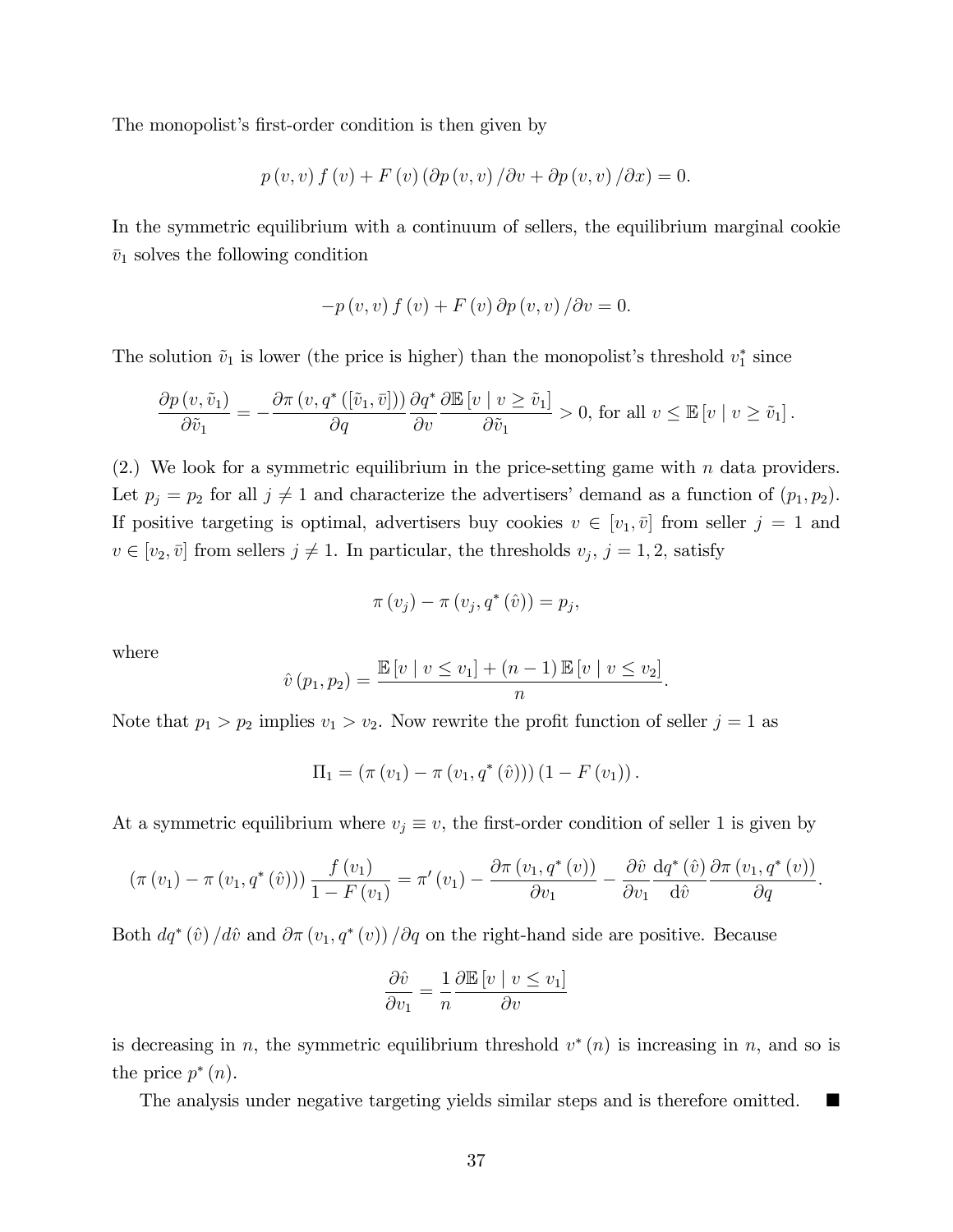**Proof of Proposition 8.** Under positive targeting, the marginal willingness to pay  $p(v, \beta)$ for a targeted set  $A = [v, \bar{v}]$  is given by

$$
p(v, \beta) \triangleq \pi^*(v) - \pi(v, q_0(v, \beta)),
$$

where

$$
q_0(v,\beta) \triangleq q^* \left(\beta \mathbb{E}_F[v' \mid v' \leq v] + (1-\beta) \mathbb{E}_F[v']\right).
$$

The derivative of the inverse demand function with respect to the reach  $\beta$  is given by

$$
\frac{\partial p(v,\beta)}{\partial \beta} = - (v - cm'(q_0(v,\beta))) q^{*'}(\cdot) (\mathbb{E}_F[v' \mid v' < v] - \mathbb{E}_F[v']) . \tag{21}
$$

The first two terms in (21) are positive: profits  $\pi(v, q_0)$  are increasing in q because  $q_0(v, \beta)$  <  $q^*(v)$ ; the complete information quantity  $q^*(\cdot)$  is strictly increasing; and difference of the conditional and unconditional expected values is negative. Therefore, the marginal willingness to pay  $p(v, \beta)$  is increasing in  $\beta$ .

**Proof of Proposition 9.** (1.) Under joint targeting, we know the optimal action on the residual set is given by  $\bar{q}$  for all k. It follows that the willingness to pay for v is independent of the distribution. However, as k increases, both  $F_k(v_1)$  and  $1-F_k(v_2)$  increase, so the quantity of data demanded increases.

(2.) Consider the inverse demand for data in the case of negative targeting:

$$
p(v_1) = v_1(q^*(v_1) - q^*([v_1, \bar{v}])) - c(m(q^*(v_1)) - m(q^*([v_1, \bar{v}])))
$$

As k increases, by second-order stochastic dominance, the conditional expectation  $\mathbb{E}[v \mid v > v_1]$ increases as well. Therefore,  $q^*([v_1, \bar{v}])$  increases, and because  $q^*([v_1, \bar{v}]) > q^*(v_1)$ , the willingness to pay  $p(v_1)$  increases as well. Therefore, we know the threshold  $v_1(p, k)$  is increasing in k. If in addition,  $v_1 < \mathbb{E}[v]$ , then  $F_k(v_1)$  is increasing in k, and therefore  $F_k(v_1(p, k))$  is increasing a fortiori. An identical argument applies to the case of positive targeting.

Proof of Proposition 10. Under the conditions of Proposition 3, the monopolist solves

$$
\max_{p} \Pi(p,k) \triangleq pF_k \left( \mathbb{E}\left[v\right] - 2\sqrt{cp} \right) = pF \left( -2\sqrt{cp}/\sigma\left(k\right) \right). \tag{22}
$$

The first-order condition for this problem can be written as

$$
F\left(x\right) + xf\left(x\right)/2 = 0,
$$

where  $x := -2\sqrt{cp}/\sigma(k)$ . This implies that the optimal p is proportional to  $\sigma(k)^2$ .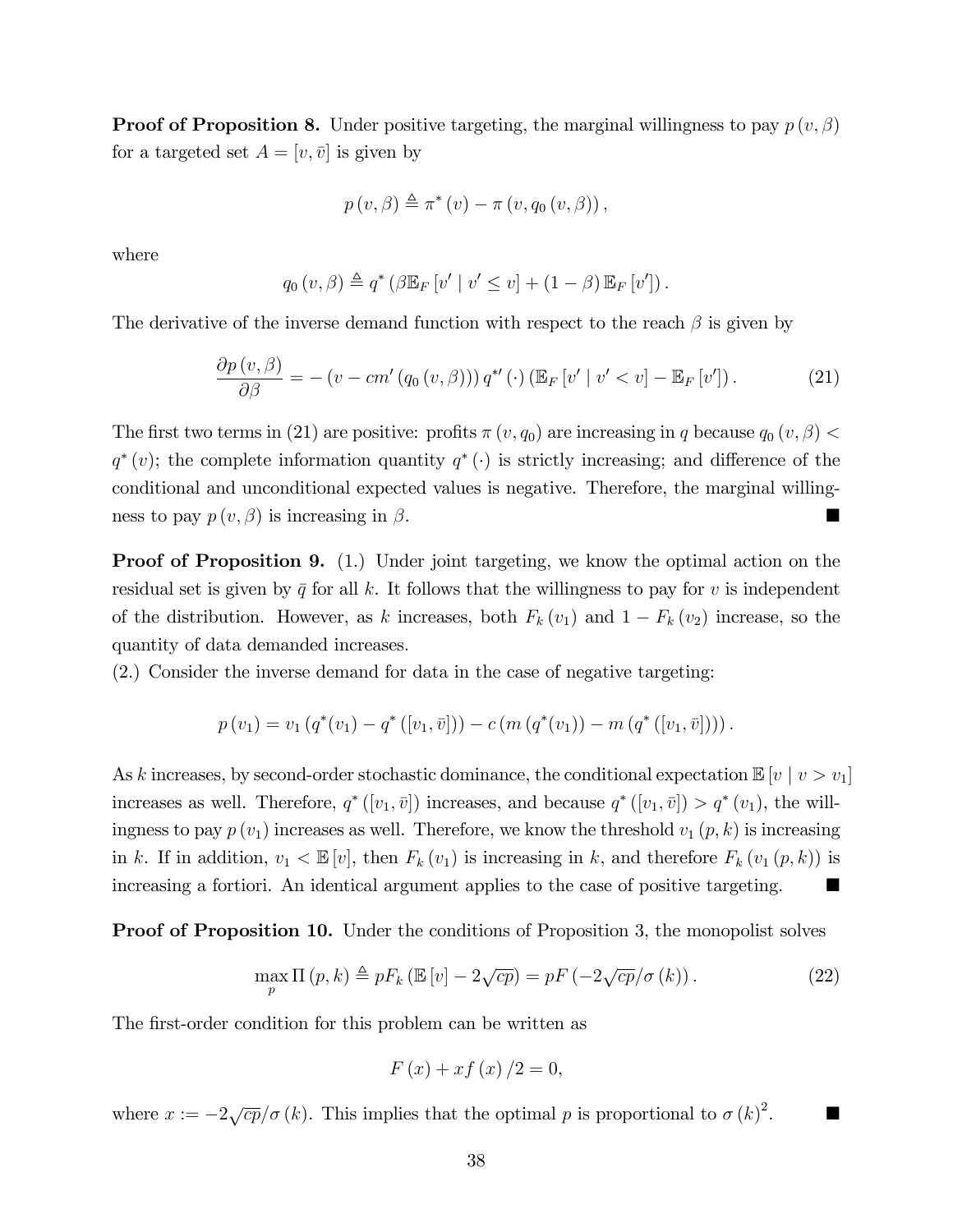## References

- Abraham, Itai, Susan Athey, Moshe Babaioff, and Michael Grubb. 2014. "Peaches, Lemons, and Cookies: Designing Auction Markets with Dispersed Information." Microsoft Research, Stanford, and Boston College.
- Adams, William, Liran Einav, and Jonathan Levin. 2009. "Liquidity Constraints and Imperfect Information in Subprime Lending." American Economic Review, 99(1): 49–84.
- Admati, Anat R., and Paul Pfleiderer. 1986. "A monopolistic market for information." Journal of Economic Theory,  $39(2)$ :  $400-438$ .
- Admati, Anat R., and Paul Pfleiderer. 1990. "Direct and indirect sale of information."  $Econometrica, 58(4): 901-928.$
- **Allen, Franklin.** 1990. "The market for information and the origin of financial intermediation." Journal of Financial Intermediation,  $1(1)$ : 3–30.
- Anderson, Eric T., and Duncan Simester. 2013. "Advertising in a Competitive Market: The Role of Product Standards, Customer Learning and Switching Costs.<sup>n</sup> Journal of Marketing Research,  $50(4)$ : 489–504.
- Anton, James J., and Dennis A. Yao. 2002. "The sale of ideas: Strategic disclosure, property rights, and contracting." Review of Economic Studies,  $69(3)$ : 513–531.
- Babaioff, Moshe, Robert Kleinberg, and Renato Paes Leme. 2012. "Optimal Mechanisms for Selling Information."  $EC'12$ , 92-109.
- **Bagwell, Kyle.** 2007. "The Economic Analysis of Advertising." *Handbook of industrial* organization,  $3: 1701-1844$ .
- Bergemann, Dirk, and Alessandro Bonatti. 2011. "Targeting in Advertising Markets: Implications for Offline Vs. Online Media."  $RAND$  Journal of Economics, 42(3): 417–443.
- Bergemann, Dirk, and Alessandro Bonatti. 2013. "Selling Cookies." Cowles Foundation, Yale University CFDP 1920R.
- Bergemann, Dirk, and Martin Pesendorfer. 2007. "Information Structures in Optimal Auctions." Journal of Economic Theory,  $137(1)$ : 580–609.
- Bergemann, Dirk, Benjamin Brooks, and Stephen Morris. 2013. "The Limits of Price Discrimination." Cowles Foundation for Research in Economics, Yale University 1896R.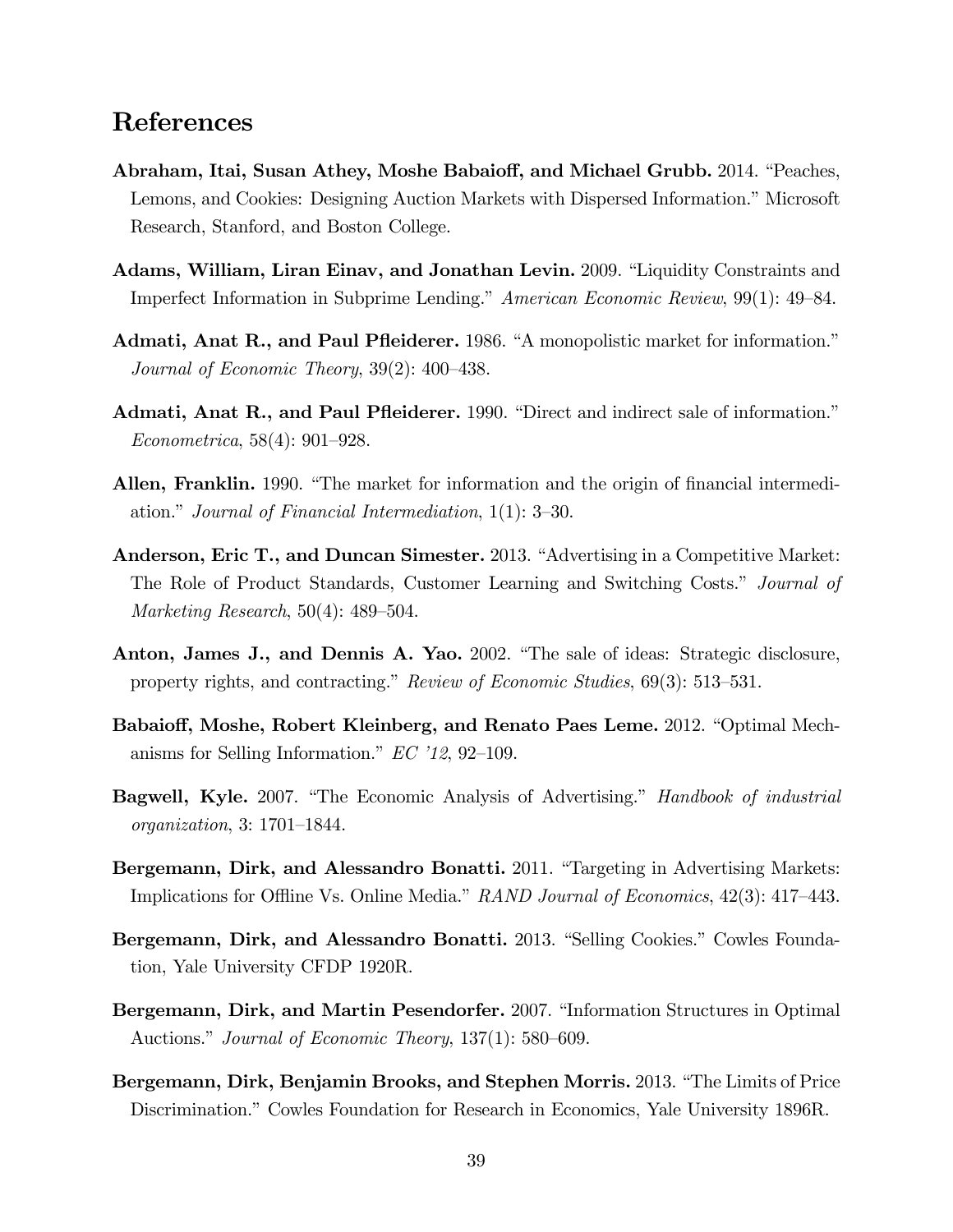- Blake, Thomas, Chris Nosko, and Steven Tadelis. 2013. "Consumer Heterogeneity and Paid Search Effectiveness: A Large Scale Field Experiment." eBay Research Labs, University of Chicago, and University of California Berkeley.
- Butters, Gerard R. 1977. "Equilibrium Distributions of Sales and Advertising Prices." Review of Economic Studies,  $44(3)$ :  $465-491$ .
- Calzolari, Giacomo, and Alessandro Pavan. 2006. "On the optimality of privacy in sequential contracting." Journal of Economic Theory,  $130(1)$ :  $168-204$ .
- Celis, Elisa, Greg Lewis, Markus Mobius, and Hamid Nazerzadeh. 2014. "Buy-itnow or Take-a-chance: Price Discrimination through Randomized Auctions." Management Science, forthcoming.
- García, Diego, and Francesco Sangiorgi. 2011. "Information Sales and Strategic Trading." Review of Financial Studies,  $24(9)$ : 3069–3104.
- Ghosh, Arpita, Mohammad Mahdian, Preston McAfee, and Sergei Vassilvitskii. 2012. "To Match or Not to Match: Economics of Cookie Matching in Online Advertising." 741–753. ACM.
- Hoffmann, Florian, Roman Inderst, and Marco Ottaviani. 2014. "Persuasion through Selective Disclosure: Implications for Marketing, Campaigning, and Privacy Regulation.<sup>n</sup> J.W. Goethe University Frankfurt, UCL, and Bocconi.
- Hörner, Johannes, and Andrzej Skrzypacz. 2012. "Selling Information." Cowles Foundation, Yale University CFDP 1743RR.
- Iyer, Ganesh, and David Soberman. 2000. "Markets for product modification information." Marketing Science,  $19(3)$ : 203–225.
- **Johnson, Justin P., and David P. Myatt.** 2006. "On the Simple Economics of Advertising, Marketing, and Product Design." American Economic Review,  $96(3)$ : 756–784.
- Kamenica, Emir, and Matthew Gentzkow. 2011. "Bayesian Persuasion." American Economic Review,  $101(6)$ : 2590–2615.
- Maskin, Eric, and John Riley. 1984. "Monopoly with Incomplete Information." RAND Journal of Economics,  $15(2)$ : 171–196.
- Pancras, Joseph, and K. Sudhir. 2007. "Optimal marketing strategies for a customer data intermediary." Journal of Marketing Research,  $44(4)$ : 560–578.